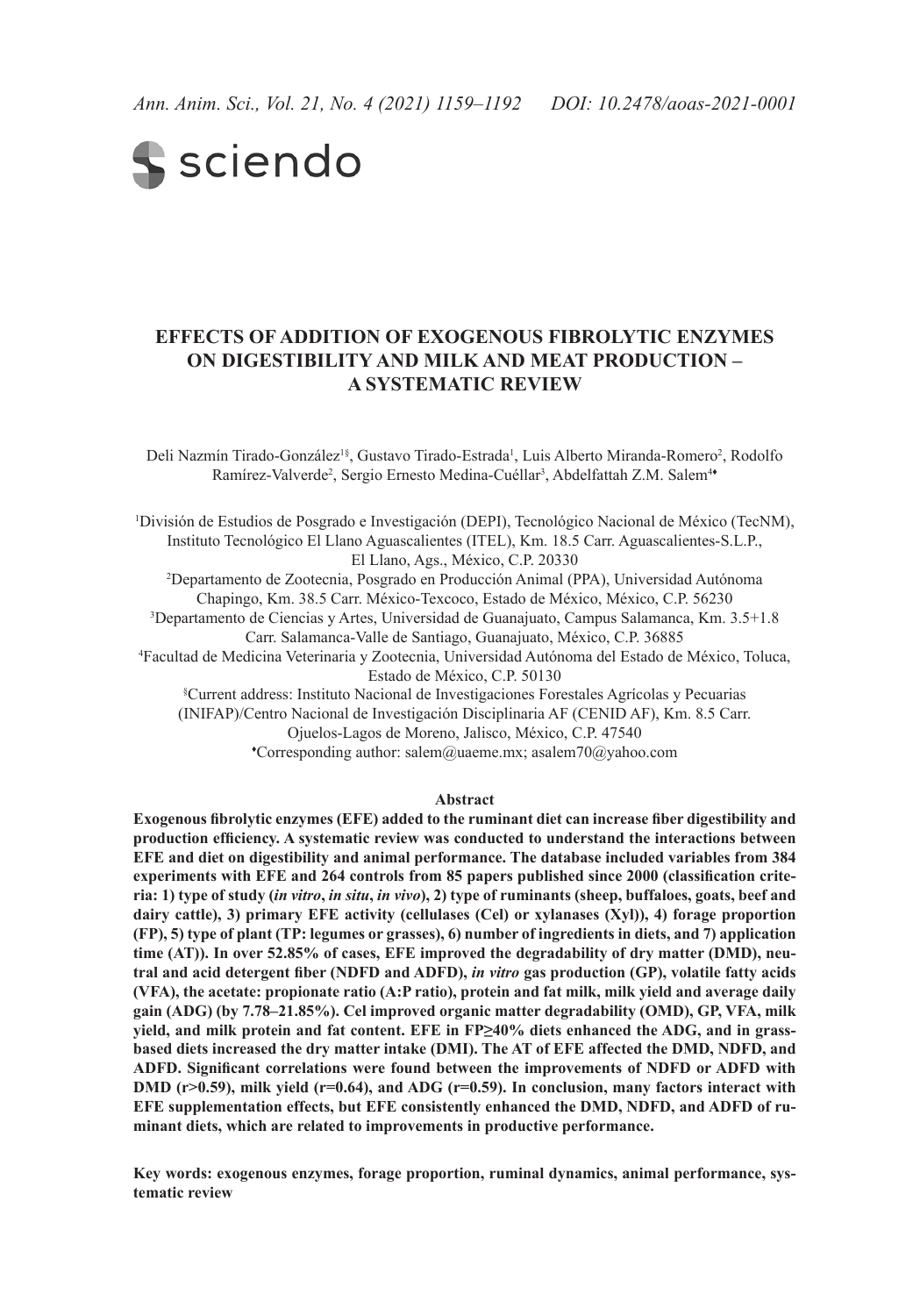The inclusion of agricultural wastes as energy sources in livestock production can help to reduce the environmental pollution derived from emissions of greenhouse gases associated with extensive grain production (Knapp et al., 2014; Kholif et al., 2017). Straw is an agricultural by-product used to feed animals, but the high cell wall content can limit ruminal degradation by enzymes and microorganisms, and nutrient availability (Kholif et al., 2014; Gado et al., 2017), because of the barely hydrolyzable β-1, 4 bonds that link the monomers that form polymers of cellulose and hemicellulose, and lignin that cross-links polysaccharides and strengthens the cell wall during plant maturation (Hatfield and Fukushima, 2005; Jung et al., 2006 a, b).

Cellulases (endo-β-glucanases, exo-β-glucanases or cellobiohydrolases and β-glucosidases) and xylanases (arabinofurosidases, acetylxylan esterases, glucuronidases, β-xylosidases, and endo-β-xylanases) are enzymes that break the links in cellulose and hemicellulose to release soluble sugars (Tirado-González et al., 2016). These enzymes hydrolyze components of the cell wall to produce substrates that favor selected populations of microorganisms (Nsereko et al., 2002; Salem et al., 2015 a).

Supplementing the ruminant diet with EFE can increase the availability of energy in fibrous feed by improving ruminal fermentation and fiber and DM degradability (Alsersy et al., 2015; Salem et al., 2013, 2015 b; Vallejo et al., 2016 b), improving characteristics of productive animal performance (Tirado-González et al., 2018) such as the composition and production of milk (Gado et al., 2014; Morsy et al., 2016), average daily gain (ADG) (López-Aguirre et al., 2016 a), and feed conversion (FC) (Salem et al., 2013), and also reduces methane production (Beauchemin et al., 2008; Elghandour et al., 2016; Hernández et al., 2017 a, b). However, responses can vary because many factors interact with the EFE effects (Tirado-González et al., 2018), including the type of enzymes in EFE products that have different specific domains, temperature, pH, active site affinity, isoelectric points, molecular weights, spectral characteristics and sugar content (Zhou et al., 2007; Alsersy et al., 2015; Vallejo et al., 2016 b), the type of diet (Elghandour et al., 2016), the dose (Salem et al., 2015 b; López-Aguirre et al., 2016 b; Vallejo et al., 2016 b), and the application time (Wang et al., 2012).

Using previously published data collected in *in vitro, in situ* and *in vivo* studies, the present study aimed to statistically relate differences in the type of diet to the overall effects of using EFE on digestibility, fermentation patterns and milk and meat production.

# **Material and methods**

# **Sampling method**

A database was generated by extracting information from a non-recurring list of peer-reviewed articles published between 2000 to 2013, obtained by a literature search of Google Scholar (http://www.scholar.google.com/) and CAB Abstracts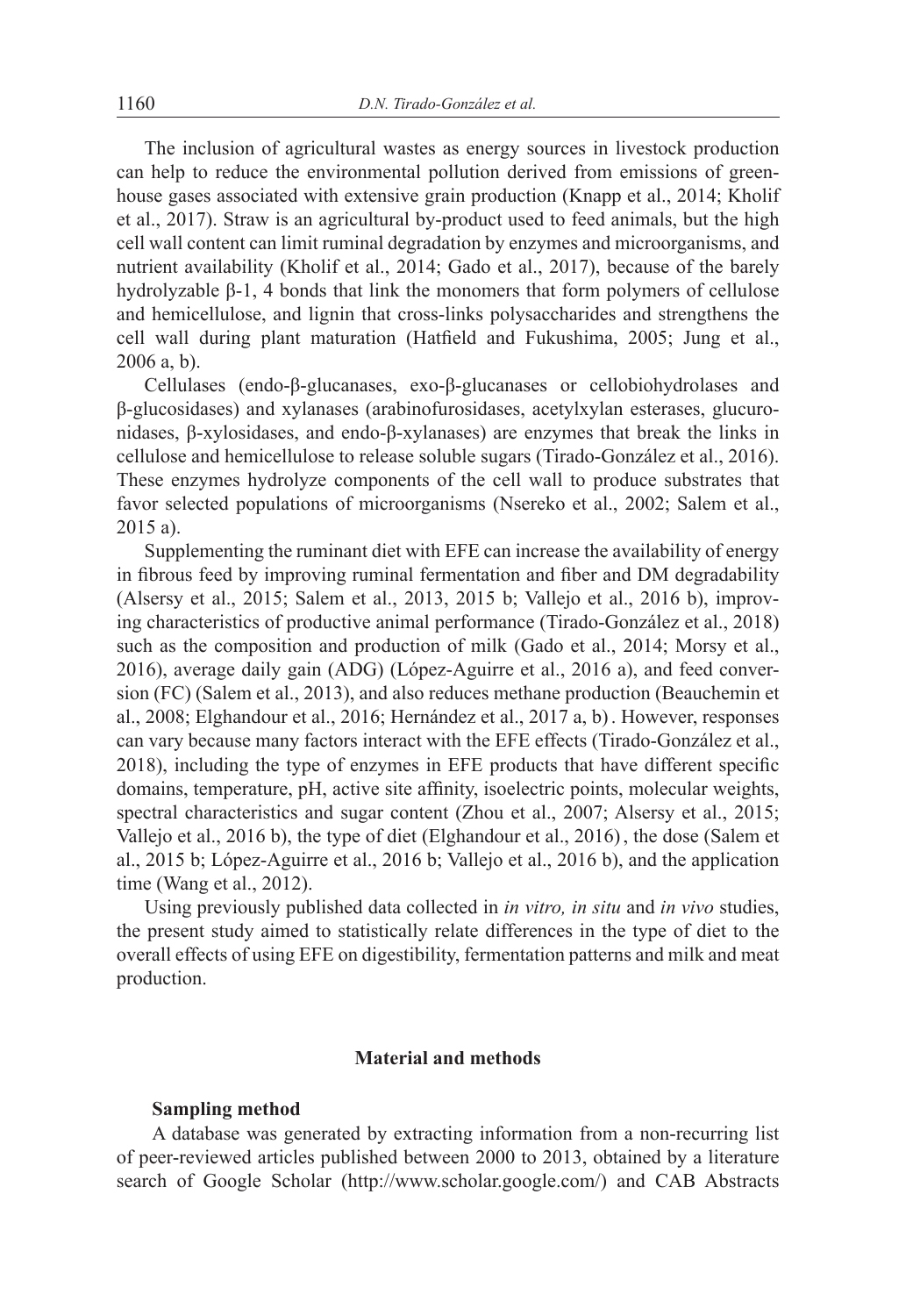(http://www.cabi.org/) using the following combinations of words: 1) "fibrolytic enzymes"; 2) "cellulases xylanases ruminant"; 3) "exogenous fibrolytic enzymes ruminant"; 4) "exogenous fibrolytic enzymes"; and 5) "exogenous enzymes ruminant", according to the procedures of Arriola et al. (2017) and Tirado-González et al. (2018). Criteria for identification, screening, election, and inclusion of cites were made according to the PRISMA flow of Mohar et al. (2009).

#### *Articles included*

The search procedure identified 423 non-recurring items from Google Scholar, and 226 articles from CAB Abstracts. Additionally, 50 articles published from 2013 to 2019 were selected from a random searching in Google Scholar and were also included for comparison.

#### *Exclusion criteria*

The 226 articles from CAB Abstracts gave a representative sample of all articles published from 2000 to 2013 presented in Google Scholar. Therefore, studies were excluded from the list of 226 articles (from CAB Abstracts) if it was not possible to separate the EFE effect from other factors, or if they did not address variables related to fermentation patterns, in vivo, in situ, or in vitro digestibility, or productive animal performance. Reviews or longitudinal studies and manuscripts written in languages other than English, Spanish or Portuguese were also excluded. Statistical analysis was performed in 85 non-recurrent items from the original list of articles (see Appendix A1), discussion was made using additional 44 articles.

#### **Coding of data and study factors**

# *Experiment definition*

Articles included treatments nested into experiments that were individually coded as a record; therefore, each experiment contained at least two treatments (control without EFE supplementation, and treatments with EFE supplementation).

#### *EFE/control differences*

Treatment means were expressed relative to the control by dividing each mean by their respective control (C: without EFE; EFE/C). The percentage of change due to EFE effects was also calculated (% changes =  $(EFE/C-1)*100$ ).

#### *Classification of the experiments*

According to the statistical analyses reported in each paper, means were also classified and grouped as statistically significant (Dif; differences at P<0.05 and P>0.05) positive or negative effects (Ef) related to the use of EFE.

Data were classified and grouped according to: 1) type of study: *in situ*, *in vitro*, or *in vivo*; 2) animal species used in the experiment: sheep, goats, lactating dairy cows, beef cattle, or buffaloes; 3) primary forage in the diet: grasses or legumes; 4) dietary forage proportion (FP):  $\leq 50$  and  $\geq 50\%$ ; 5) primary supplemented EA: no enzyme, cellulases (different types of β-glucanases), or xylanases; 6) number of ingredients included in experimental diets; and 7) application time (AT) of EFE to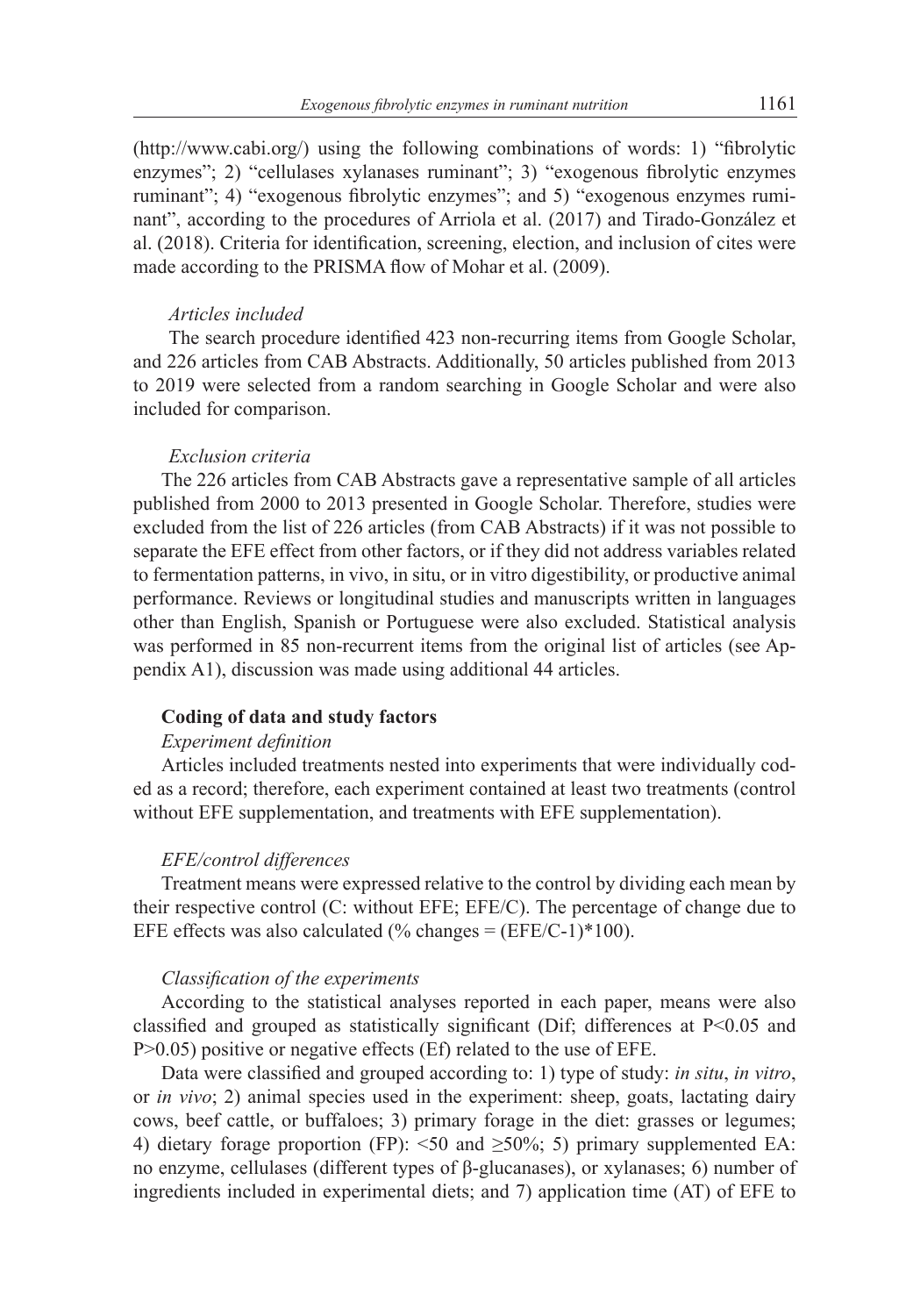the feed or diet (added to feed in a liquid form for a pre-treatment or provided as a powder in the concentrate or mixed with the diet):  $\leq 1$  h, 1–24 h, 25h–10 d,  $>10$  d prior to evaluation.

# **Evaluated variables**

The means of variables were extracted and entered into a database. For *in vitro*  studies (24 and 48 h incubations), the variables were: DM, organic matter (OM), NDF, acid detergent fiber (ADF) digestibility, *in vitro* degradability and *in situ* disappearance of DM, NDF and ADF (DMD, NDFD, and ADFD, respectively). *In vitro* gas production (GP), *in vivo* and *in situ* volatile fatty acids (VFA), proportions of individual VFA, the acetate: propionate ratio (A:P), N-ammonia concentration, and ruminal pH (24 to 48 h incubations) were also extracted. For *in vivo* studies, the variables DM intake (DMI), average daily gain (ADG), feed conversion (FC: DMI/ ADG), and milk production and composition were also evaluated.

### **Statistical analysis**

# *Distribution tests*

The distribution of the data for each variable was checked using the Shapiro-Wilk, Kolmogorov Smirnov, Cramer Von Mises, and Anderson Darling tests, through the Univariate procedure of SAS statistical software (Statistical Analysis System V. 9.2, 2013). Although the present study only included normally distributed variables, the type H structure (or spherical) of variance-covariance was tested using the *Repeated* statement and *Printe* option of the GLM procedure. The variability of studies within the factors was tested and compared using the chi-squared test of heterogeneity using the option Proc Frec of SAS.

### *Multiple linear and logistic models*

Logistic models were used to determine the relationship between the effects of adding EFE and other factors such as the type of study, ruminant, FP, TP, number of ingredients, AT and primary EA. Forest plot graphs were obtained using the SgPlot procedure.

# *Analysis of variance*

Statistical analyses were performed using the Glimmix (general mixed linear models) procedure of SAS statistical software, and DM, OM, NDF, ADF, DMD, NDFD, ADFD, GP, VFA, A:P, N-ammonia, pH, DMI, ADG, FC, milk yield, milk fat and protein were evaluated considering the fixed effects described in models (1), (2) and (3), and the random effect of the repetition of an experiment (Exp) nested in the articles (Art). The estimated means and standard mean error (SEM) were reported  $(LsMeans/PDiff$  statement). Determination and variation coefficients  $(R<sup>2</sup>$  and VC) were obtained through variance analysis using the GLM procedure. The three models were as follows:

$$
Y = \mu + [Exp(A)]_{i(j)} + Dif_k + Ef_l + (Dif^*Ef)_{kl} + \mathcal{E}_{ijkl}
$$
 (1)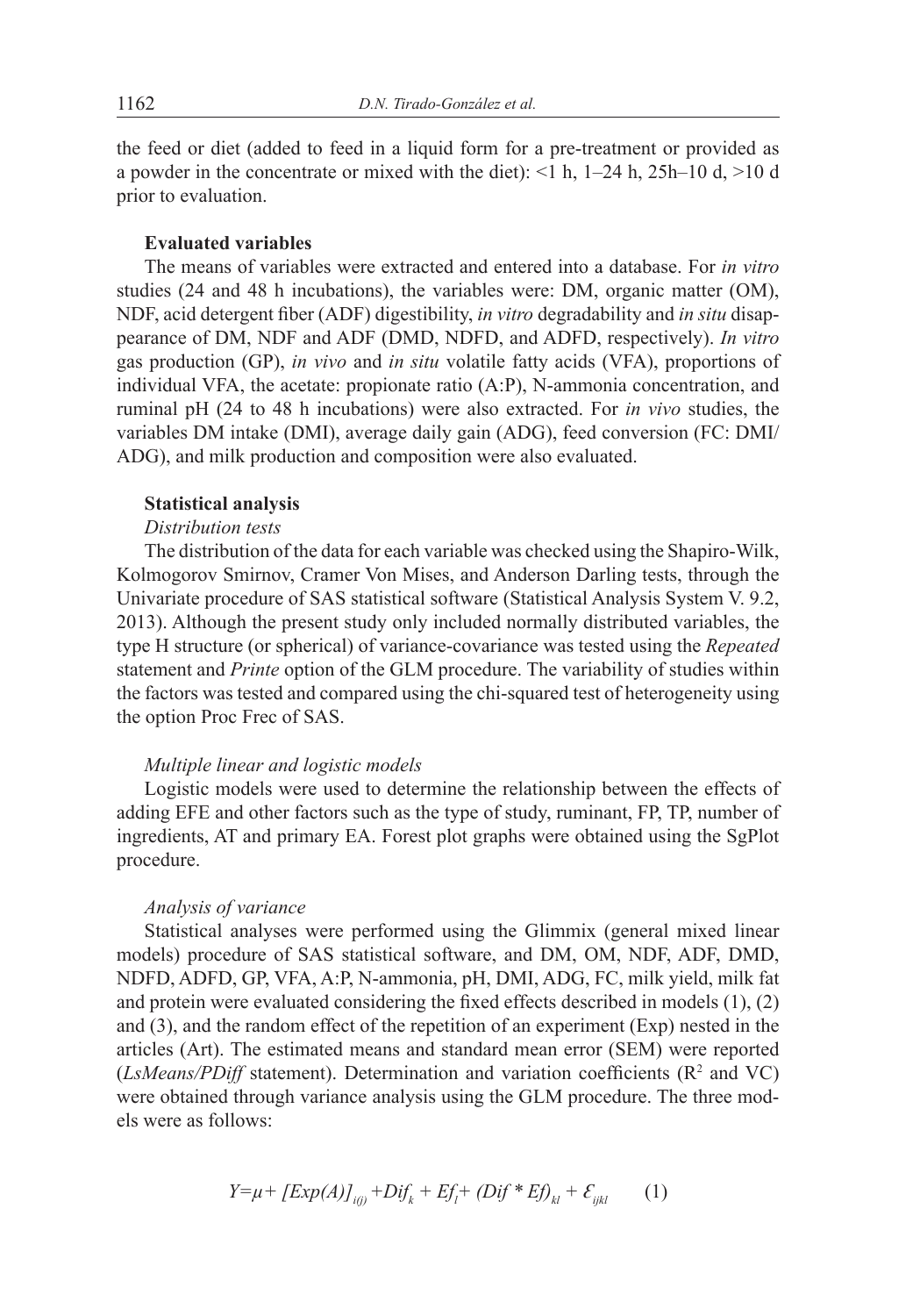where:

*Y* = response variable,  $\mu$  = general mean,  $[Exp(A)]_{ij}$  = random effects of the i<sup>th</sup> experiment within the j<sup>th</sup> article,  $Dif<sub>k</sub>$  = effect of the k<sup>th</sup> effect reported by the author,  $Ef_i$  = effect of the l<sup>th</sup> effect reported by the author,  $(Dif * E f)_{kl}$  = interaction of factors  $Dif_k$  and  $EF_p$ ,  $\mathcal{E}_{ijk}$  = residual effects.

$$
Y = \mu + [Exp(A)]_{i(j)} + Factor_k + \mathcal{E}_{ijk}
$$
 (2)

where:

*Y* = response variable,

 $\mu$  = general mean,

 $[Exp(A)]_{ij}$  = random effects of the i<sup>th</sup> experiment within the j<sup>th</sup> article,

 $Factor_k = \text{effect of the } k^{\text{th}}$  factor (type of study, type of ruminant, type of EFE, primary EA, type of plant in diets, number of ingredients evaluated, and forage proportion),

 $\mathcal{E}_{ijk}$  = residual effects.

$$
Y = \mu + [Exp(A)]_{i(j)} + AT_k + TP_l + (AT * TP)_{kl} + \mathcal{E}_{ijklm} \tag{3}
$$

where:

*Y* = response variable,  $\mu$  = general mean,  $[Exp(A)]_{ii}$  = random effects of the i<sup>th</sup> experiment within the j<sup>th</sup> article,  $AT<sub>k</sub>$  = effect of the k<sup>th</sup> application time of EFE,  $TP<sub>i</sub>$  = effect of the l<sup>th</sup> primary type of plant indiets,  $(AT * TP)_{kl}$  = interaction between  $AT_k$  and  $TP_l$  factors,  $\mathcal{E}_{ijklm}$  = residual effects.

# *Pearson correlation coefficients*

To assess the possible two-way linear association between pairs of normally distributed variables, Pearson correlation coefficients were computed using the CORR procedure of SAS.

#### **Results**

### **General description of data**

The 85 sampled papers contained 407 experiments and 648 treatments (243 controls, and 343 treatments for *in vitro*, *in situ*, and *in vivo* studies, and 21 controls and 41 treatments for fiber composition studies (see Appendix A2).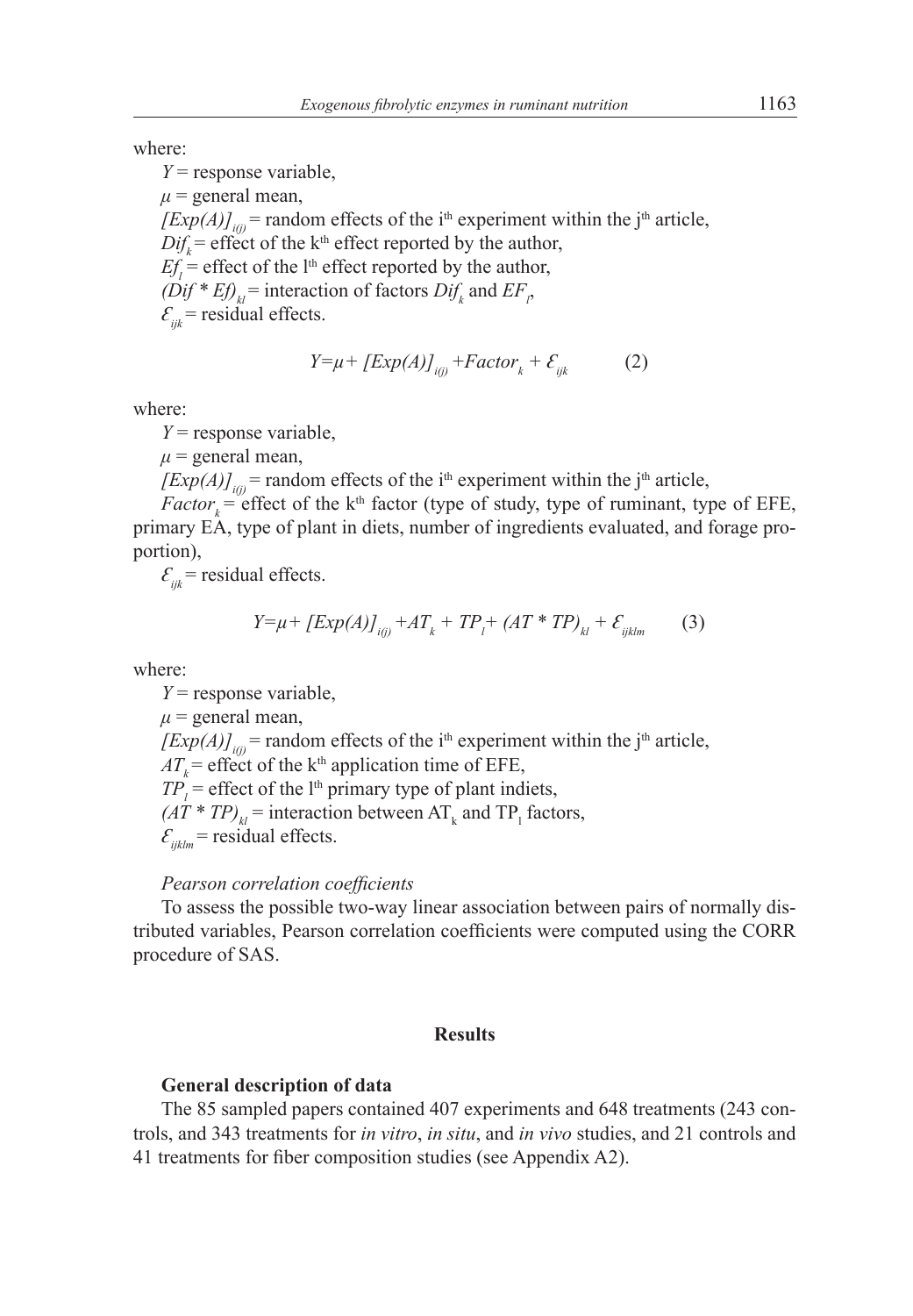| ۱<br>l                             |
|------------------------------------|
| Ï                                  |
|                                    |
|                                    |
| and and other<br>l<br>í            |
| i<br>l                             |
|                                    |
|                                    |
| í<br>$\overline{\phantom{a}}$<br>í |
|                                    |
| ı                                  |
|                                    |
| l                                  |
| l                                  |
|                                    |
|                                    |
|                                    |
| ì                                  |
| l                                  |
| l                                  |
| I<br>l                             |
|                                    |
|                                    |
| l                                  |
|                                    |
| ţ<br>֕<br>l                        |
|                                    |
|                                    |
|                                    |
|                                    |
|                                    |
|                                    |
|                                    |
| l                                  |
|                                    |

ysis

| Author                                     | Variables                                                                                  |
|--------------------------------------------|--------------------------------------------------------------------------------------------|
|                                            | $\overline{\mathcal{C}}$                                                                   |
| Almaraz et al., 2010                       | DMD, ADFD, Propionate, pH, N-ammonia, A:P ratio                                            |
| Álvarez et al., 2009                       | DMD, ADFD, VFA                                                                             |
| Arriola et al., 2011                       | DMD, OMD, ADFD, VFA, GP, pH, N-ammonia, A:P ratio, milk yield, protein milk, fat milk, DMI |
| Assoumaya et al., 2007                     | DMD, NDFD, ADFD, VFA, DMI                                                                  |
| Avellaneda-Cevallos et al., 2007           | DMD, ADFD, VFA                                                                             |
| $\infty$<br>Avellaneda-Cevallos et al., 20 | DMD, OMD, NDFD, ADFD, VFA, GP, pH, A:P ratio                                               |
| Awawdeh and Obeidat, 2011                  | DMD, NDFD, ADFD, VFA, milk yield                                                           |
| Baah et al., 2005                          | DMD, OMD, ADFD, VFA, GP, N-ammonia, A:P ratio                                              |
| Bala et al., 2009                          | DMD, NDFD, ADFD, VFA, milk yield, protein milk, DMI                                        |
| Balci et al., 2007                         | DMD, NDFD, ADFD, ADG                                                                       |
| Bassiouni et al., 2011                     | DMD                                                                                        |
| Bilik et al., 2009                         | Milk yield, protein milk, fat milk, DMI, ADG                                               |
| Boonthep et al., 2011                      | NDFD, Propionate                                                                           |
| Bowman et al., 2002                        | DMD, OMD, ADFD, pH                                                                         |
| Cano et al., 2003                          | DMD, DMI, ADG                                                                              |
| Carreón et al., 2010                       | DMD, OMD, ADFD, VFA, GP, pH, N-ammonia, A:P ratio                                          |
| Chaji and Mohammadabadi, 2010              | DMD, ADFD                                                                                  |
| Chung et al., 2012                         | OMD, pH, N-ammonia, A:P ratio, milk yield                                                  |
| Colombatto et al., 2003 a                  | DMD, NDFD, VFA                                                                             |
| 2003<br>Colombatto and Beauchemin,         | OMD, Propionate, N-ammonia, A:P ratio, DMI                                                 |
| Colombatto et al., 2006                    | NDFD, ADFD, VFA, Propionate                                                                |
| Cruywagen and Zyl, 2007                    | DMI, ADG                                                                                   |
|                                            |                                                                                            |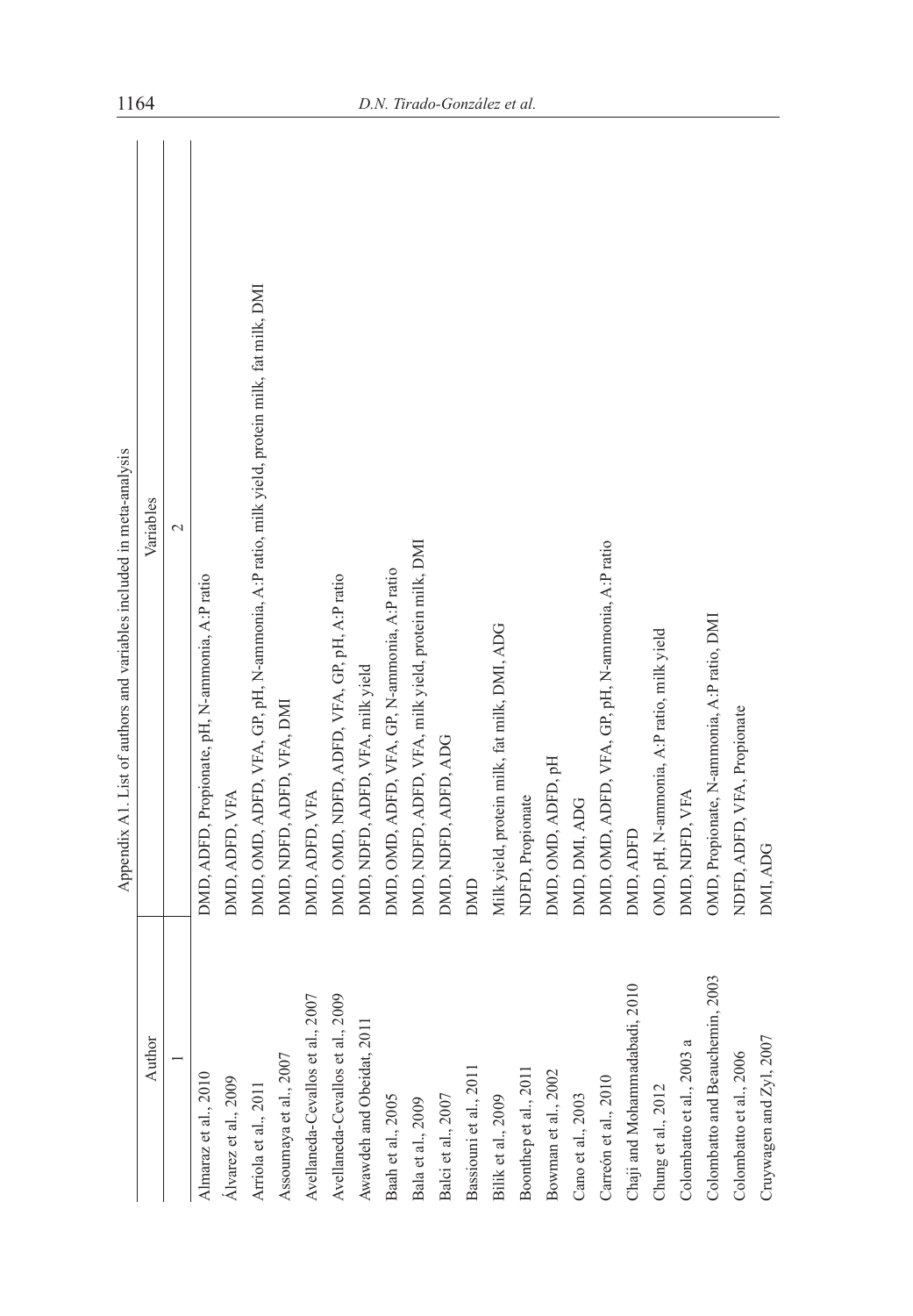| De Souza et al., 2006                        | DMD, OMD, NDFD, Propionate, pH, A:P ratio, DMI                                   |
|----------------------------------------------|----------------------------------------------------------------------------------|
| De Souza et al., 2008                        | DMD, ADFD, VFA                                                                   |
| Dean et al., 2008                            | DMI, ADFD, VFA                                                                   |
| Dehghani et al., 2012                        | ADFD, pH, N-ammonia                                                              |
| Elwakeel et al., 2007                        | DMD, OMD, protein milk, fat milk                                                 |
| $\rm{Eun}$ et al., 2006                      | DMD, NDFD, VFA, Propionate                                                       |
| م<br>Eun and Beauchemin, 2007                | DMD, OMD, NDFD, ADFD, VFA, Propionate, pH, N-ammonia, A:P ratio                  |
| Eun and Beauchemin, 2008                     | DMD, ADFD, VFA, Propionate                                                       |
| Facchini et al., 2012                        | DMD, NDFD, ADFD                                                                  |
| Flores et al., 2008                          | Milk yield, protein milk, fat milk, DMI                                          |
| Franco et al., 2008                          | DMD, ADFD, GP, pH, milk yield                                                    |
| Gado et al., 2009                            | DMD, OMD, ADFD, VFA, GP, pH, N-ammonia, A:P ratio                                |
| Gado et al., 2011                            | DMD, OMD, NDFD, ADFD, VFA, Ph                                                    |
| Gallardo et al., 2010                        | DMD, ADFD, VFA                                                                   |
| Giraldo et al., 2007 a                       | DMD, OMD, ADFD, VFA, Propionate, GP, pH, N-ammonia, A:P ratio                    |
| Giraldo et al., 2007 b                       | DMD, OMD, ADFD, VFA, N-ammonia, A:P ratio                                        |
| Giraldo et al., 2007 $\ensuremath{\text{c}}$ | DMD, OMD, ADFD, VFA, Propionate, N-ammonia, A:P ratio                            |
| Giraldo et al., $2008~\mathrm{a}$            | DMD, OMD, ADFD, VFA, Propionate, GP, pH, N-ammonia, A:P ratio                    |
| Giraldo et al., 2008 b                       | DMD, OMD, NDFD, ADFD, VFA, GP, pH, A:P ratio                                     |
| Gómez-Vázquez et al., 2011 a                 | DMD, OMD, ADFD, Propionate, DMI, ADG                                             |
| Gómez-Vázquez et al., 2011 b                 | NDFD, ADFD, VFA                                                                  |
| Granzin, 2005                                | OMD, NDFD, ADFD, VFA, GP, pH, A:P ratio, milk yield, protein milk, fat milk, DMI |
| Guerra et al., 2007                          | DMD, ADFD, GP, ADG                                                               |
| Holtshausen et al., 2011                     | DMD, ADFD, VFA, milk yield, protein milk, fat milk, DMI, ADG                     |
|                                              |                                                                                  |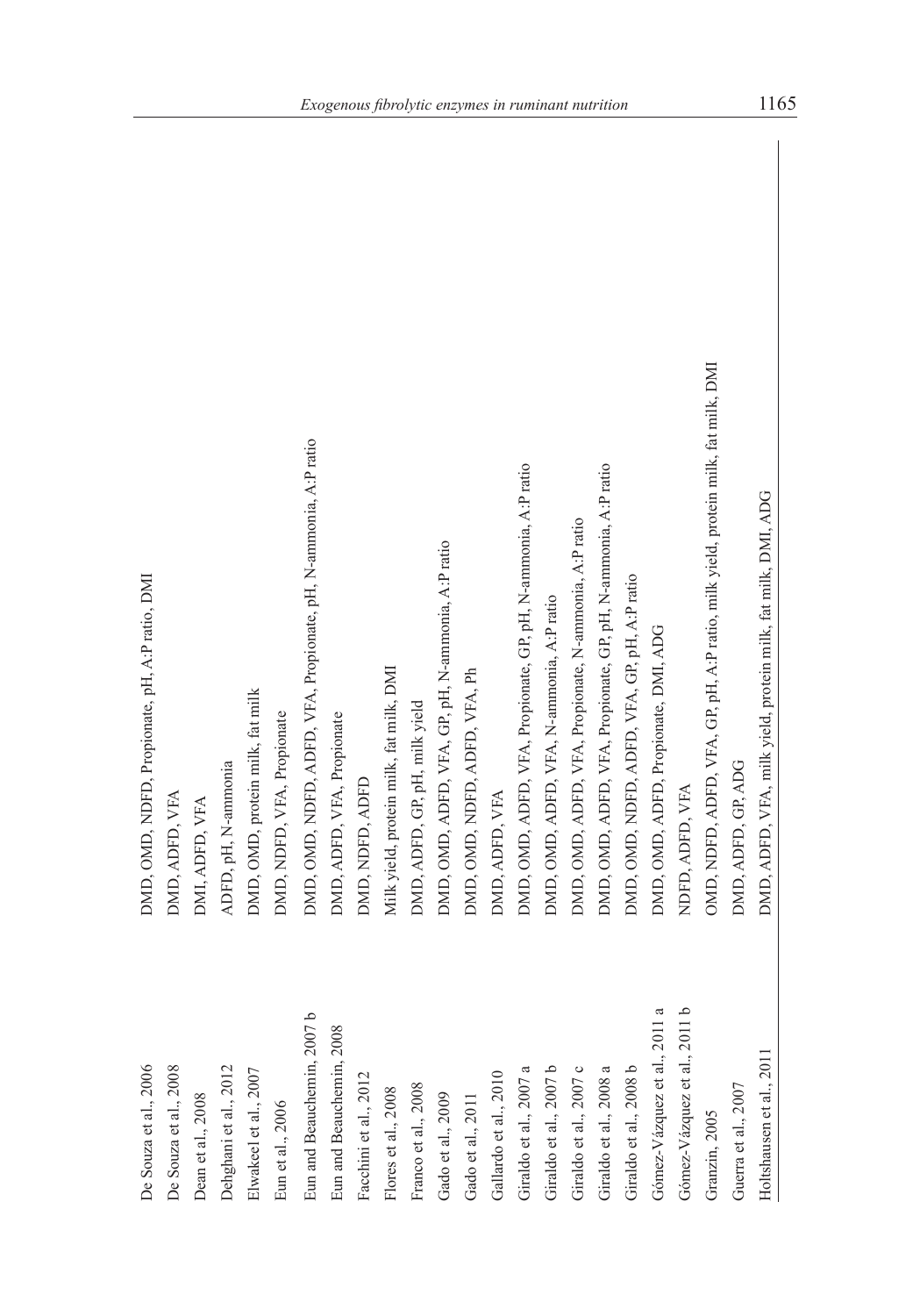| ٦ |
|---|
| t |
|   |
|   |
|   |
|   |
|   |
|   |
|   |
|   |

 $\sim$ 

|                                   | $\mathbf{\sim}$                                                   |
|-----------------------------------|-------------------------------------------------------------------|
| Hong et al., 2003                 | DMD, OMD, ADFD, VFA, GP, pH, N-ammonia, A:P ratio                 |
| Hristov et al., 2000              | DMD, OMD, ADFD, GP, pH, N-ammonia, A:P ratio, DMI                 |
| Hristov et al., 2008              | DMD, OMD, NDFD, ADFD, GP, pH, N-ammonia, A:P ratio, DMI           |
| Hwang et al., 2008                | DMD, OMD, NDFD, ADFD, VFA, Propionate                             |
| ililvand et al., 2008             | DMD                                                               |
| Kalkan and Filya, 2011            | DMD, OMD, NDFD, GP, Propionate, A:P ratio                         |
| Knowlton et al., 2007             | DMD, ADFD, VFA, milk yield, protein milk, fat milk                |
| Kozelov et al., 2008              | DMD, ADFD, Propionate, GP, Ph                                     |
| Krueger and Adesogan, 2008        | DMD, ADFD, Propionate, N-ammonia, A:P ratio                       |
| opuszanska-Rusek and Bilik, 2011. | Milk yield, protein milk, fat milk, DMI                           |
| Malik and Bandla, 2010            | DMD, OMD, NDFD, ADFD, VFA, pH, DMI, ADG                           |
| Márquez et al., 2009              | DMD                                                               |
| McAllister et al., 2000           | DMD, NDFD, ADFD, VFA, GP, DMI, ADG                                |
| Miller et al., 2008 a             | DMD, OMD, NDFD, ADFD, VFA, GP, pH, N-ammonia, A:P ratio, DMI, ADG |
| Miller et al., 2008 b             | DMD, OMD, NDFD, ADFD, VFA, GP, pH, A:P ratio                      |
| Miller et al., 2008 c             | Propionate, A:P ratio, milk yield, protein milk, fat milk, DMI    |
| Moharrery et al., 2009            | DMD, ADFD, VFA                                                    |
| Muwalla et al., 2007              | DMD, NDFD, ADFD, DMI, ADG                                         |
| Pinos-Rodríguez et al., 2002      | DMD, OMD, NDFD, ADFD, VFA, GP, pH, A:P ratio, DMI                 |
| Pinos-Rodríguez et al., 2001      | DMD, NDFD                                                         |
| Pinos-Rodríguez et al., 2008      | DMD, OMD, ADFD, GP, N-ammonia, A:P ratio                          |
| Ranilla et al., 2008              | DMD, OMD, ADFD, VFA, GP, pH, N-ammonia, A:P ratio                 |
| Reboucas et al., 2005             | DMD, NDFD, ADFD, DMI                                              |
|                                   |                                                                   |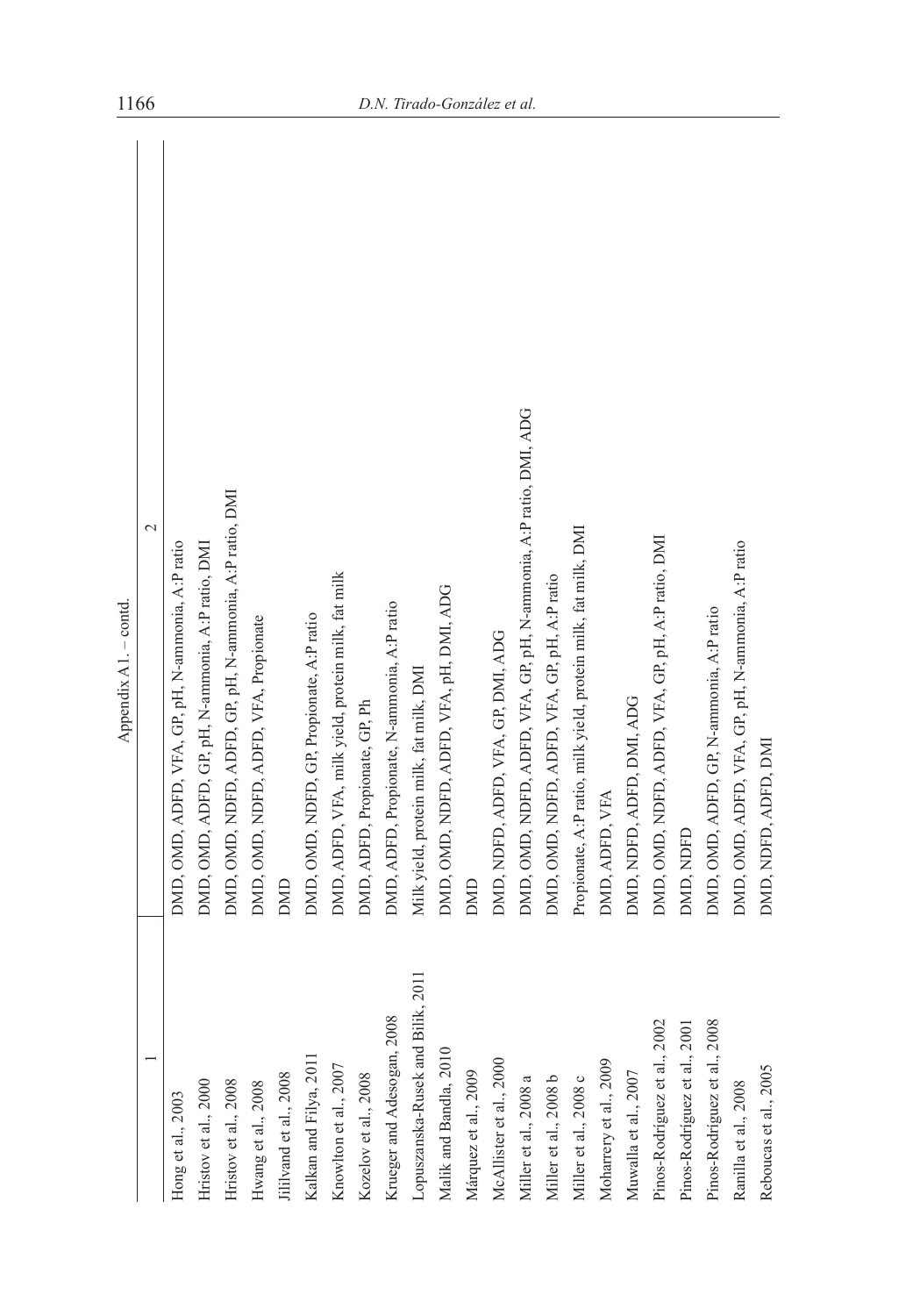| Salem et al., 2012          | DMD, NDFD, ADFD, DMI                                               |
|-----------------------------|--------------------------------------------------------------------|
| Shekar et al., 2010         | DMD, NDFD, ADFD, VFA, milk yield, protein milk, fat milk, DMI      |
| Srinivas et al., 2008       | DMD, ADFD, Propionate                                              |
| Sutton et al., 2002         | DMD, NDFD, ADFD, VFA, milk yield, protein milk, fat milk, DMI, ADG |
| ang et al., 2008            | DMD, NDFD, Propionate                                              |
| l'irado-Estrada et al., 201 | DMD, OMD, pH, N-ammonia, A:P ratio, DMI, ADG                       |
| l'iti, 2003                 | Milk yield, protein milk, fat milk, DMI                            |
| Wang et al., 2002           | Propionate, pH, N-ammonia                                          |
| Wang et al., 2003           | DMD, DMI, ADG                                                      |
| Wang et al., 2004           | DMD, NADF, VFA, Propionate                                         |
| Wang et al., 2012           | DMD, OMD, N-ammonia, A:P ratio                                     |
| Ware et al., 2005 a         | DMD, NDFD, ADFD, VFA, DMI                                          |
| Ware et al., 2005 b         | DMI, ADG                                                           |
| Xu et al., 2011             | DMD, ADFD                                                          |
| Yang et al., 2011           | DMD, OMD, ADFD, VFA, Propionate, N-ammonia, A:P ratio              |
| Yu et al., 2005             | <b>INU</b>                                                         |
|                             |                                                                    |

Disappearance and digestibility values reported in experiments performed in vitro, in situ and in vivo: OM, organic matter; DM, dry matter; NDF, neutral detergent fiber; ADF, acid detergent fiber, ADF, acid detergent fiber Disappearance and digestibility values reported in experiments performed *in vitro*, *in situ* and *in vivo*: OM, organic matter; DM, dry matter; NDF, neutral detergent fiber; ADF, acid detergent fiber; GP, gas production; VFA, volatile fatty acids; A:P, acetate:propionate ratio; DMI, dry matter intake; ADG, average daily gain.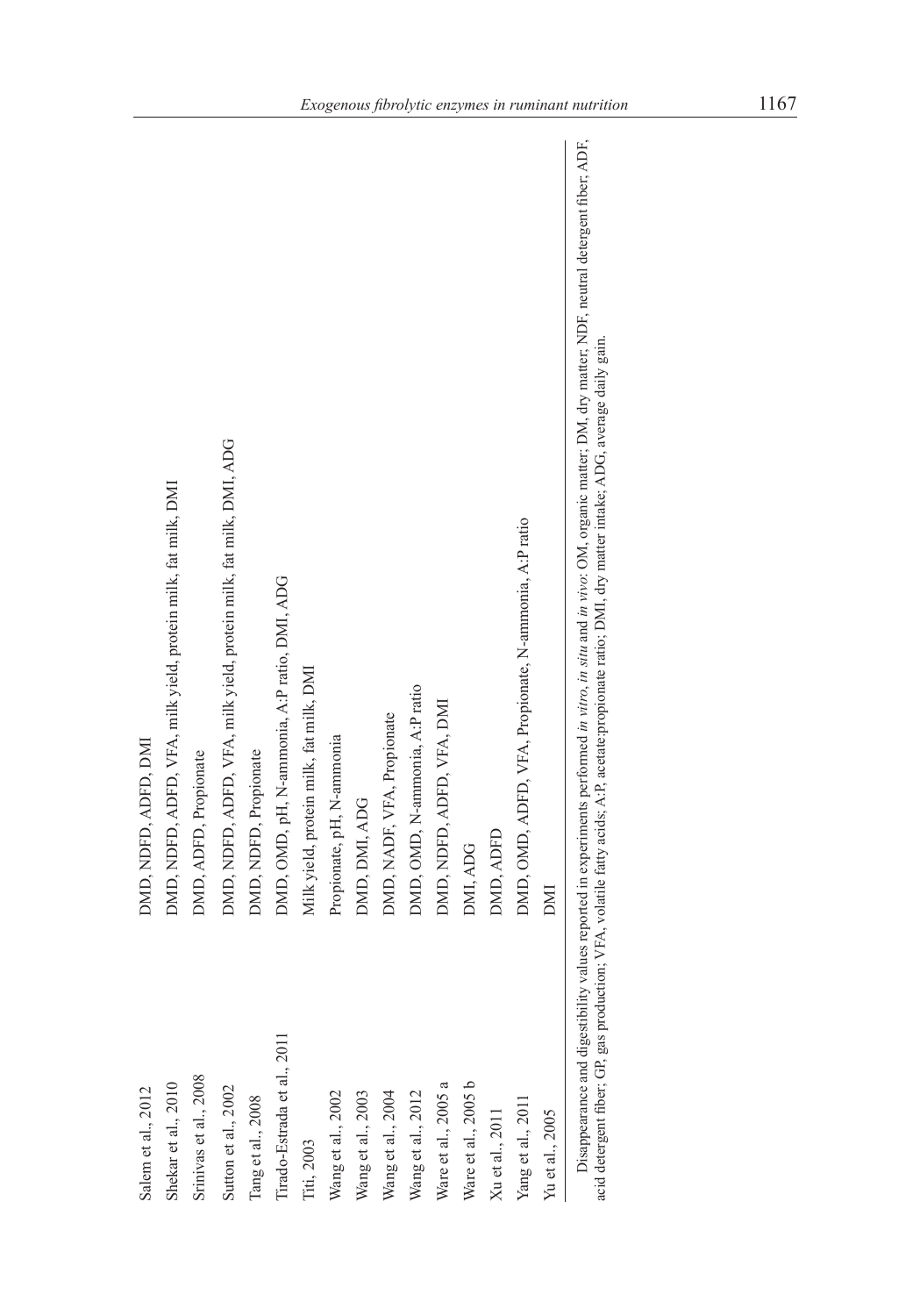# **Overall effects of EFE supplementation**

The average effect of including EFE on the digestibility of diet components, fermentation patterns, and milk and meat production was variable among the articles, and thus the random effect of experiments nested in the article was considered in further analysis. Table 1 presents the average change caused by EFE in ruminal fermentation patterns, degradability, disappearance, digestibility, and animal performance in *in vitro*, *in situ* or *in vivo* experiments (according to Model (1)). The average increase in DMD was 11% for the 52.85% of cases reported by authors as significant, and 4.88% for the 23.58% of cases reported as showing non-significant positive responses. In over 69.79% of experiments, EFE improved the NDFD and ADFD (by 11.41±4.79 % and 16.55±6.35%, respectively).

Over 75.83% of the data included in this analysis showed that EFE supplementation increased the *in vitro* GP (average, 19.84±10.67%) and the concentration of VFA (average, 21.85±11.43%). In addition, 61.39% of the studies with EFE supplementation showed an increase in propionic acid concentration (12.61±7.30%), although in 35.64% of the studies it was decreased by an average of 8.26±6.23%.

In 53.75% of the studies in which EFE supplementation had a significant effect (P<0.05) the A:P ratio decreased by 8.89±0.10%. Furthermore, 55.06% of studies with EFE supplementation demonstrated an increase in N-ammonia concentration (average, 13.16±0.50%), while 40.45% of the studies showed a decrease (average,  $-7.78\pm4.70\%$ ). The pH increased in 30% of the studies (average 1.68 $\pm$ 0.25%) but decreased in 53.33% of cases (average,  $-2.1\pm0.3\%$ ).

Milk production improved by 9.28±3.03% with EFE use (in 81.82% of experiments), and fat and crude protein contents also increased by 6.03±13.68% and 4.30±2.45% (in over 54.55% of experiments), respectively. The ADG was positively affected by EFE supplementation (average, 17.57±6.98%) in 67.86% of the studies.

# **Effects of EFE supplementation associated with other factors**

The effect of using EFE was associated with other factors using logistic models (Table 2). The type of EA (proportion of Cel and Xyl) affected the response of OMD, VFA and milk yield (P<0.02), and tended to affect the OMD, milk protein and fat content and ADG (P<0.08). The TP and types of ruminant affected the responses of GP and VFA (P<0.01) to the use of EFE, whereas the FP affected the GP, VFA and ADG (P<0.04), and the AT of diets altered the effect of EFE on GP, ruminal pH and Nammonia, milk yield and milk protein (P<0.02). Although, the effects of EFE on DMD, GP, VFA, A:P ratio, and propionate were similar among *in vitro*, *in situ* and *in vivo* studies ( $P > 0.12$ ), OMD and NDFD responses varied among type of studies ( $P < 0.01$ ).

The forest plot graphs represent the changes caused by EFE addition within the confidence interval (95%); averages near to the vertical line represent no significant effect (Figure 1). Although the results were highly variable, EFE had positive effects on digestibility, GP and VFA but was primarily associated with factors such as the type of ruminant, TP, FP and EA. Depending on the FP, using EFE could improve the ADG, but some types of EA can enhance milk composition and production. The variability of the data and the adverse effects on GP, N-ammonia, and milk yield were associated with the AT of EFE.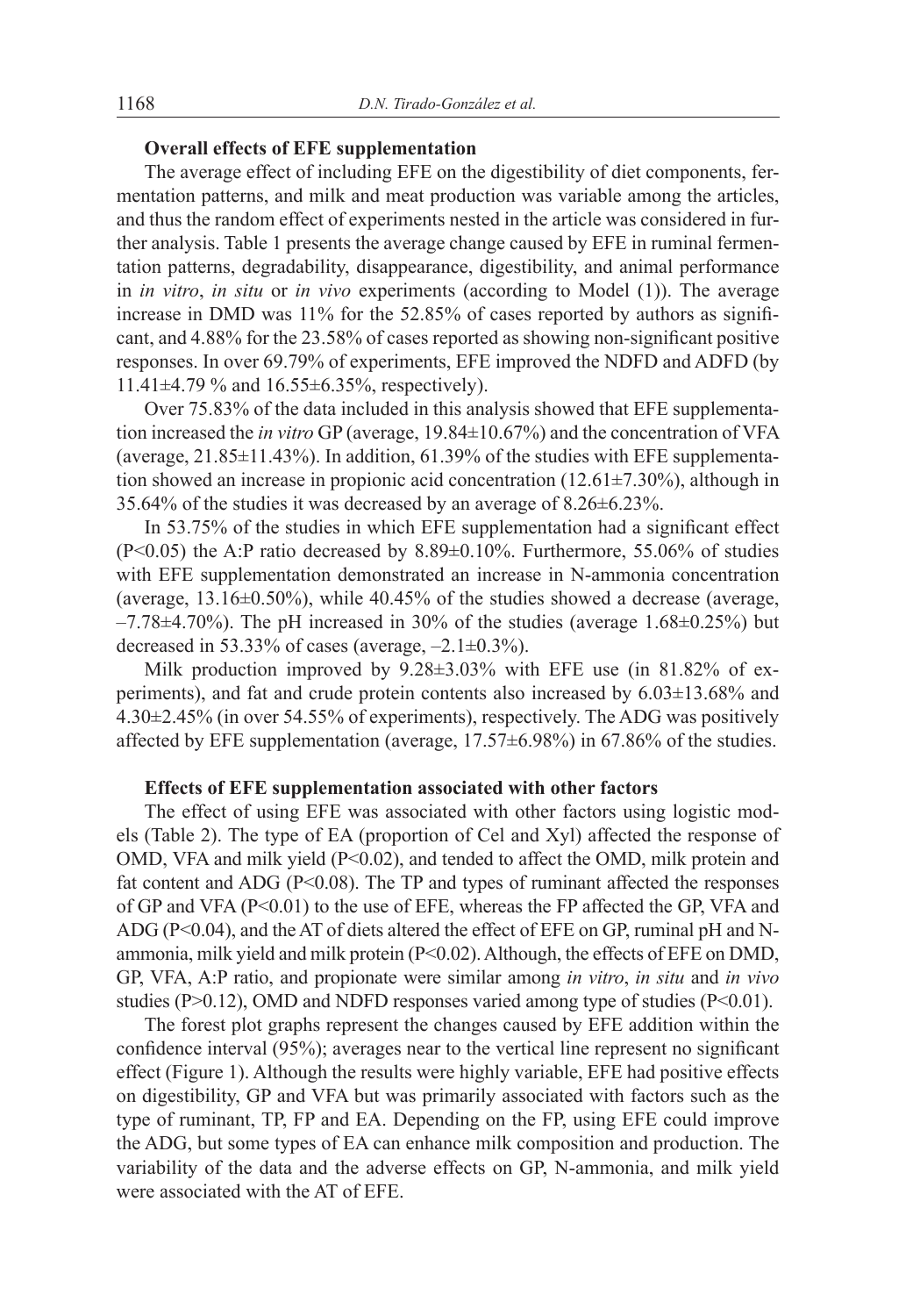|             | of exogenous fibrolytic enzymes (EFE) on digestibility, fermentation patterns, and animal performance, according to authors<br>Table 1. Effects |               |                       |                           |                                      |                 |                |                |         |                 |          |                 |
|-------------|-------------------------------------------------------------------------------------------------------------------------------------------------|---------------|-----------------------|---------------------------|--------------------------------------|-----------------|----------------|----------------|---------|-----------------|----------|-----------------|
|             |                                                                                                                                                 |               |                       |                           | Type of effects reported in articles |                 |                |                |         |                 | P-Value  |                 |
|             | Response variable                                                                                                                               |               | when $P<0.05$         |                           |                                      | when $P > 0.05$ |                | $\mathbb{R}^2$ | SE      |                 |          |                 |
|             |                                                                                                                                                 | media         | positive              | negative                  | positive                             | negative        | no-effects     |                |         | Dif             | Effect   | Dif*Effect      |
|             |                                                                                                                                                 | $\mathcal{L}$ | $\tilde{\phantom{a}}$ | 4                         | $\sigma$                             | $\circ$         | $\overline{ }$ | $\infty$       | $\circ$ | $\overline{10}$ | $\Box$   | $\overline{12}$ |
|             |                                                                                                                                                 |               |                       |                           | Digestibility <sup>1</sup>           |                 |                |                |         |                 |          |                 |
| DМ          | Z                                                                                                                                               | 246           | 30                    | $\overline{c}$            | 58                                   | 29              | ◦              |                |         |                 |          |                 |
|             | Change (%)                                                                                                                                      | 6.99          | $\Box$                | $-2.70$                   | 4.88                                 | $-0.60$         |                | 0.8            | 1.33    | 0.09            | 0001     | 0.0001          |
| $M_{\odot}$ | $\simeq$                                                                                                                                        | 57            | $\overline{24}$       | $\mathcal{L}$             | $\overline{8}$                       |                 |                |                |         |                 |          |                 |
|             | Change (%)                                                                                                                                      | 8.45          | 10.7                  | $-0.31$                   | 3.51                                 | $-0.27$         |                | 0.9            | 2.92    | 0.25            | 0.11     | 0.35            |
| χDF         | $\simeq$                                                                                                                                        | 192           | $80\,$                | $\overline{20}$           | 54                                   | 34              |                |                |         |                 |          |                 |
|             | Change (%)                                                                                                                                      | 7.44          | 15.20                 | $-3.69$                   | 5.80                                 | $-3.78$         |                | 0.8            | 1.22    | 0.06            | < 0.0001 | 00001           |
| <b>ADF</b>  | $\geq$                                                                                                                                          | 194           | 115                   | ${}^{\circ}$              | 43                                   | 25              | $\mathfrak{g}$ |                |         |                 |          |                 |
|             | Change (%)                                                                                                                                      | 14.09         | 19.7                  | $\widetilde{\phantom{0}}$ | 8.14                                 | $-5.64$         |                | 0.7            | 2.26    | 0.008           | 00001    | 0.03            |
|             |                                                                                                                                                 |               |                       |                           | Fermentation patterns                |                 |                |                |         |                 |          |                 |
| පි          | Z                                                                                                                                               | 106           | 57                    | $\Box$                    | 33                                   | $\mathbf{\sim}$ | $\sim$         |                |         |                 |          |                 |
|             | Change (%)                                                                                                                                      | 17.79         | 27.40                 | $-26.5$                   | 6.79                                 | $-3.35$         |                | 0.8            | 2.22    | 0.14            | 0.0001   | 0.0001          |
| VFA         | $\simeq$                                                                                                                                        | 120           | $\overline{\varphi}$  | $\overline{ }$            | $\overline{4}$                       | $\overline{21}$ |                |                |         |                 |          |                 |
|             | Change (%)                                                                                                                                      | 14.14         | 33.20                 | $-44.20$                  | 8.61                                 | $-3.20$         |                | 0.6            | 3.9     | 0.11            | 0.003    | 0.05            |
| Flq         | $\overline{z}$                                                                                                                                  | $\otimes$     | 5                     | 5                         | $\overline{c}$                       | 27              | $\equiv$       |                |         |                 |          |                 |
|             | Change (%)                                                                                                                                      |               | $\mathcal{L}$         | $-1.50$                   | 1.55                                 | $-2.21$         |                | 0.8            | 0.29    | 0.32            | 0.0005   | 0.61            |
| N-ammonia   | $\simeq$                                                                                                                                        | 89            | $\geq$                | $\overline{13}$           | 33                                   | 23              |                |                |         |                 |          |                 |
|             | Change (%)                                                                                                                                      | 2.37          | 13.80                 | $\tilde{a}$               | 12.85                                | $-11.05$        |                | 0.6            | 1.85    | 0.62            | 0.001    | 0.74            |
|             |                                                                                                                                                 |               |                       |                           |                                      |                 |                |                |         |                 |          |                 |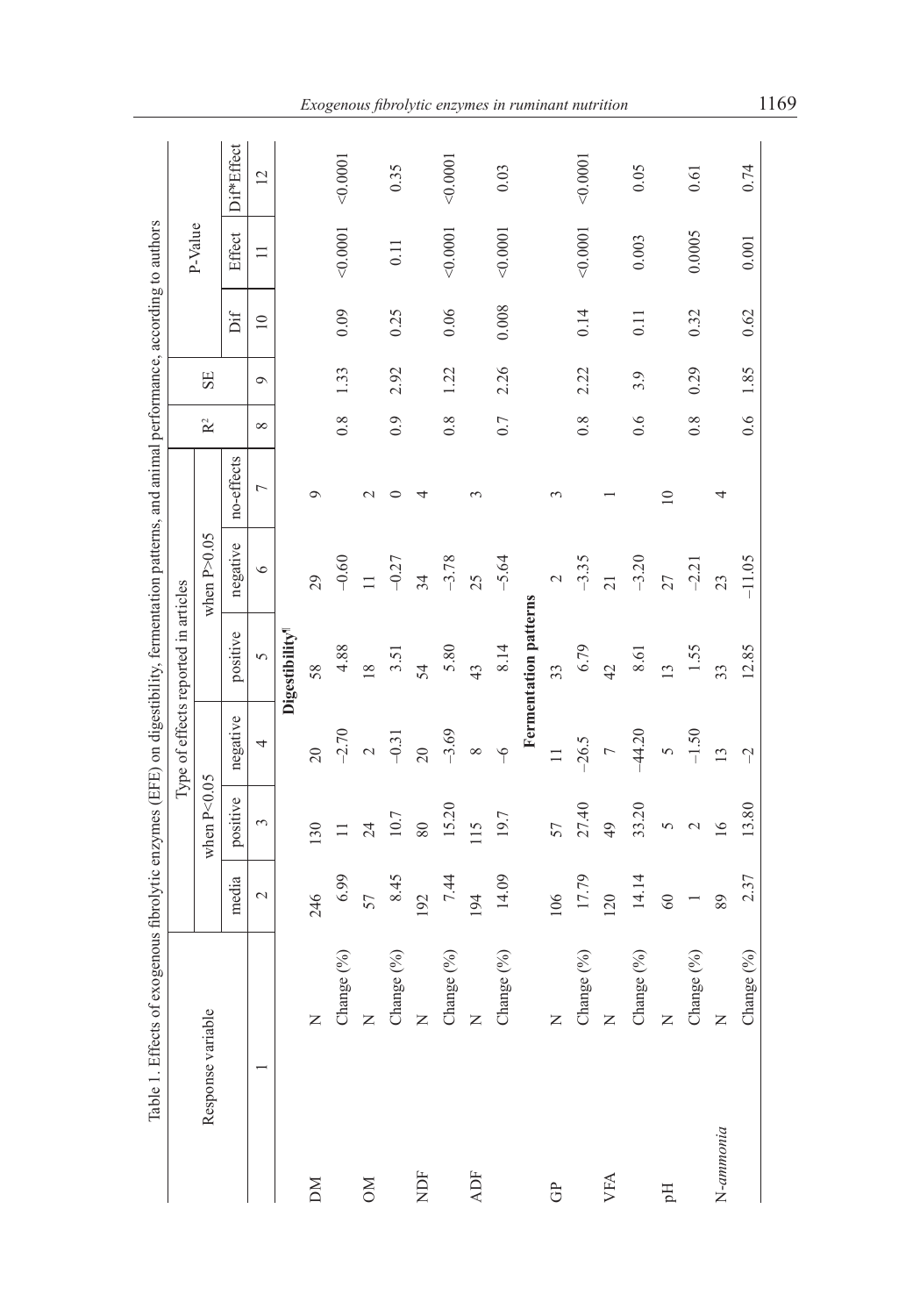|                                                                   | $\sim$          | 3                       | 4         | 5              | $\circ$                  | Γ                  | $\infty$         | Ò               | $\overline{10}$  | $\Box$ | 12                                                                                                                                                                                                                                                                                                                                                                                                                                                                                                  |
|-------------------------------------------------------------------|-----------------|-------------------------|-----------|----------------|--------------------------|--------------------|------------------|-----------------|------------------|--------|-----------------------------------------------------------------------------------------------------------------------------------------------------------------------------------------------------------------------------------------------------------------------------------------------------------------------------------------------------------------------------------------------------------------------------------------------------------------------------------------------------|
| Z                                                                 | 80              | $\overline{17}$         | 23        | $\frac{8}{2}$  | $\approx$                | $\mathbf{\sim}$    |                  |                 |                  |        |                                                                                                                                                                                                                                                                                                                                                                                                                                                                                                     |
| Change (%)                                                        | $\overline{14}$ | 23.10                   | $-8.80$   | 8.72           | $-8.99$                  |                    | 0.7              | 1.69            | 0.0002           | 0.0001 | 0.0001                                                                                                                                                                                                                                                                                                                                                                                                                                                                                              |
| Z                                                                 | 101             | 36                      | ᅼ         | 26             | $\overline{\mathcal{L}}$ |                    |                  |                 |                  |        |                                                                                                                                                                                                                                                                                                                                                                                                                                                                                                     |
| Change (%)                                                        | 3.19            | 19.80                   | $-15.70$  | 2.66           | $-3.53$                  |                    | 0.6              | $\overline{54}$ | 0.13             | 0.0001 | 0.008                                                                                                                                                                                                                                                                                                                                                                                                                                                                                               |
|                                                                   |                 |                         |           |                |                          |                    |                  |                 |                  |        |                                                                                                                                                                                                                                                                                                                                                                                                                                                                                                     |
| Z                                                                 | $\mathcal{Z}$   | $\overline{13}$         | $\circ$   | 26             | ᅺ                        |                    |                  |                 |                  |        |                                                                                                                                                                                                                                                                                                                                                                                                                                                                                                     |
| Change $(\%)$                                                     | 3.28            | 11.8                    | $\varphi$ | 5.14           | $-1.64$                  |                    | 0.7              | $\ddot{4}$      | 0.31             | 0.006  | 0.15                                                                                                                                                                                                                                                                                                                                                                                                                                                                                                |
| Z                                                                 | 28              | S                       |           |                |                          |                    |                  |                 |                  |        |                                                                                                                                                                                                                                                                                                                                                                                                                                                                                                     |
| Change (%)                                                        | 13.18           | 21.7                    |           | 8.61           | $-9.25$                  |                    | $\ddot{0}$       |                 | 0.19             | 0.01   | 0.52                                                                                                                                                                                                                                                                                                                                                                                                                                                                                                |
| Z                                                                 | 25              |                         |           | 4              |                          |                    |                  |                 |                  |        |                                                                                                                                                                                                                                                                                                                                                                                                                                                                                                     |
| Change (%)                                                        | 8.15            | 12.9                    |           | 6.98           | $-2.4$                   |                    | $\overline{0.9}$ | 4.01            | 0.16             | 0.2    | $\overline{0}$                                                                                                                                                                                                                                                                                                                                                                                                                                                                                      |
| Z                                                                 | 25              | $\overline{\mathbf{C}}$ |           |                | 3                        |                    |                  |                 |                  |        |                                                                                                                                                                                                                                                                                                                                                                                                                                                                                                     |
| Change (%)                                                        | 3.96            | 5.4                     | $-9.9$    | $\frac{1}{2}$  | $-2.86$                  |                    | $\frac{8}{1}$    | 3.72            | $0.\overline{3}$ | 0.46   | 0.58                                                                                                                                                                                                                                                                                                                                                                                                                                                                                                |
| Z                                                                 | 25              | 2                       |           | $\overline{5}$ | 4                        | $\mathcal{C}$      |                  |                 |                  |        |                                                                                                                                                                                                                                                                                                                                                                                                                                                                                                     |
| Change (%)                                                        | 3.62            | 25                      | $-7.2$    | 2.24           | $-2.54$                  |                    | 0.9              | 3.95            | 0.0001           | 0.005  | 0.03                                                                                                                                                                                                                                                                                                                                                                                                                                                                                                |
| performed in vitro, in situ and<br>A:P, acetate:propionate ratio; |                 |                         |           |                |                          |                    |                  |                 |                  |        |                                                                                                                                                                                                                                                                                                                                                                                                                                                                                                     |
|                                                                   |                 |                         |           |                | $Table 1 - cond$         | Animal performance |                  |                 |                  |        | N, number of experimental means; EFE, exogenous fibrolytic enzymes; "general means for degradability, disappearance and digestibility values reported in experiments<br>in vivo; OM, organic matter; DM, dry matter; NDF, neutral detergent fiber; ADF, acid detergent fiber; GP, gas production; VFA, volatile fatty acids;<br>DMI, dry matter intake; ADG, average daily gain; P-Value, probability value; R <sup>2</sup> , determination coefficient; SE, standard error; Effect, type of effect |

reported by authors (positive, negative, no-effects); Dif, differences reported by authors (reported P<0.05 and P>0.05).

reported by authors (positive, negative, no-effects); Dif, differences reported by authors (reported P<0.05 and P>0.05).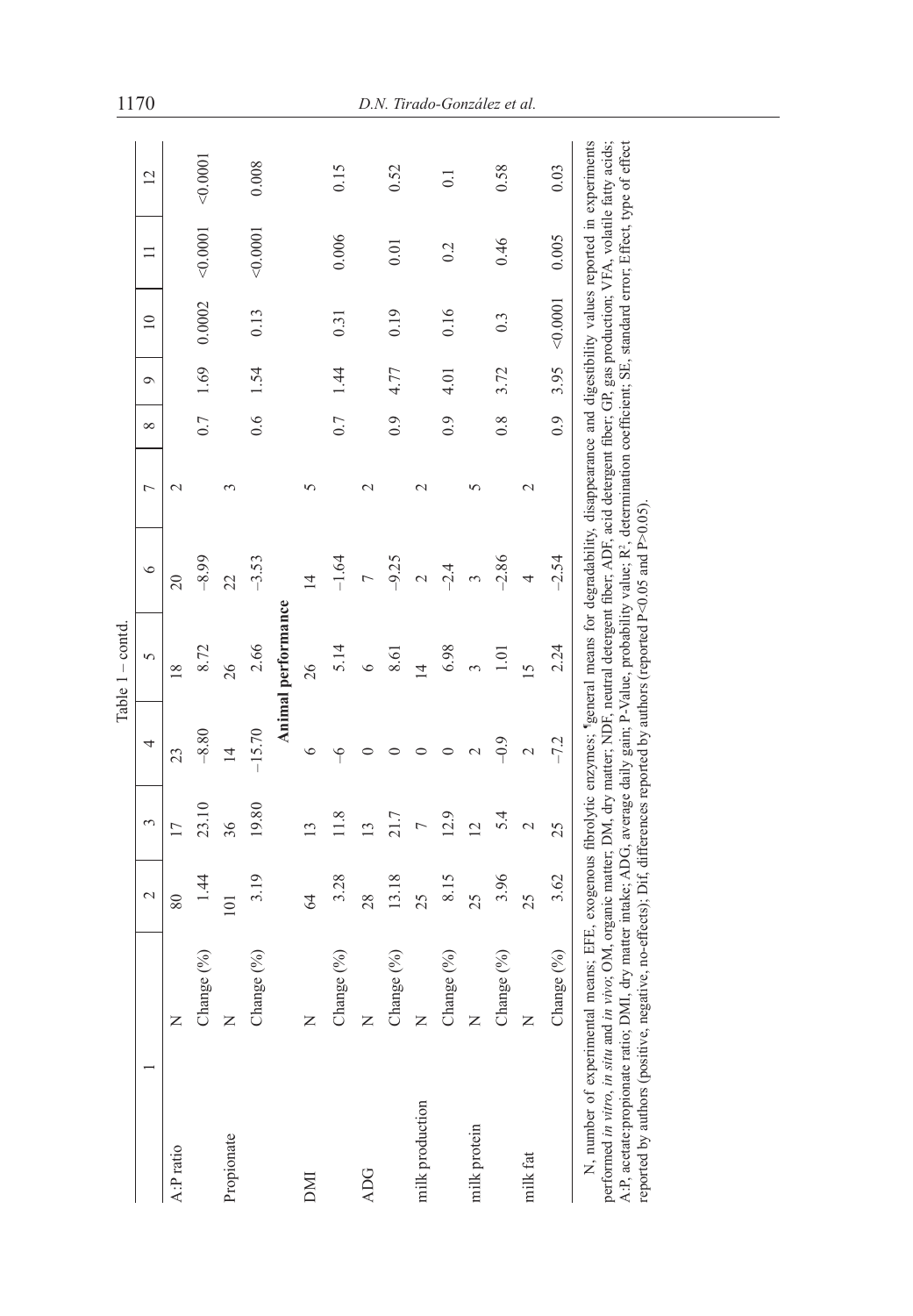| Table 2. Logistic models to                                                                                                                                                                                                                                                                                                                                                                                                                                                                                                                                                                |         |           |         |            |                  | associate factors with the effects of exogenous fibrolytic enzymes (EFE) on digestibility, fermentation patterns, and animal performance |         |         |                  |                  |         |         |         |         |
|--------------------------------------------------------------------------------------------------------------------------------------------------------------------------------------------------------------------------------------------------------------------------------------------------------------------------------------------------------------------------------------------------------------------------------------------------------------------------------------------------------------------------------------------------------------------------------------------|---------|-----------|---------|------------|------------------|------------------------------------------------------------------------------------------------------------------------------------------|---------|---------|------------------|------------------|---------|---------|---------|---------|
|                                                                                                                                                                                                                                                                                                                                                                                                                                                                                                                                                                                            |         | Intercept |         | $E\Lambda$ |                  | ÊP                                                                                                                                       |         | Ê       |                  | Ruminant         |         | K       |         | Study   |
| Response variable (Yi)                                                                                                                                                                                                                                                                                                                                                                                                                                                                                                                                                                     | 60      | P-Value   | ä       | P-Value    | ä                | P-Value                                                                                                                                  | ä       | P-Value | ä                | P-Value          | ä       | P-Value | ä       | P-Value |
|                                                                                                                                                                                                                                                                                                                                                                                                                                                                                                                                                                                            |         |           |         |            |                  | Digestibility <sup>1</sup>                                                                                                               |         |         |                  |                  |         |         |         |         |
| ΣN                                                                                                                                                                                                                                                                                                                                                                                                                                                                                                                                                                                         | 0.8     | 0.0005    | 0.41    | 0.08       | $-0.21$          | 0.32                                                                                                                                     | 0.58    | 0.02    | 0.09             | $0.\overline{3}$ | 0.05    | 0.74    | 0.03    | 0.88    |
| $_{\rm NN}$                                                                                                                                                                                                                                                                                                                                                                                                                                                                                                                                                                                | 11.28   | 0.02      | 1.79    | 0.005      | $-0.21$          | 0.64                                                                                                                                     | $-0.4$  | 0.55    | $0.\overline{3}$ | 0.09             | $-0.33$ | 0.32    | $-2.47$ | 40.0001 |
| NDF                                                                                                                                                                                                                                                                                                                                                                                                                                                                                                                                                                                        | 4.77    | 0.05      | $-0.07$ | 0.81       | 0.17             | 0.46                                                                                                                                     | 0.26    | 0.35    | $-0.08$          | 0.4              | $-0.3$  | 0.06    | $-0.56$ | 0.01    |
| <b>ADF</b>                                                                                                                                                                                                                                                                                                                                                                                                                                                                                                                                                                                 | 2.57    | 0.33      | 0.43    | 0.2        | 0.32             | 0.23                                                                                                                                     | $-0.02$ | 0.95    | 0.08             | 0.45             | 0.26    | 0.25    | $-0.03$ | 0.9     |
|                                                                                                                                                                                                                                                                                                                                                                                                                                                                                                                                                                                            |         |           |         |            |                  | Fermentation patterns                                                                                                                    |         |         |                  |                  |         |         |         |         |
| Ĝ                                                                                                                                                                                                                                                                                                                                                                                                                                                                                                                                                                                          | 0.15    | 0.66      | 0.18    | 0.62       | 1.12             | 0.001                                                                                                                                    | 0.4     | 0.37    | 0.58             | 0.0002           | $-2.51$ | 0.000   | $-1.13$ | 0.2     |
| VFA                                                                                                                                                                                                                                                                                                                                                                                                                                                                                                                                                                                        | $-9.5$  | 0.0001    | 0.86    | 0.02       | 1.07             | (0000)                                                                                                                                   | 0.89    | 0.005   | 0.44             | 0.01             | 0.18    | 0.52    | $-0.32$ | 0.31    |
| Fl                                                                                                                                                                                                                                                                                                                                                                                                                                                                                                                                                                                         | 17.19   | 0.001     | $-0.59$ | 0.32       | $-0.31$          | $\widetilde{0}$ .5                                                                                                                       | $-1.32$ | 0.01    | $-0.51$          | 0.13             | $-1.07$ | 0.02    | $-0.19$ | 0.57    |
| N-ammonia                                                                                                                                                                                                                                                                                                                                                                                                                                                                                                                                                                                  | 6.06    | 0.06      | $-0.64$ | 0.11       | 0.24             | 0.46                                                                                                                                     | $-0.53$ | 0.23    | $-0.28$          | 0.07             | $-0.9$  | 0.0003  | $-0.87$ | 0.006   |
| A:P ratio                                                                                                                                                                                                                                                                                                                                                                                                                                                                                                                                                                                  | 2.19    | 0.45      | $-0.02$ | 0.98       | 0.36             | 0.23                                                                                                                                     | 0.42    | 0.28    | $-0.03$          | 0.91             | $-0.25$ | 0.5     | 0.36    | 0.33    |
| propionate                                                                                                                                                                                                                                                                                                                                                                                                                                                                                                                                                                                 | 5.49    | 0.04      | $-0.29$ | 0.45       | $-0.14$          | 0.59                                                                                                                                     | 0.46    | 0.22    | $-0.16$          | 0.38             | 0.06    | 0.82    | $-0.49$ | 0.12    |
|                                                                                                                                                                                                                                                                                                                                                                                                                                                                                                                                                                                            |         |           |         |            |                  | Animal performance                                                                                                                       |         |         |                  |                  |         |         |         |         |
| milk yield                                                                                                                                                                                                                                                                                                                                                                                                                                                                                                                                                                                 | 3.96    | 0.2       | 4.21    | 0.01       | $\overline{0}$ . | 0.86                                                                                                                                     | 1.22    | 0.15    | $-0.25$          | 0.48             | $-2.5$  | 0.0004  |         |         |
| protein milk                                                                                                                                                                                                                                                                                                                                                                                                                                                                                                                                                                               | 2.24    | 0.51      | 2.49    | 0.08       | 0.15             | 0.82                                                                                                                                     | $-0.01$ | 0.99    | $-0.52$          | 0.14             | $-2.64$ | 0.0009  |         |         |
| fat milk                                                                                                                                                                                                                                                                                                                                                                                                                                                                                                                                                                                   | $-0.27$ | 0.93      | 2.35    | 0.06       | $-0.68$          | $0.\overline{3}$                                                                                                                         | 0.5     | 0.62    | 0.2              | 0.6              | $-0.19$ | 0.73    |         |         |
| DMI                                                                                                                                                                                                                                                                                                                                                                                                                                                                                                                                                                                        | $-1.14$ | 0.82      | $-0.72$ | 0.16       | $-0.32$          | 0.34                                                                                                                                     | 1.06    | 0.06    | 0.16             | 0.42             | $-0.24$ | 0.43    |         |         |
| <b>ADG</b>                                                                                                                                                                                                                                                                                                                                                                                                                                                                                                                                                                                 | $-12$   | 0.31      | 1.42    | 0.07       | 1.22             | 0.04                                                                                                                                     | 0.18    | 0.86    | 0.3              | 0.33             | 0.16    | 0.75    |         |         |
| EA, primary enzyme activity (Cel or Xyl); FP, forage proportion; TP, type of plant; Ruminant, type of ruminant; Study, Npe of study; AT, application time; "general means for<br>degradability, disappearance and digestibility values reported in experiments performed in vitro, in situ and in vivo; OM, organic matter; DM, dry matter; NDF, neutral detergent<br>fiber; ADF, acid detergent fiber; GP, gas production; VFA, volatile fatty acids; A:P, acetate:propionate ratio; DMI, dry matter intake; ADG, average daily gain; ßi, parameter value;<br>P-Value, probability value. |         |           |         |            |                  |                                                                                                                                          |         |         |                  |                  |         |         |         |         |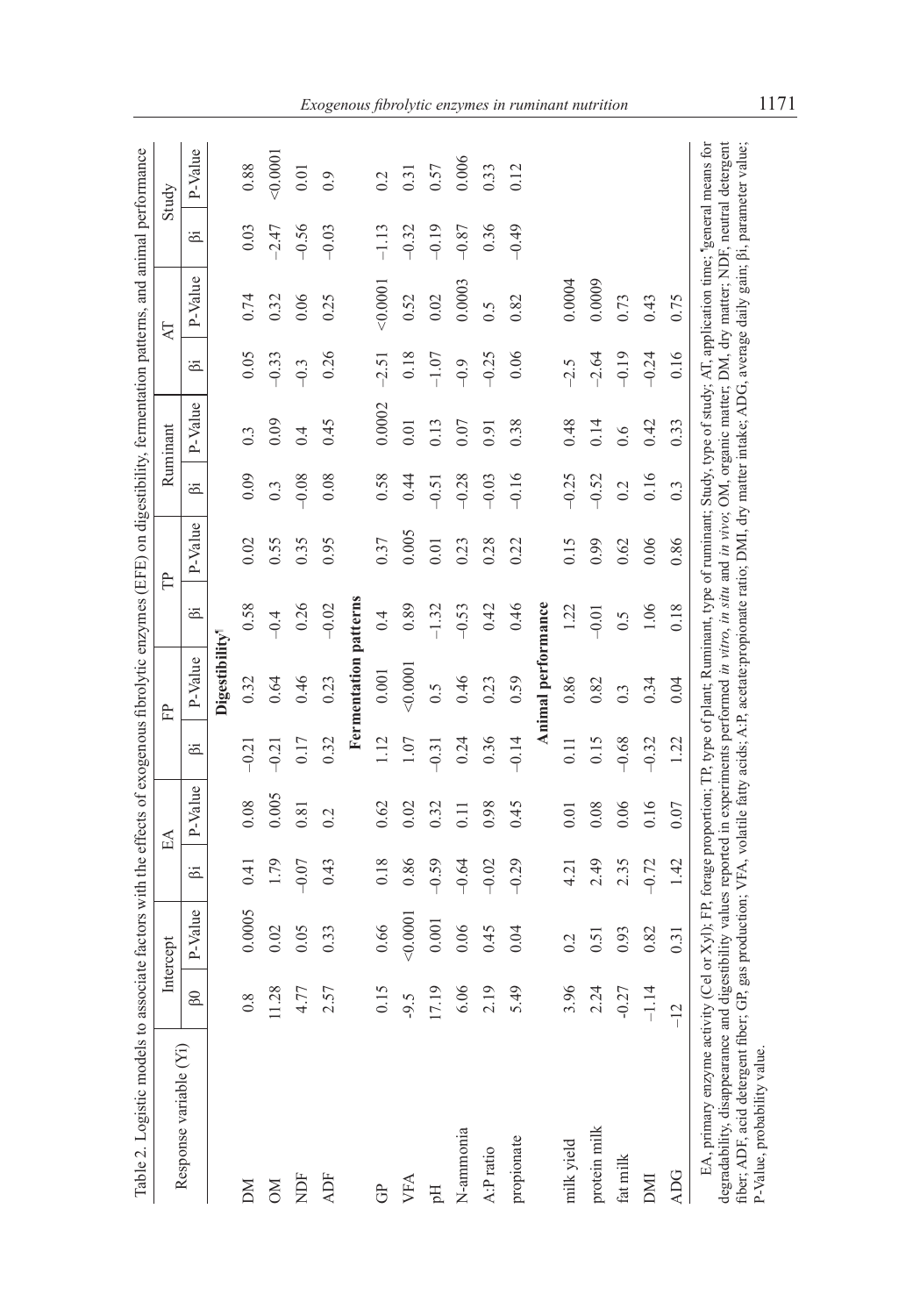| ֖֖֖֧ׅׅׅ֧ׅ֧ׅ֪֪ׅ֚֚֚֚֚֚֚֚֚֚֚֚֚֚֚֚֚֚֚֡֕֝֝֝֬֝֬֝֬֓֡֞֓֬ |  |
|--------------------------------------------------|--|
|                                                  |  |
|                                                  |  |
|                                                  |  |
|                                                  |  |
|                                                  |  |
|                                                  |  |
|                                                  |  |
|                                                  |  |
|                                                  |  |
|                                                  |  |
|                                                  |  |
|                                                  |  |
|                                                  |  |
|                                                  |  |
|                                                  |  |
|                                                  |  |
|                                                  |  |
|                                                  |  |
|                                                  |  |
|                                                  |  |
|                                                  |  |
|                                                  |  |
|                                                  |  |
|                                                  |  |
|                                                  |  |
|                                                  |  |
|                                                  |  |
|                                                  |  |
|                                                  |  |
|                                                  |  |
|                                                  |  |
|                                                  |  |
|                                                  |  |
|                                                  |  |
|                                                  |  |
|                                                  |  |
|                                                  |  |
|                                                  |  |
|                                                  |  |
|                                                  |  |
|                                                  |  |
|                                                  |  |
| I                                                |  |
|                                                  |  |
| ì                                                |  |
|                                                  |  |
|                                                  |  |
|                                                  |  |
|                                                  |  |
|                                                  |  |
|                                                  |  |
|                                                  |  |
| i                                                |  |
|                                                  |  |
|                                                  |  |
|                                                  |  |
|                                                  |  |
|                                                  |  |
|                                                  |  |
|                                                  |  |
|                                                  |  |
|                                                  |  |
| ì                                                |  |
|                                                  |  |
|                                                  |  |
|                                                  |  |
| i                                                |  |
|                                                  |  |
| Í<br>١                                           |  |
| ֖֖֖֧ׅ֖֚֚֚֚֚֚֚֚֚֚֚֚֚֚֚֚֚֚֚֚֚֚֚֚֚֚֬֝֬֝֓֡֡֓֬֝֓֬     |  |
| į<br>l                                           |  |
| ۱<br>$\overline{a}$<br>֖֖֖֖֚֚֚֚֚֚֬               |  |

|                |                  |            |      |                  | Changes (%) |                          |                            |           |                 |            |
|----------------|------------------|------------|------|------------------|-------------|--------------------------|----------------------------|-----------|-----------------|------------|
| Variable       | DMD <sup>1</sup> | <b>OMD</b> | NDFD | <b>ADFD</b>      | Ĝ           | VFA                      | Eq                         | N-ammonia | A:P             | propionate |
| $\overline{ }$ | $\sim$           | 3          | 4    | $\sigma$         | $\circ$     | $\overline{\phantom{a}}$ | $\infty$                   | $\circ$   | $\overline{10}$ | $\equiv$   |
|                |                  |            |      | Type of study    |             |                          |                            |           |                 |            |
| In vivo        | 4.09             | 3.42       | 6.73 | 8.18             | 0.36        | 16.84                    | $-9.9$                     | 9.03      | $-1.95$         | 3.06       |
| In $situ$      | 6.55             | 0.25       | 7.94 | 9.67             | 1.17        | 0.97                     | $-9.3$                     | 2.83      | $-2.15$         | 2.24       |
| In vitro       | 8.56             | 17.1       | 8.98 | 14.8             | 9.73        | 13.76                    | $-9.8$                     | 4.84      | 0.42            | 6.34       |
| $\mathbf{R}^2$ | 0.79             | $0.88\,$   | 0.68 | 0.58             | 0.66        | 0.59                     | 0.74                       | 0.59      | 0.41            | 0.21       |
| SE             | 2.51             | 3.36       | 3.08 | 4.36             | 2.16        | 11.77                    | $\Xi$                      | 6.61      | 5.97            | 7.48       |
| VC $(^{96})$   | 7.41             | $7.07$     | 9.43 | 14.41            | 10.51       | 20.24                    | 1.42                       | 11.56     | 13.27           | 13.28      |
| P-Value        | 0.01             | 0.04       | 0.55 | 0.16             | 0.46        | 0.37                     | 0.95                       | 0.04      | 0.82            | 0.75       |
|                |                  |            |      | Type of ruminant |             |                          |                            |           |                 |            |
| beef steers    | 7.7              | 8.75       | 9.87 | 13.1             | 8.16        | 9.2                      | $-1.7$                     | 12.23     | 0.39            | $-0.4$     |
| dairy cows     | 7.08             | 4.22       | 7.92 | 10.9             | 6.85        | 9.31                     | 0.74                       | 8.42      | $-1.98$         | 3.64       |
| sheep          | 3.97             | 1.28       | 6.22 | 8.76             | $6.62$      | 15.91                    | $\overline{-1}$ .<br><br>1 | 1.31      | $-0.27$         | 5.9        |
| buffaloes      | $1.77$<br>7.43   | 13.8       | 3.36 | 2.51             | 17.97       | 1.64                     | $-1.5$                     | 16.23     | $-0.2$          | 1.88       |
| goats          |                  | 2.31       | 13.7 | 19.3             | 11.2        | 17.39                    |                            | 11.82     |                 |            |
| $\mathbf{R}^2$ | 0.78             | 0.88       | 0.69 | 0.59             | 0.66        | 0.59                     | 0.74                       | 0.58      | 0.41            | 0.21       |
| SE             | 3.2              | 5.22       | 6.79 | 7.56             | 17.99       | 21.39                    | 2.17                       | 8.68      | 11.99           | 17.76      |
| VC $(%)$       | 7.5              | 7.07       | 9.21 | 14.17            | 10.57       | 20.14                    | 1.42                       | 11.52     | 13.24           | 13.28      |
| P-Value        | 0.0001           | 0.09       | 0.14 | 0.26             | 0.12        | 0.08                     | 0.05                       | 0.006     | 0.94            | 0.88       |
|                |                  |            |      | Primary EA       |             |                          |                            |           |                 |            |
| Primarily Xyl  | 4.94             | 3.96       | 6.74 | 9.43             | 7.56        | 9.39                     | $-0.2$                     | 5.97      | $-3.33$         | 4.9        |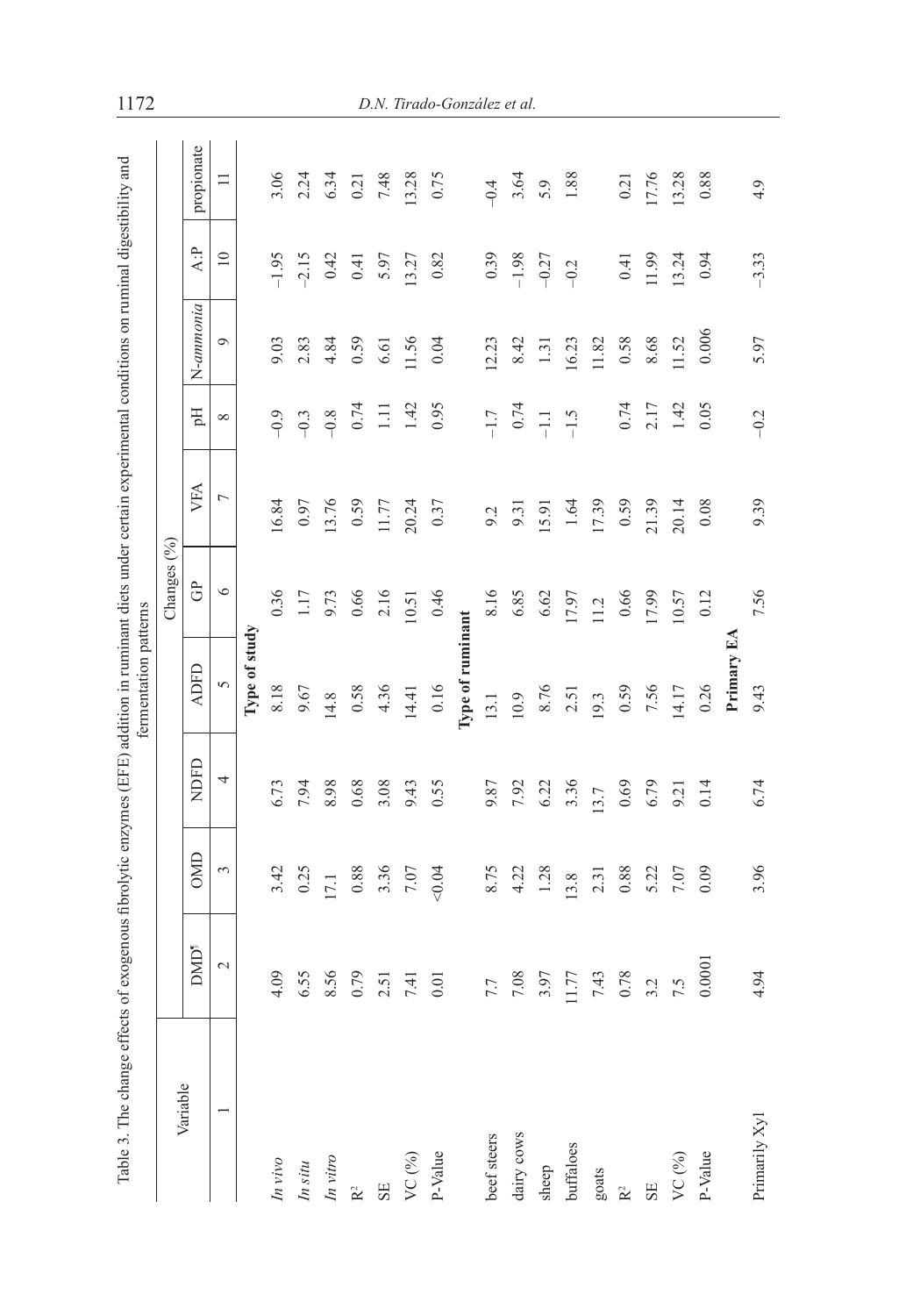| Primarily Cel                  | 8.83                           | 7.41                                                                           | 9.69          | 13.6                                                                                  | 9.24                                  | 16.48                                             | $-1.8$                                       | 5.65                                                          | 3.74                                               | $\equiv$                                        |
|--------------------------------|--------------------------------|--------------------------------------------------------------------------------|---------------|---------------------------------------------------------------------------------------|---------------------------------------|---------------------------------------------------|----------------------------------------------|---------------------------------------------------------------|----------------------------------------------------|-------------------------------------------------|
|                                | 0.78                           |                                                                                | 0.66          |                                                                                       | 0.67                                  | 0.59                                              |                                              |                                                               |                                                    |                                                 |
|                                | 1.56                           | $0.88$<br>1.94<br>7.2<br>0.05                                                  | 2.05          | $0.57$<br>3.35<br>14.62                                                               | 6.19                                  |                                                   | $0.74$<br>8.71                               | $0.58$<br>4.19<br>11.5<br>11.5                                | 3.83                                               | 5.04                                            |
| VC $(^{0}_{0})$                | 7.5                            |                                                                                | 9.69          |                                                                                       | 10.48                                 | $6.32$<br>20.14                                   |                                              |                                                               |                                                    |                                                 |
| P-Value                        | 0.6                            |                                                                                | 0.35          | 0.34                                                                                  | 0.05                                  | 0.04                                              | 0.89                                         |                                                               | 0.15                                               | 0.57                                            |
|                                |                                |                                                                                |               | Diets                                                                                 |                                       |                                                   |                                              |                                                               |                                                    |                                                 |
| ingredient                     | 9.71                           |                                                                                | 6.22          | 15                                                                                    |                                       |                                                   |                                              |                                                               |                                                    |                                                 |
| -1 ingredient                  | 5.04                           |                                                                                | 8.47          | 9.29                                                                                  | $6.01$<br>0.66                        |                                                   |                                              |                                                               |                                                    |                                                 |
|                                | $0.78\,$                       |                                                                                | 0.67          |                                                                                       |                                       |                                                   |                                              |                                                               |                                                    |                                                 |
|                                | 2.21                           | $3.52$<br>0.89<br>3.45<br>7.07                                                 | 2.94          | $0.56$<br>4.25<br>14.69                                                               | 8.51                                  |                                                   | $1.19$<br>$-1$<br>$0.74$<br>$1.22$<br>$1.42$ | $-0.93$<br>7.55<br>0.58<br>5.58<br>11.44                      | $4.42$<br>$-3.11$<br>0.41<br>4.33<br>4.33<br>13.18 | $1.93$<br>$4.57$<br>$6.21$<br>$5.73$<br>$13.19$ |
| VC (%)                         | 7.51                           |                                                                                | 9.58          |                                                                                       | 10.51                                 | 21.88<br>8.39<br>0.71<br>8.88<br>16.87            |                                              |                                                               |                                                    |                                                 |
| P-Value                        | $0.001\,$                      | 0.04                                                                           | 0.89          | $0.07\,$                                                                              | 0.2                                   | 0.0001                                            | $0.02\,$                                     | $0.001\,$                                                     | 0.0001                                             | 0.57                                            |
|                                |                                |                                                                                |               | Forage proportion (FP)                                                                |                                       |                                                   |                                              |                                                               |                                                    |                                                 |
| 20%                            |                                |                                                                                | 6.35          | 14.3                                                                                  |                                       | 3.49                                              |                                              |                                                               | $-0.18$                                            | 2.29                                            |
| $\geq$ 20% and <40%            | $7.61$<br>4.79<br>4.51<br>4.59 |                                                                                | 5.35          |                                                                                       | $2.44$<br>$2.63$<br>$16.91$<br>$0.39$ | 14.56<br>38.37<br>45.99<br>1.16<br>13.12<br>13.12 | $1.21$<br>-1.3<br>-1.7                       | 0.29<br>11.09<br>4.33<br>$\frac{3}{4}$<br>4.4<br>0.59<br>8.68 |                                                    |                                                 |
| $\geq$ 40% and $<\!\!60\!\!$ % |                                |                                                                                | 9.78          |                                                                                       |                                       |                                                   |                                              |                                                               | $-6.68$<br>$-2.84$<br>0.26<br>0.35<br>0.43<br>6.11 | $6.62$<br>$2.14$<br>$4.27$<br>$1.68$<br>$1.68$  |
| $\geq$ 60% and <80%            |                                |                                                                                |               |                                                                                       |                                       |                                                   |                                              |                                                               |                                                    |                                                 |
| $> 80\%$                       | 26.31                          |                                                                                | 7.94          |                                                                                       | 6.59                                  |                                                   |                                              |                                                               |                                                    |                                                 |
|                                | $0.8\,$                        |                                                                                | 0.69          |                                                                                       | 0.66                                  |                                                   |                                              |                                                               |                                                    |                                                 |
| SE <sub></sub>                 | 2.92                           | $\begin{array}{cccc}\n7.8 \\ 2.15 \\ 5.61 \\ 2.33 \\ 2.53 \\ 3.3\n\end{array}$ | $3.6$<br>9.27 | $\begin{array}{c} 6.08 \\ 9.97 \\ 11.6 \\ 19.7 \\ 0.59 \\ 10.41 \\ 14.36 \end{array}$ | 11.28                                 |                                                   | $0.46$<br>$-$<br>$0.74$<br>$1.24$            |                                                               |                                                    |                                                 |
| VC $(9/0)$                     | 7.28                           |                                                                                |               |                                                                                       | 10.69                                 | 16.78                                             | 1.45                                         | 11.64                                                         | 13.39                                              | $\begin{array}{c} 8.43 \\ 13.14 \end{array}$    |
| P-Value                        | 0.0001                         |                                                                                | 0.61          | 0.13                                                                                  | 0.0005                                | 0.0001                                            | 0.07                                         | 0.02                                                          | 0.0001                                             | 0.91                                            |
|                                |                                |                                                                                |               | lype of plant (TP)                                                                    |                                       |                                                   |                                              |                                                               |                                                    |                                                 |
| legume-based                   | 5.03                           | 6.43                                                                           | 9.1           | 10.9                                                                                  | 15.77                                 | 12.07                                             | 0.09                                         | 6.91                                                          | $-2.15$                                            | 1.71                                            |
|                                |                                |                                                                                |               |                                                                                       |                                       |                                                   |                                              |                                                               |                                                    |                                                 |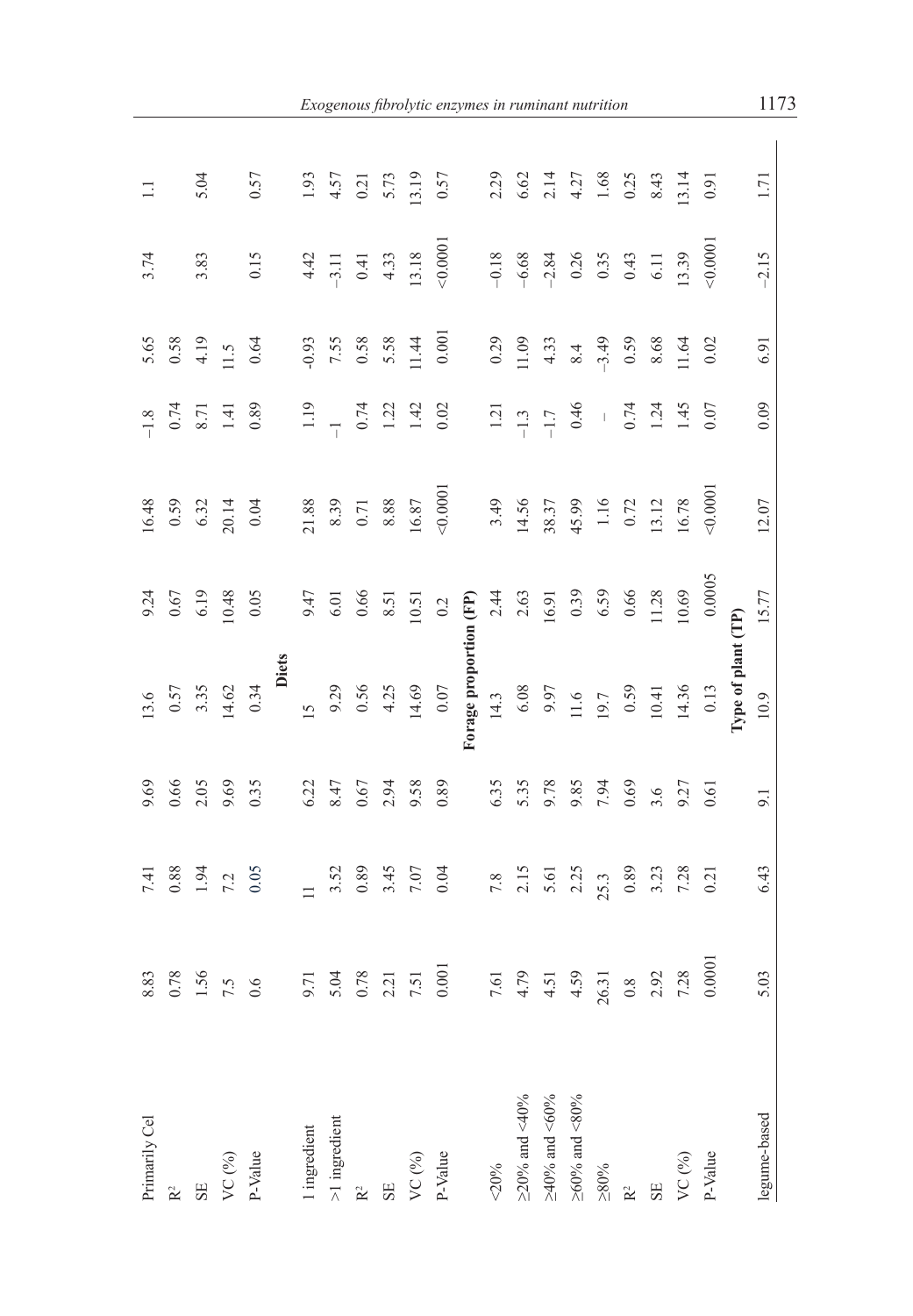|                                                                                                                                                                                                                                                                           |        |                                                                                                                                                                                                                                                                                                                              |      | Table $3 -$ contd. |          |          |      |       |          |       |
|---------------------------------------------------------------------------------------------------------------------------------------------------------------------------------------------------------------------------------------------------------------------------|--------|------------------------------------------------------------------------------------------------------------------------------------------------------------------------------------------------------------------------------------------------------------------------------------------------------------------------------|------|--------------------|----------|----------|------|-------|----------|-------|
|                                                                                                                                                                                                                                                                           |        |                                                                                                                                                                                                                                                                                                                              |      |                    |          |          |      |       |          |       |
| grass-based                                                                                                                                                                                                                                                               | c<br>C |                                                                                                                                                                                                                                                                                                                              |      |                    |          |          |      |       |          |       |
|                                                                                                                                                                                                                                                                           |        | $_{\odot}^{\rm o}$                                                                                                                                                                                                                                                                                                           | 0.66 | 0.56               | 0.66     |          | 0.74 | 0.58  | 0.41     | 0.24  |
| SF.                                                                                                                                                                                                                                                                       | 4.84   | 4.16                                                                                                                                                                                                                                                                                                                         | 5.86 |                    | 7.61     | 10.48    | 8.77 | 5.05  | 6.23     | 3.49  |
| VC (%)                                                                                                                                                                                                                                                                    |        | 6.87                                                                                                                                                                                                                                                                                                                         | 9.72 | 14.82              | 10.57    | 16.96    | 4    | 11.52 | 13.29    | 13.01 |
| P-Value                                                                                                                                                                                                                                                                   |        | 0.73                                                                                                                                                                                                                                                                                                                         | 0.87 | 0.68               | < 0.0001 | < 0.0001 | 0.02 | 0.79  | < 0.0001 | 0.88  |
| performed in vitro, in situ and in vivo; OM, organic matter; DM, dry matter; NDF, neutral detergent fiber; ADF, acid detergent fiber; GP, gas production; VFA, volatile fatty acids; A:P,<br>acetate: propionate ratio; DMI, o<br>EA, enzyme activity; R <sup>2</sup> , c |        | letermination coefficient; VC, variation coefficient; "general means for degradability, disappearance and digestibility values reported in experiments<br>dry matter intake; ADG, average daily gain; R <sup>2</sup> , determination coefficient; VC, variation coefficient; SE, standard error; P-value, probability value. |      |                    |          |          |      |       |          |       |

EA, enzyme activity, K-, determination coencient, V-C, variation coencient, "general means for degradability, usappeatance and digestionity values reported in experiments<br>performed *in vitro, in situ* and *in vivo;* OM, or EA, enzyme activity, R?, determination coefficient, VC, variation coefficient; "general means for degradability, disappearance and digest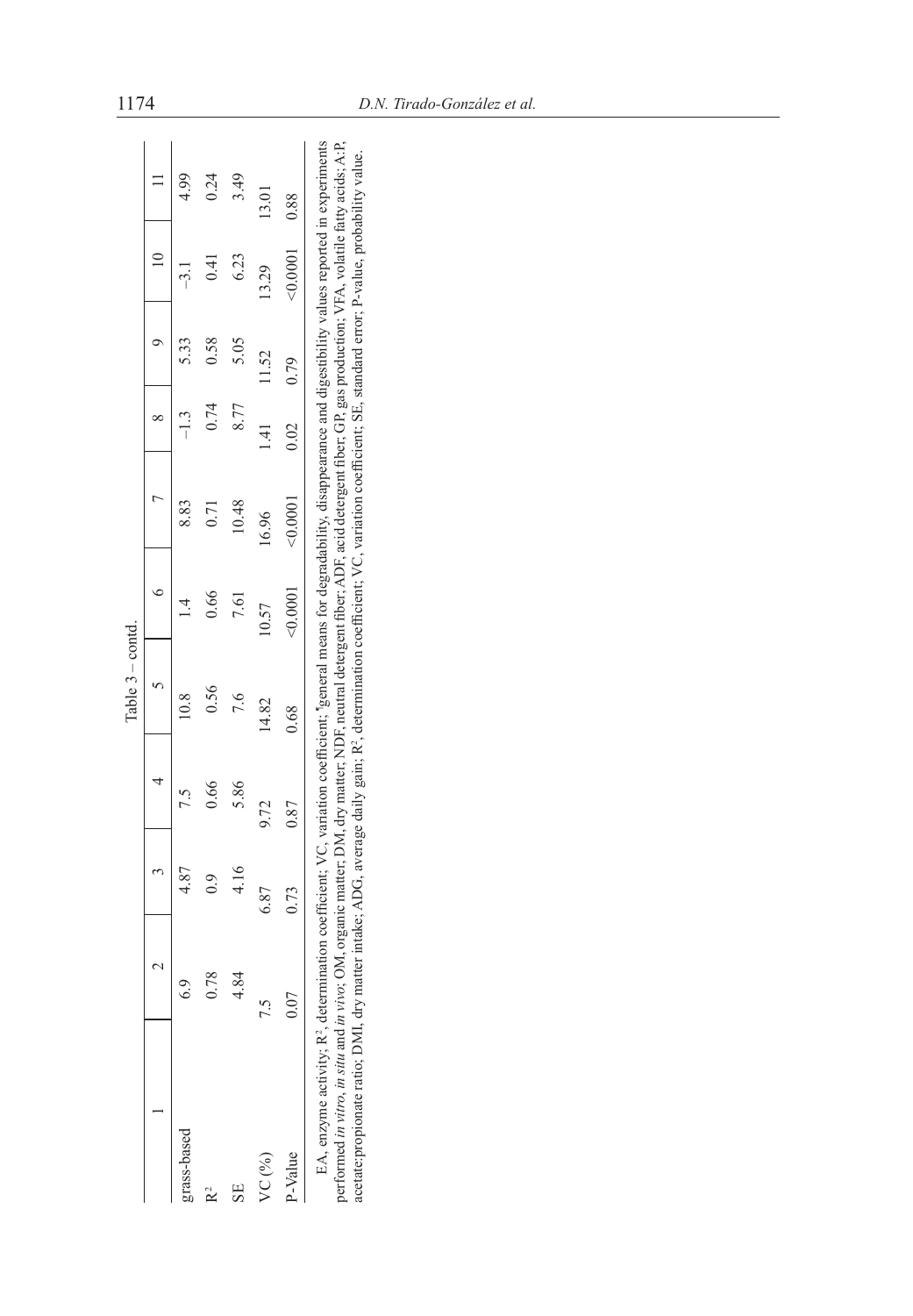

Figure 1. Forest plot graph, average effects of EFE applied under different conditions: Types of ruminant, studies (*in vitro*, *in situ* and *in vivo*), plants (TP: legume and grass-based diets), primary enzyme activity (EA: cellulases and xylanases), and application times (AT) on digestibility, fermentation patterns, and productive animal performance

The average changes for other factors on diet digestibility and productive animal performance are presented in Tables 3 and 4 (according to Model (2)). *In vitro* studies overestimated the effects of EFE on DM and OM degradability  $(P<0.04)$ , primarily in experiments that evaluated one ingredient  $(P<0.04)$ . The highest effects of EFE addition on DMD were observed in diets containing FP≥80% (P<0.001), but EFE had better effect on VFA and the A:P ratio in diets with FP≥40% but <80% (P<0.0005). Although EFE in FP<40% had the best effect on increasing the DMI, EFE had better effect on ADG as the FP increased over  $40\%$  (P<0.03).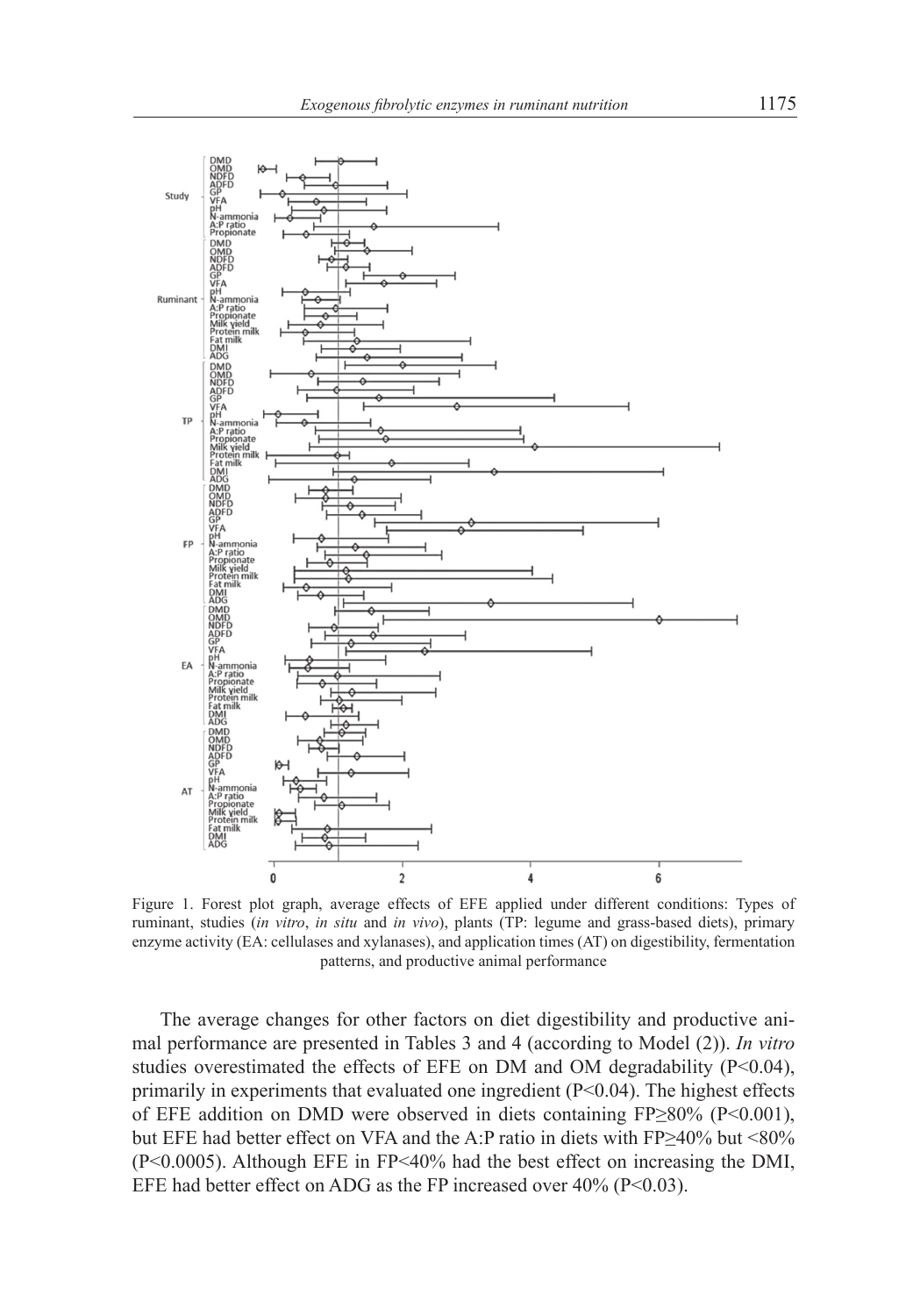| Item                |            |                        | Changes $(\% )$ |            |            |
|---------------------|------------|------------------------|-----------------|------------|------------|
|                     | milk yield | protein milk           | fat milk        | <b>ADG</b> | <b>DMI</b> |
|                     |            | Type of ruminant       |                 |            |            |
| beef steers         |            |                        |                 | 19.8       | 1.08       |
| dairy cows          | 8.54       | 4.68                   | 1.86            |            |            |
| sheep               |            |                        |                 | 14.3       | 5.53       |
| goats               | 12.99      | $\overline{0}$         | 1.3             | 15.6       | 7.83       |
| $\mathbb{R}^2$      | 0.96       | 0.72                   | 0.35            | 0.63       | 0.89       |
| <b>SE</b>           | 16.94      | 13.19                  | 20.79           | 7.4        | 16.13      |
| VC(%)               | 3.87       | 8.69                   | 18.7            | 8.31       | 10.05      |
| P-Value             | 0.9        | 0.66                   | 0.99            | 0.42       | 0.15       |
|                     |            | <b>Primary EA</b>      |                 |            |            |
| primarily xyl       | 4.5        | 1.14                   | $-0.3$          | 12.7       | 2.41       |
| primarily cel       | 25.9       | 12.35                  | 12.14           | 14.3       | 0.92       |
| R <sup>2</sup>      | 0.97       | 0.72                   | 0.35            | 0.63       | 0.89       |
| $\rm SE$            | 7.6        | 4.61                   | 6.95            | 1.77       | 6.47       |
| VC(%)               | 3.88       | 8.67                   | 18.7            | 8.45       | 10.4       |
| P-Value             | 0.006      | 0.002                  | < 0.001         | 0.07       | 0.73       |
|                     |            | Forage proportion (FP) |                 |            |            |
| $<$ 40%             | 2.78       | 0.91                   | 2.08            | 1.4        | 7.57       |
| $\geq$ 40% and <60% | 8.44       | 2.08                   | 0.12            | 17.77      | 1.79       |
| ${\geq}60\%$        | 9.61       | 7.63                   | 4.18            | 25.84      | 2.76       |
| R <sup>2</sup>      | 0.97       | 0.73                   | 0.37            | 0.63       | 0.92       |
| <b>SE</b>           | 10.19      | 6.79                   | 8.04            | 22.38      | 10.16      |
| VC(%)               | 3.96       | 9.26                   | 19.8            | 8.57       | 9.36       |
| P-Value             | 0.37       | 0.19                   | 0.74            | 0.03       | 0.008      |
|                     |            | Type of plant (TP)     |                 |            |            |
| Legume-based        | 1.05       | 1.39                   | 0.34            | 19.7       | $-4$       |
| Grass-based         | 10.88      | 4.96                   | 2.71            | 12.3       | 2.84       |
| R <sup>2</sup>      | 0.96       | 0.72                   | 0.35            | 0.66       | 0.89       |
| <b>SE</b>           | 15.75      | 10.42                  | 13.1            | 4.08       | 13.03      |
| VC(%)               | 3.88       | 8.69                   | 18.7            | 8.24       | 10.33      |
| P-Value             | 0.29       | 0.54                   | 0.71            | 0.37       | 0.02       |

Table 4. The change effects of exogenous fibrolytic enzymes (EFE) addition in ruminant diets under certain experimental conditions on productive animal performance

EA, enzyme activity; ADG, average daily gain, DMI, dry matter intake;  $R^2$ , determination coefficient; VC, variation coefficient; SE, standard error; P-value, probability value.

Adding EFE to legume-based diets led to significant increases in GP and VFA and in grass-based diets had the best effect on the A:P ratio and DMI (P<0.02). Supplementing primarily Cel promoted the best improvements in OMD, GP and VFA (P<0.05), and in milk yield and milk protein and fat content (P<0.006).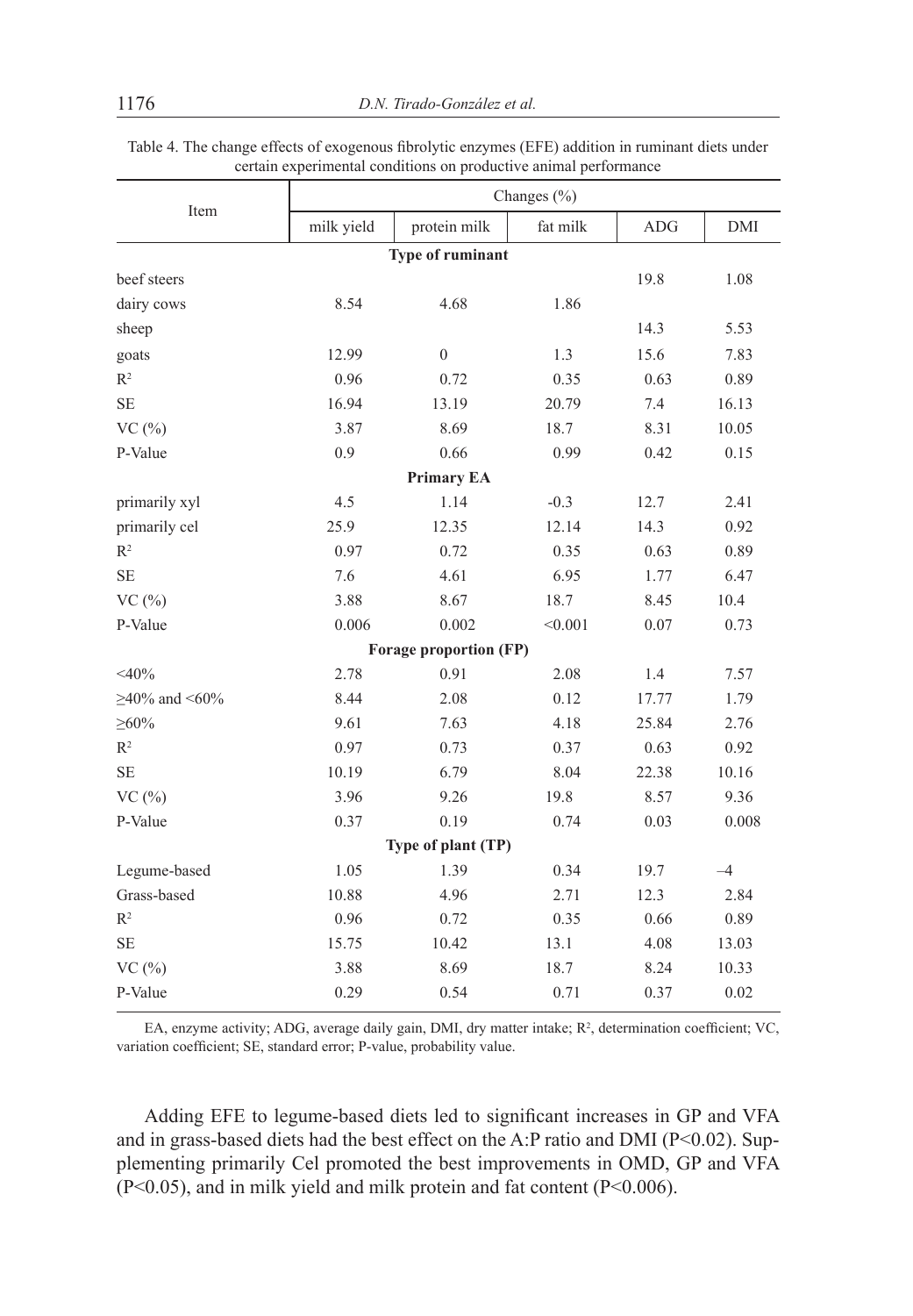|                                                                                                                                                                                                                                                                                                                                                                    |                  | Primary enzyme activity |                             |               |          |                |                  |                   | Source of variation |       |
|--------------------------------------------------------------------------------------------------------------------------------------------------------------------------------------------------------------------------------------------------------------------------------------------------------------------------------------------------------------------|------------------|-------------------------|-----------------------------|---------------|----------|----------------|------------------|-------------------|---------------------|-------|
| Variable                                                                                                                                                                                                                                                                                                                                                           | $X_{\text{M}}$   |                         | Tel                         |               |          | R <sup>2</sup> |                  |                   | (P-values)          |       |
|                                                                                                                                                                                                                                                                                                                                                                    | application time |                         | application time            |               | VC $(%)$ |                | SE               |                   |                     |       |
|                                                                                                                                                                                                                                                                                                                                                                    | $0-1 h$          | >1 h                    | $0-1 h$                     | $\frac{1}{2}$ |          |                |                  | $E\Lambda$        | $\overline{A}$      | EA*AT |
|                                                                                                                                                                                                                                                                                                                                                                    |                  |                         | Legume-based diets (FP240%) |               |          |                |                  |                   |                     |       |
|                                                                                                                                                                                                                                                                                                                                                                    |                  | Change (%)              |                             |               |          |                |                  |                   |                     |       |
| <b>DMD</b>                                                                                                                                                                                                                                                                                                                                                         | 2.4              | $-1.5$                  |                             | 4.7           | 2.8      | 0.5            | $\overline{0}$ . | $\overline{0.11}$ | 0.83                | 0.06  |
| NDFD                                                                                                                                                                                                                                                                                                                                                               | 9.6              | $\frac{1}{4}$           | 2.2                         | 18.3          | 5.4      | 0.6            | 0.2              | $\ddot{0}$        | 0.43                | 0.03  |
| <b>ADFD</b>                                                                                                                                                                                                                                                                                                                                                        | 8.6              | $\overline{4}$          | 0.9                         | 28.3          | 5.3      | 0.9            | $\overline{0}$ . | 0.33              | 0.02                | 0.07  |
|                                                                                                                                                                                                                                                                                                                                                                    |                  |                         | Grass-based diets (FP250%)  |               |          |                |                  |                   |                     |       |
|                                                                                                                                                                                                                                                                                                                                                                    |                  | Change (%)              |                             |               |          |                |                  |                   |                     |       |
| <b>DMD</b>                                                                                                                                                                                                                                                                                                                                                         | 3.4              | 8.9                     |                             | 10.3          | 5.7      | 0.9            | $\overline{0}$   | 0.54              | < 0.0001            | 0.43  |
| NDFD                                                                                                                                                                                                                                                                                                                                                               | 4.2              | 63                      | 6.5                         | 13.9          | 10.8     | 0.7            | 0.2              | 0.08              | 0.07                | 0.12  |
| <b>ADFD</b>                                                                                                                                                                                                                                                                                                                                                        | 3.6              | $\overline{61}$         | 9.8                         | 23.9          | 22       | 0.6            | 0.4              | 0.08              | 0.07                | 0.77  |
| FP, forage proportion; EFE, exogenous fibrolytic enzymes; Cel, cellulases; Xyl, xylanases; DMD, dry matter digestibility; NDFD, neutral detergent fiber digestibility; ADFD,<br>acid detergent fiber digestibility; EA, enzyme activity; AT, time of application time; VC, variation coefficient; SEM, standard error; R <sup>2</sup> , determination coefficient. |                  |                         |                             |               |          |                |                  |                   |                     |       |

Table 5. Effect of changes using fibrolytic enzymes and time of application (pre-treatment) on degradability, disappearance and digestibility (in vitro, in situ, and in Table 5. Effect of changes using fibrolytic enzymes and time of application (pre-treatment) on degradability, disappearance and digestibility (*in vitro, in situ*, and *in*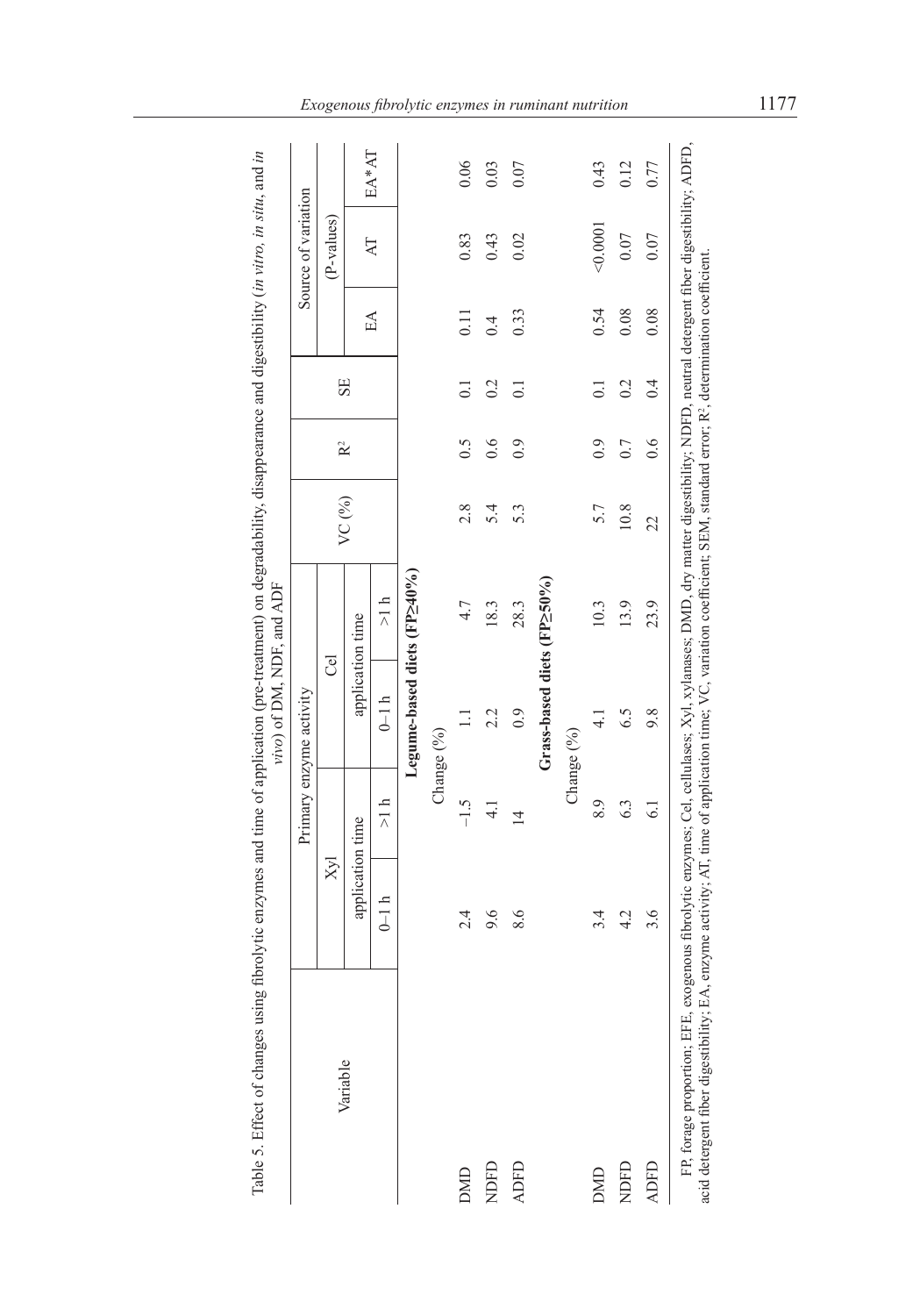The effects of the time of application of EFE products to the diets before feeding ruminants are presented in Table 5 (according to Model (3)). There was an interaction between the time of application of EFE and the primary type of EA supplemented to legume-based diets on NDFD (P<0.05). At least 1 h of pre-treatment with both Cel and Xyl improved the ADFD of legume-based diets (FP≥40%; P<0.02), and the DMD of grass-based diets (FP≥50%; P<0.0001) but applying EFE at least 1 h prior to feeding enhanced the NDFD and ADFD of grass-based diets (FP≥50%;  $P < 0.07$ ).

#### **Correlations**

Pearson correlations (Table 6) were different from zero (positively correlated) between paired DMD, NDFD, and ADFD (r>0.59, P<0.0001), DMD significantly correlated with GP and VFA ( $r > 0.36$ ;  $P < 0.01$ ), NDFD, ADFD, and DMD were positively correlated with milk yield (r>0.64; P<0.05). In addition, DMD tended to be correlated with CP milk ( $r=0.59$ ; P<0.1). DMD and ADFD were positively correlated with ADG ( $r > 0.59$ ;  $P < 0.05$ ).

Table 6. Pearson correlations between digestibility, fermentation patterns, and animal performance variables

|                    | <b>DMD</b>          | <b>NDFD</b> | <b>ADFD</b>     | GP      | <b>VFA</b>           | A: P    | Propionate                  | CP<br>milk | Fat<br>milk      | Milk<br>vield | DMI                 |
|--------------------|---------------------|-------------|-----------------|---------|----------------------|---------|-----------------------------|------------|------------------|---------------|---------------------|
| <b>NDFD</b>        | $0.65***$           |             |                 |         |                      |         |                             |            |                  |               |                     |
| <b>ADFD</b>        | $0.59***$           | $0.71***$   |                 |         |                      |         |                             |            |                  |               |                     |
| <b>GP</b>          | $0.36**$            | 0.06        | $-0.12$         |         |                      |         |                             |            |                  |               |                     |
| <b>VFA</b>         | $0.36**$            | 0.08        | 0.13            | 0.51    |                      |         |                             |            |                  |               |                     |
| $A$ : $P$ ratio    | $-0.02$             | $-0.05$     | 0.07            |         | $0.40**$ 0.51**      |         |                             |            |                  |               |                     |
| Propionate $-0.01$ |                     | 0.19        | 0.16            | $0.34*$ | 0.06                 | $-0.09$ |                             |            |                  |               |                     |
| CP milk            | $0.59$ <sup>§</sup> | $-0.3$      | $-0.26$         | $-0.51$ | $-0.1$               |         | $0.23 -0.05$                |            |                  |               |                     |
| Fat milk           | 0.21                | 0.31        | 0.35            | 0.02    | $-0.98$ <sup>§</sup> |         | $0.98$ <sup>§</sup> 0.03    | $0.72***$  |                  |               |                     |
| Milk yield         | $0.76*$             | $0.79***$   | $0.64***-0.75*$ |         | $0.91$ <sup>§</sup>  |         | $0.98$ <sup>§</sup> $-0.21$ | $0.77***$  | $0.46*$          |               |                     |
| DMI                | $-0.16$             | $-0.28$     | $-0.22$         | 0.25    | 0.19                 | 0.38    | 0.02                        | 0.19       | 0.08             | 0.2           |                     |
| <b>ADG</b>         | $0.72***$           | 0.43        | $0.59*$         |         |                      |         | $0.98*$                     | 0.31       | $-0.69^*$ $-0.1$ |               | $0.60$ <sup>§</sup> |

Disappearance and digestibility values reported in experiments performed *in vitro*, *in situ* and *in vivo*: OM, organic matter; DM, dry matter; NDF, neutral detergent fiber; ADF, acid detergent fiber; GP, gas production; VFA, volatile fatty acids; A:P, acetate:propionate ratio; DMI, dry matter intake; ADG, average daily gain. Significant § P<0.10; \*P<0.05; \*\*P<0.01; \*\*\*P<0.0001.

GP tended to be negatively correlated with milk yield and the A:P ratio with milk fat ( $r=0.75$  and  $-0.98$ , respectively;  $P<0.1$ ), but the milk yield tended to be positively correlated with VFA and the A:P ratio.  $(r>0.91; P<0.1)$ . ADG was positively correlated with propionate  $(r=0.98; P<0.05)$ . CP milk, milk fat and milk yield positively correlated ( $r > 0.46$ ; P<0.05), and ADG tended to be correlated with DMI ( $r = 0.6$ ;  $P < 0.1$ ).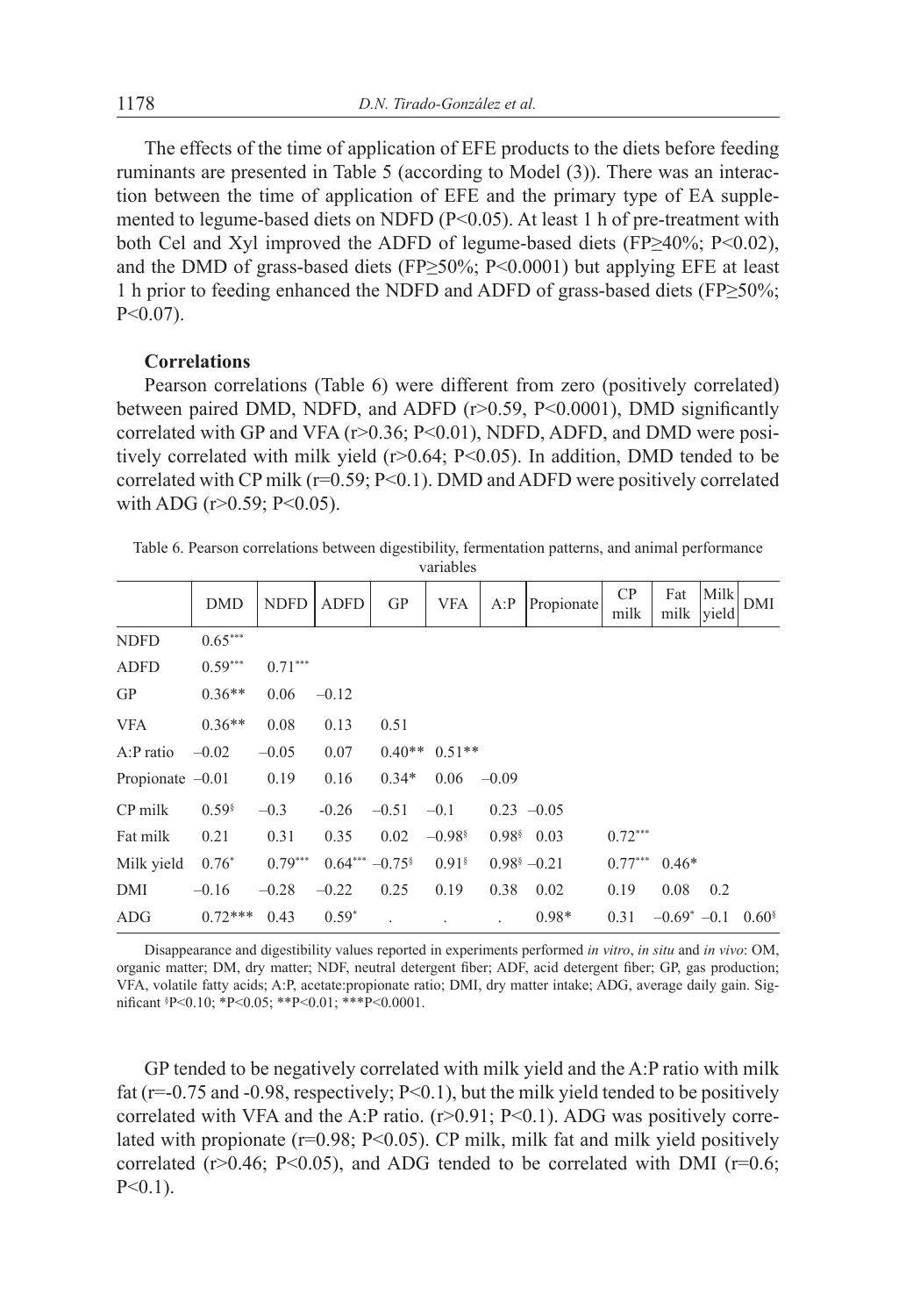#### **Discussion**

Most of the data in this review came from *in vitro* studies, mainly using sheep, and dairy and beef cattle, and with similar amounts of information on the primary activity of xylanase and cellulose enzymes. Most of the included studies used diets based on grass (73.30%) and a forage proportion  $\geq 60\%$  (63.89%). The time of enzyme application was mainly between 0 and 24 h prior to the *in vitro, in situ* or *in vivo* evaluations (see Appendix A2).

Chung et al. (2012) and Wang et al. (2012) associated the direct hydrolysis of xylose and cellulose by EFE with changes in the structure of the cell wall and the successive populations of microorganisms, ruminal microorganisms working synergistically with endogenous enzymes toward promoting the fiber digestibility of diets, and positively affecting the ruminal fermentation patterns (Yang et al., 2011; Salem et al., 2015 b). Increasing the breaking of linkages and the release of sugars in the rumen could reduce CH<sub>4</sub> emissions (Beauchemin et al., 2008; Knapp et al., 2014; Elghandour et al., 2016) and improve characteristics of animal production such as DMI, ADG and FC (Valdés et al., 2015).

Consistent with recent studies where Xyl and Cel improved the degradability of OM, DM, CP, NDF, and ADF, and the proportion of VFA (López-Aguirre et al., 2016 a; Vallejo et al., 2016 a; Vallejo-Hernández et al., 2018), the present analysis shows how in the majority of experiments, the use of EFE had positive effects on the digestibility of the diet components (DM, NDF, and ADF), the GP, VFA and A:P ratio, and the productive characteristics of the animals. However, the forest plot showed the high variability of EFE effects among treatments and studies, with effects primarily depending on the type of ruminant, plant, EA and FP.

Primarily cellulase enzyme products led to better responses in DM, NDF, ADF, fermentation patterns, milk protein and fat and milk yield than primarily xylanase products. This difference is significant  $(P<0.05)$  for VFA, production and quality of milk. The mechanism of hemicellulose removal (primarily composed of xylose, 48 to 66%, and arabinose, 10.4 to 35%) involves the breaking of some hemicellulose–cellulose bonds to increase the accessibility to cellulose (Eun and Beauchemin, 2007 a, b). Thus, any deficiency of cellulase enzyme activity and/or excess xylanase activity could adversely affect the ruminal population of microorganisms (Eun and Beauchemin, 2008; Eun et al., 2007 a). For example, Eun et al. (2007 b) observed a linear trend between increasing endoglucanase EA and the improvement of alfalfa hay and corn silage DM degradability. Also, Yu et al. (2005) reported multiple linear models for the effect of 23 enzyme products *in vitro* in ruminal fluid on the DM digestibility of oat hulls; one model indicated that 55% of the DM digestibility was attributed to cellulases and β-glucosidases, while the same model showed  $r^2=0.74$ when including xylanase, endoglucanase I, endoglucanase II, ferulic acid esterase, β-glucosidase and cellulase enzyme activities.

López-Aguirre et al. (2016 b) and Vallejo et al. (2016 b) found that although in most experiments with both Cel and Xyl the ruminal degradability of fiber, DM and OM, GP and fermentation patterns improved, primarily Cel products gave the best results. Morsy et al. (2016) tested Cel and Xyl products in 21 buffaloes fed with rice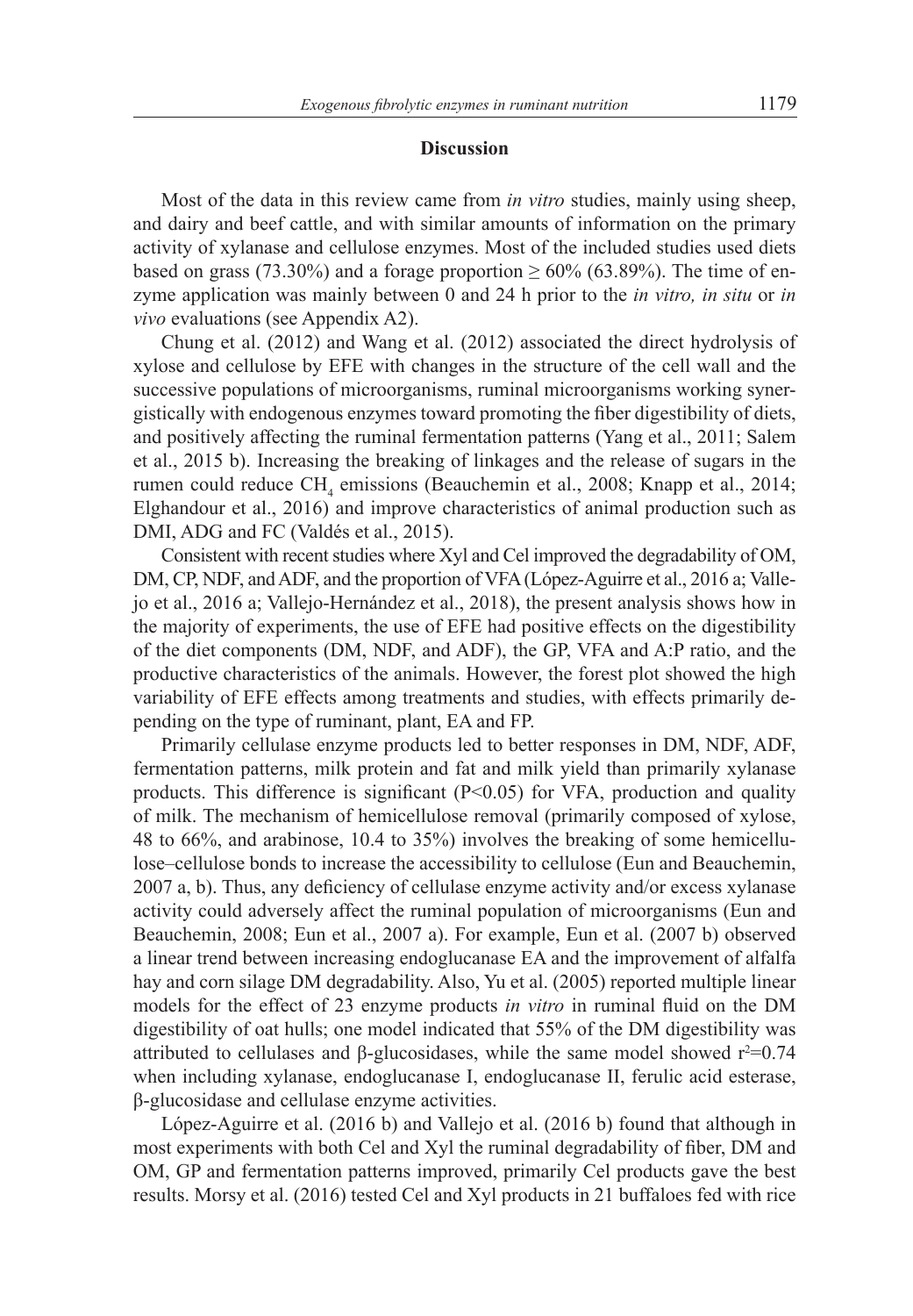straw as forage (FP=60%) and reported that the effects of supplementing primarily Cel on milk, fat, and conjugated linoleic acid yields were higher than when supplementing with Xyl. In beef steers, Salem et al. (2013) tested a primarily Cel enzymatic product, and although the EFE did not affect the DMI, Cel improved the digestibility of DM, OM, CP, NDF and ADF, the fermentation patterns, and the FC.

Differences in ruminal microbiota had been reported across the different species of ruminants according to the species, breed, and the physiological stages (Li et al., 2019, 2009; Jami and Mizrahi, 2012; Lee et al., 2012) and feeding strategies (Petri et al., 2012; Morgavi et al., 2013), affecting the potential DMD, NDFD (Petri et al., 2012; Shabar et al., 2016), related to the kinetics of GP and fermentation patterns (Miranda-Romero et al., 2020), additional studies had related changes in rumen microbial phylotypes and feed efficiency (Zhou et al., 2009; Jewell et al., 2015; Li et al., 2019).

In addition to the type of ruminant, the effects of the type of EA might depend on the type and proportion of forage included in the diet. Colombatto et al. (2003 a) conducted a multiple linear regression to determine the effect on NDF degradability of 22 enzyme products tested in ruminal fluid; at 18 h the xylanase EA was positively correlated with the improvement of alfalfa hay NDF degradability, but negatively correlated with the improvement of corn silage NDF degradability. In addition, Eun and Beauchemin (2007 a, b) assayed *in vitro* (in ruminal fluid) extracts of enzymes from *Trichoderma longibrachiatum,* reporting that the proportion of cellulases showed a coefficient of regression of 0.26 with the improvement of NDF digestibility of alfalfa, but of 0.72 with the improvement of corn silage NDF digestibility.

Pretreatment at least one hour before feeding enables the partial hydrolysis of fiber, increasing the availability of initial non-structural carbohydrates, which can change the patterns of colonization of ruminal microorganisms (Yu et al., 2005; Wang et al., 2012; Díaz et al., 2015). During the ensiling process, the addition of EFE can reduce the proportions of ADF, NDF, cellulose and hemicellulose (Alsersy et al., 2015; Gado et al., 2017; Kholif et al., 2017).

Previous studies associated improvement in NDF digestibility with better animal performance. Oba and Allen (1999, 2000 a, b, 2005) published regression models, associating each unit improvement in NDF degradability with the increase in DMI (0.168 g/d) and fat-corrected milk production (0.249 kg/d). The analysis in the present study found that EFE positively affected the NDFD, which is correlated with greater milk yield ( $r=0.79$ ) and not the ADG ( $r=0.01$ ) Salem et al. (2013) also reported positive EFE effects on the degradability of fiber and dietary components, fermentation patterns, and the live-weight gain and FC of beef steers.

# **Limitations**

Some effects related to the use of enzymes in ruminants are inconsistent due mainly to enzymatic products handling, the dose, diet ingredients, time and application methods (Beauchemin et al., 2003). In many cases, the products evaluated for ruminants feed application do not contain the appropriate mixture of types of enzymes decreasing their effect on fiber digestibility (Yu et al., 2005; Eun and Beauchemin, 2007 a, 2008).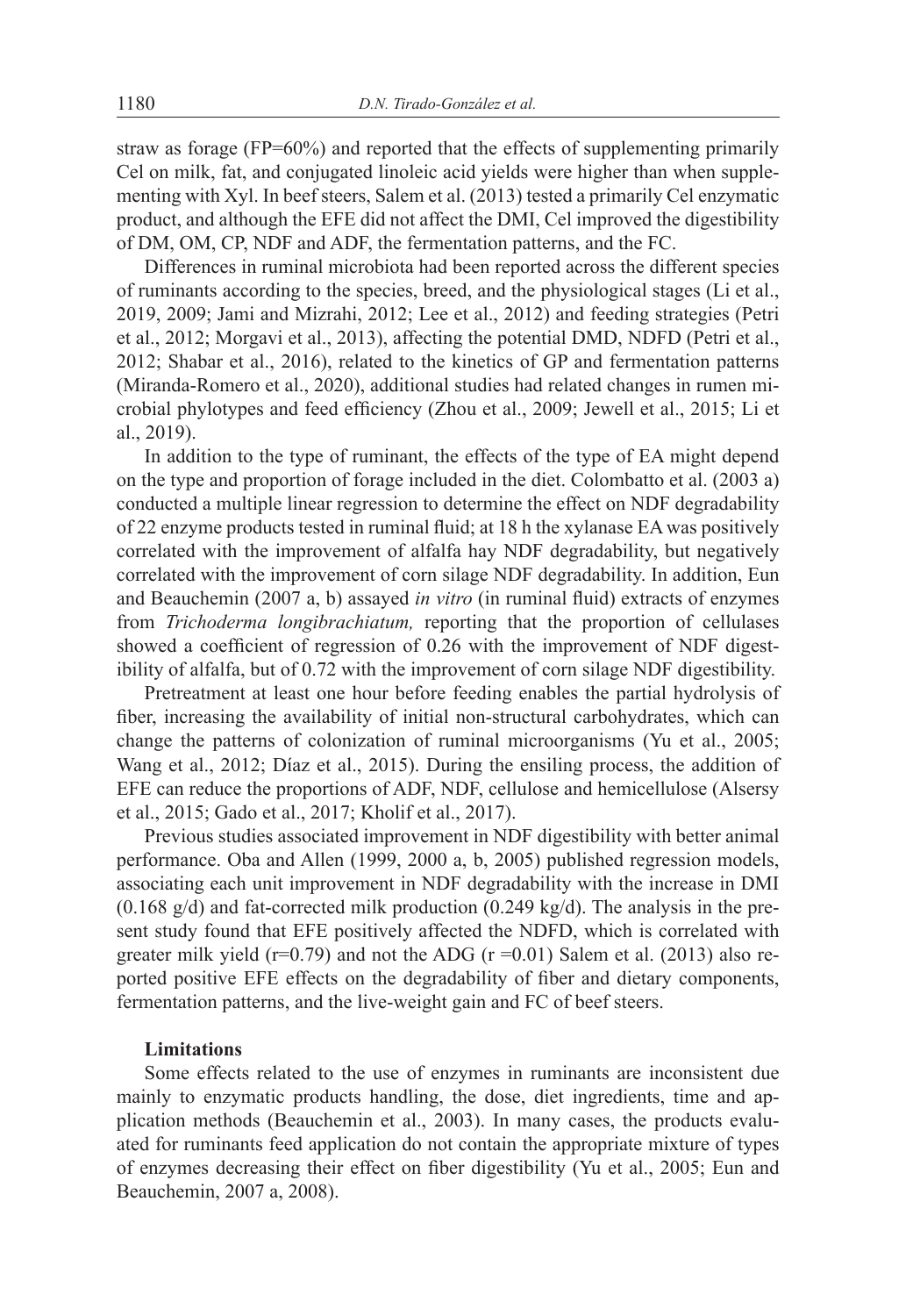|                                    |                 |                 |                | Appendix A2. Overall description of database: factors, levels, and number of records registered |                 |
|------------------------------------|-----------------|-----------------|----------------|-------------------------------------------------------------------------------------------------|-----------------|
|                                    |                 |                 | Type of study  |                                                                                                 | Total           |
| Factor                             | In vitro        | In vivo         | In situ        | composition studies*                                                                            |                 |
|                                    | $\sim$          | 3               | $\overline{a}$ | 5                                                                                               | $\circ$         |
| Types of ruminant                  |                 |                 | N (records)    |                                                                                                 |                 |
| beef cattle                        | 76              | 45              | 30             |                                                                                                 | 151             |
| $_{\rm{cows}}$                     | 78              | $\mathcal{O}$   | 43             | $\overline{\phantom{a}}$                                                                        | 183             |
| sheep                              | 104             | 45              | $\frac{4}{4}$  | I                                                                                               | 93              |
| goats                              | $\overline{c}$  | $\circ$         | $\sim$         | $\overline{\phantom{a}}$                                                                        | $\overline{21}$ |
| buffaloes                          | $\overline{c}$  | $\mathbf{\sim}$ | $\circ$        | I                                                                                               | $\overline{4}$  |
| without ruminal fluid <sup>8</sup> | $\overline{24}$ | $\circ$         | $\circ$        | $\mathcal{O}$                                                                                   | 86              |
| total                              | 306             | 160             | 120            | 62                                                                                              | 648             |
| Types of ruminant                  |                 |                 | N (animals)    |                                                                                                 |                 |
| beef cattle                        | 116             | 1157            | 78             | I                                                                                               | 1351            |
| $_{\rm{cows}}$                     | 136             | 935             | 86             | I                                                                                               | 1157            |
| sheep                              | 404             | 606             | 130            | I                                                                                               | 1140            |
| goats                              | $\overline{16}$ | 132             | 12             | I                                                                                               | 160             |
| buffaloes                          | $\infty$        | 54              | $\circ$        | $\overline{\phantom{a}}$                                                                        | 144             |
| total                              | 762             | 2884            | 306            | $\begin{array}{c} \hline \end{array}$                                                           | 3952            |
| Primary EA                         |                 |                 | N (records)    |                                                                                                 |                 |
| xylanase                           | 95              | 46              | 50             | 23                                                                                              | 214             |
| cellulase                          | 109             | 25              | 18             | 18                                                                                              | 170             |
| control (without EFE)              | 102             | 89              | 52             | $\overline{c}$                                                                                  | 264             |
| total                              | 306             | 160             | 120            | 62                                                                                              | 648             |
|                                    |                 |                 |                |                                                                                                 |                 |

*Exogenous fibrolytic enzymes in ruminant nutrition* 1181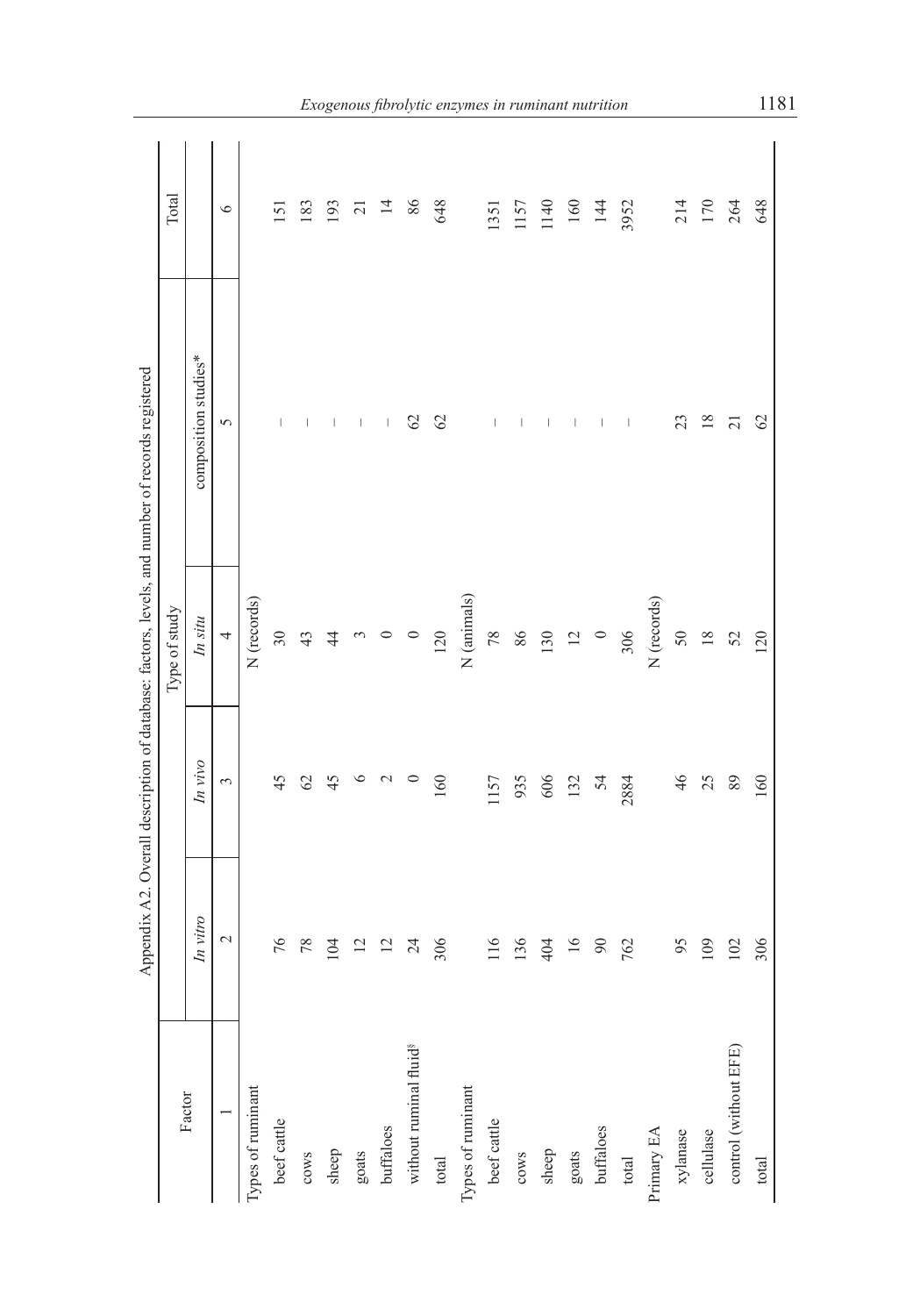| $\mathbf{\sim}$ | 3   | 4                                                                                             | 5                    | $\circ$ |
|-----------------|-----|-----------------------------------------------------------------------------------------------|----------------------|---------|
|                 |     | N (records)                                                                                   |                      |         |
| 5               | 38  | 32                                                                                            | $\bar{\omega}$       | 173     |
| 215             | 122 | 88                                                                                            | $\Im$                | 475     |
| 306             | 160 | 120                                                                                           | $\infty$             | 648     |
|                 |     | N (records)                                                                                   |                      |         |
| $\overline{4}$  | 74  | 25                                                                                            | 24                   | 137     |
| ᆕ               | 34  | 28                                                                                            |                      | 97      |
| 261             | 52  | 67                                                                                            | 34                   | 414     |
| 306             | 160 | 120                                                                                           | $\heartsuit$         | 648     |
|                 |     | N (records)                                                                                   |                      |         |
| 99              | 79  | 68                                                                                            | ਼                    | 255     |
| 192             | 58  | 52                                                                                            | $\frac{1}{2}$        | 342     |
| 15              | 23  |                                                                                               | ⋍                    | 5       |
| 306             | 160 | 120                                                                                           | $\mathcal{O}$        | 648     |
|                 |     |                                                                                               |                      |         |
|                 |     | <sup>8</sup> Data included in this level of classification was not included in present study. | Appendix A2 - contd. |         |

1182 *D.N. Tirado-González et al.*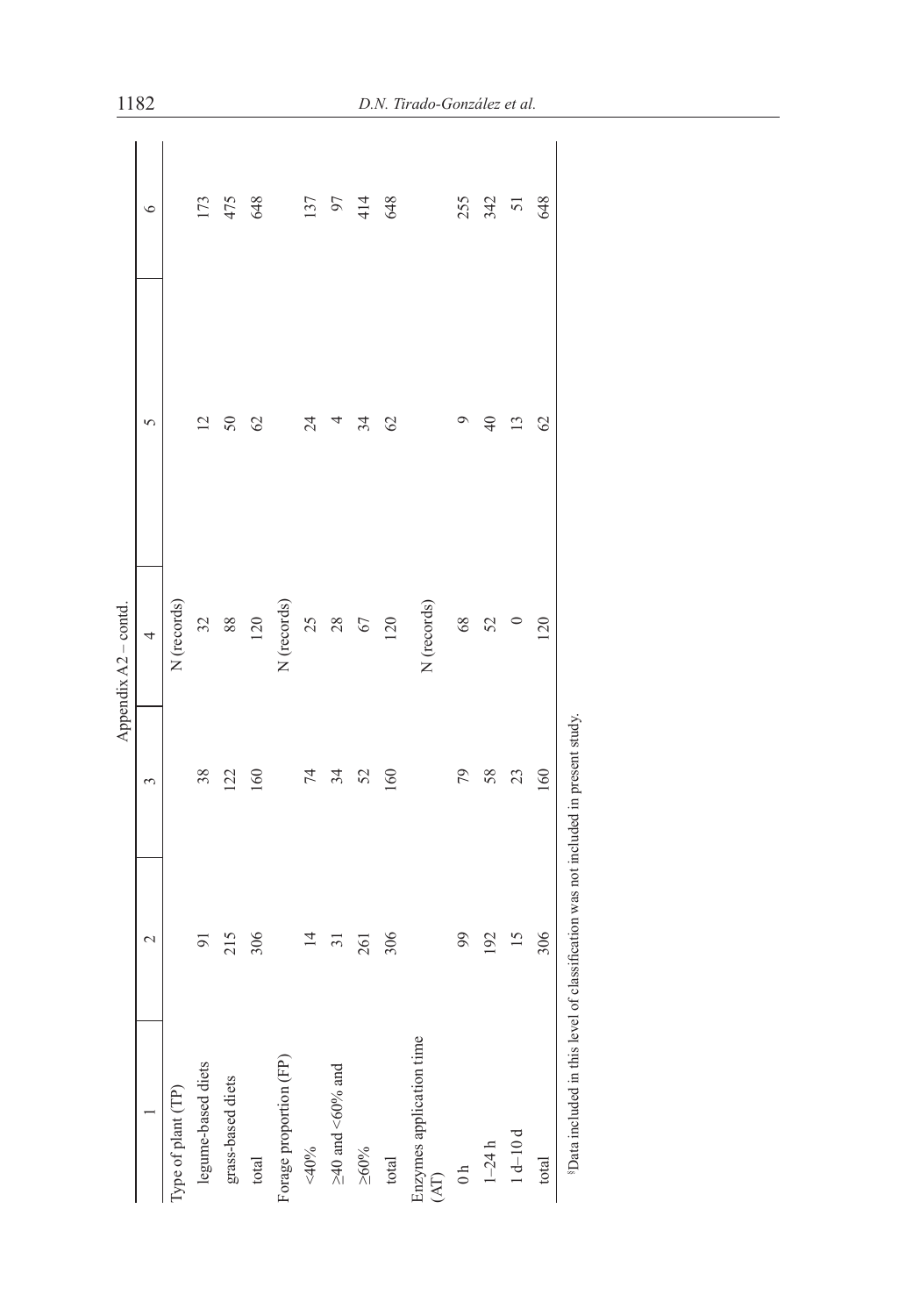

Figure Suppl. 1. Preferred Reporting Items for Systematic reviews and Meta-Analyses (PRISMA) flow diagram (Moher et al., 2009)

In order to find products which contain specific forms of enzymes for improving the fiber degradation and combine appropriate proportions of different enzymatic activities to increase the results consistency an adequate biochemical characterization of the products is also required, considering that the optimal conditions for the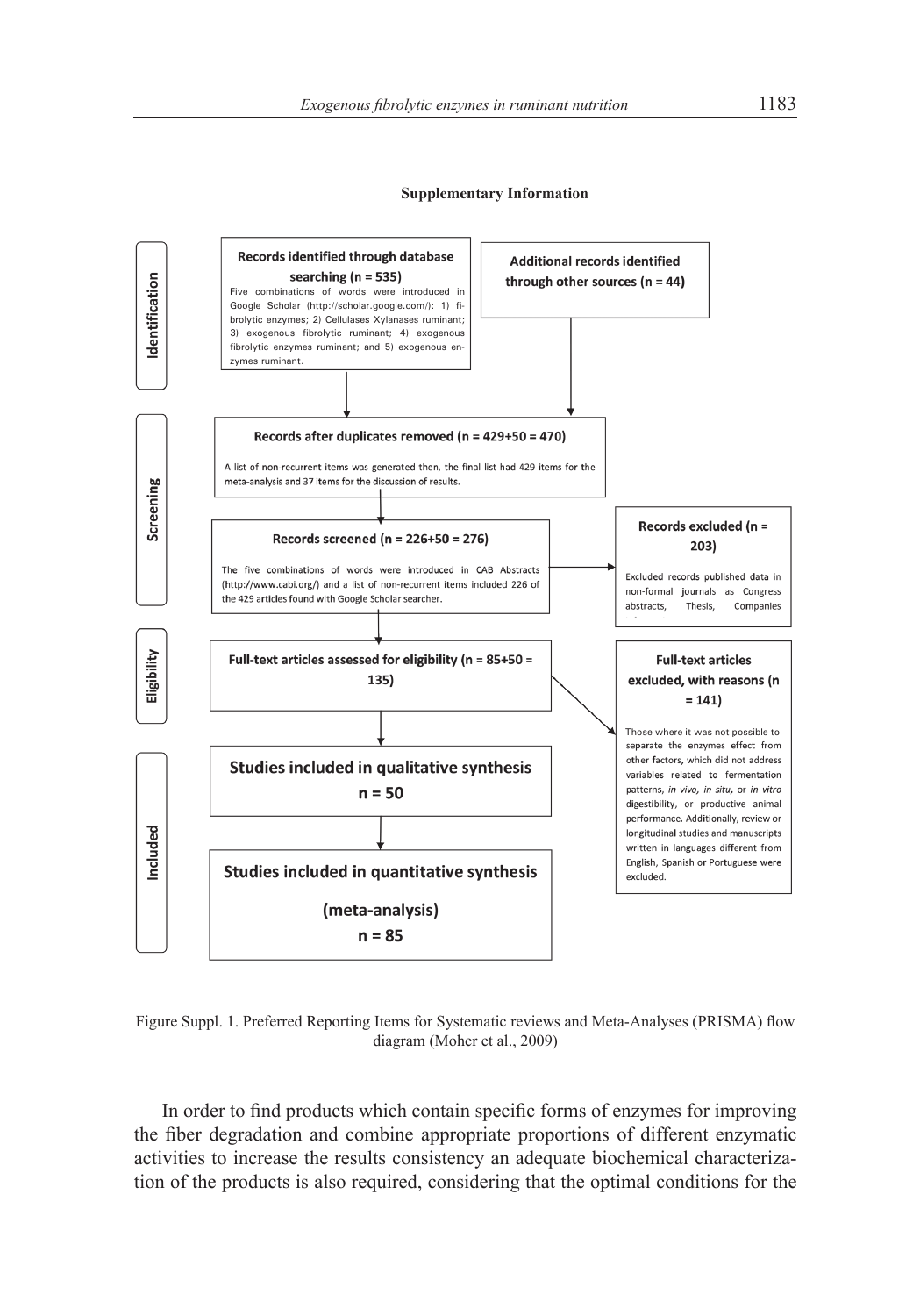enzyme activities could be different than those under enzymes are expected to act, for ruminant feed applications, the pH and temperature used in the assays should be at 39°C and pH between 5.8 and 6.8, similar to the ruminal conditions (Colombatto and Beauchemin, 2003; Tirado-González et al., 2016). Present study included random selected articles, some of them did not include information about the doses of Cel and Xyl supplemented according to the EA of products. Further systematic reviews should provide an analysis of the association between doses of EA and the degradability of DM and NDF.

# **Conclusions**

The present systematic review showed high variability among treatments and studies. However, EFE supplementation consistently improved the NDFD, ADFD and DMD, although the type of EFE (Cel or Xyl) and the FP interacted: Xyl and Cel improved milk yield, milk protein and fat content, while adding EFE to diets with FP≥40% increased the ADG, but on grass-based diets EFE had the best effects on OMD and DMI. Since DMD, NDFD and ADFD were correlated with milk yield (r>0.64), and DMD and ADFD with ADG (r=0.59 for ADFD), the effects of EFE on digestibility were consistently associated with an improvement in milk and ADG yields.

#### **Acknowledgments**

We are grateful for the funding and technical support of the Universidad Autónoma Chapingo and Tecnológico Nacional de México (TecNM)/Instituto Tecnológico El Llano Aguascalientes (ITEL). All co-authors were involved in the collection, analysis, interpretation, discussion and writing of the present manuscript. The funding sources had no role in the present study. There are no conflicts of interest to declare.

#### **References**

- A l m a r a z I., S e g u n d o G o n z á l e z S., P i n o s R o d r í gu e z J.M., M i r a n d a L.A. (2010). Effects of exogenous fibrolytic enzymes on *in sacco* and *in vitro* degradation of diets and on growth performance of lambs. Ital. J. Anim. Sci., 9: 6–10.
- A l s e r s y H., S a l e m A.Z.M., B o r h a m i E., O livarles J., G a do H.M., M a riez currena M.D., Yacuot M.H., Kholif A., El-Adawi M., Hermández S. (2015). Effect of Mediterranean saltbush (*Atripelx halimus*) ensiling with two developed enzyme cocktails on feed intake, nutrient digestibility and ruminal fermentation sheep. Anim. Sci. J., 86: 51–58.
- Á l v a r e z G., P i n o s R o d r í gu e z J.M., H e r r e r a J.G., G a r c í a J.C., G o n z á l e z S.S., B á r c e n a R. (2009). Effects of exogenous fibrolytic enzymes on ruminal digestibility in steers fed high fiber rations. Livest. Sci., 121: 150–154.
- A r r i o l a K.G., K i m S.C., S t a p l e s C.R., A d e s o g a n A.T. (2011). Effect of fibrolytic enzyme application to low- and high- concentrate diets on the performance of lactating dairy cattle. J. Dairy Sci., 94: 832–841.
- A r riola K.G., Oliveira A.S., Ma Z.X., Giurcanu M.C., A desogan A.T. (2017). A metaanalysis on the effect of dietary application of exogenous fibrolytic enzymes on the performance of dairy cows. J. Dairy Sci., 100: 4513–4527.
- Assoumaya C., Boval M., Weisbecker J.L., Saminadin G., Archiméde H. (2007). Limits of exogenous fibrolytic enzymes to improve digestion intake of a tropical grass. Asian-Austral. J. Anim. Sci., 20: 914–919.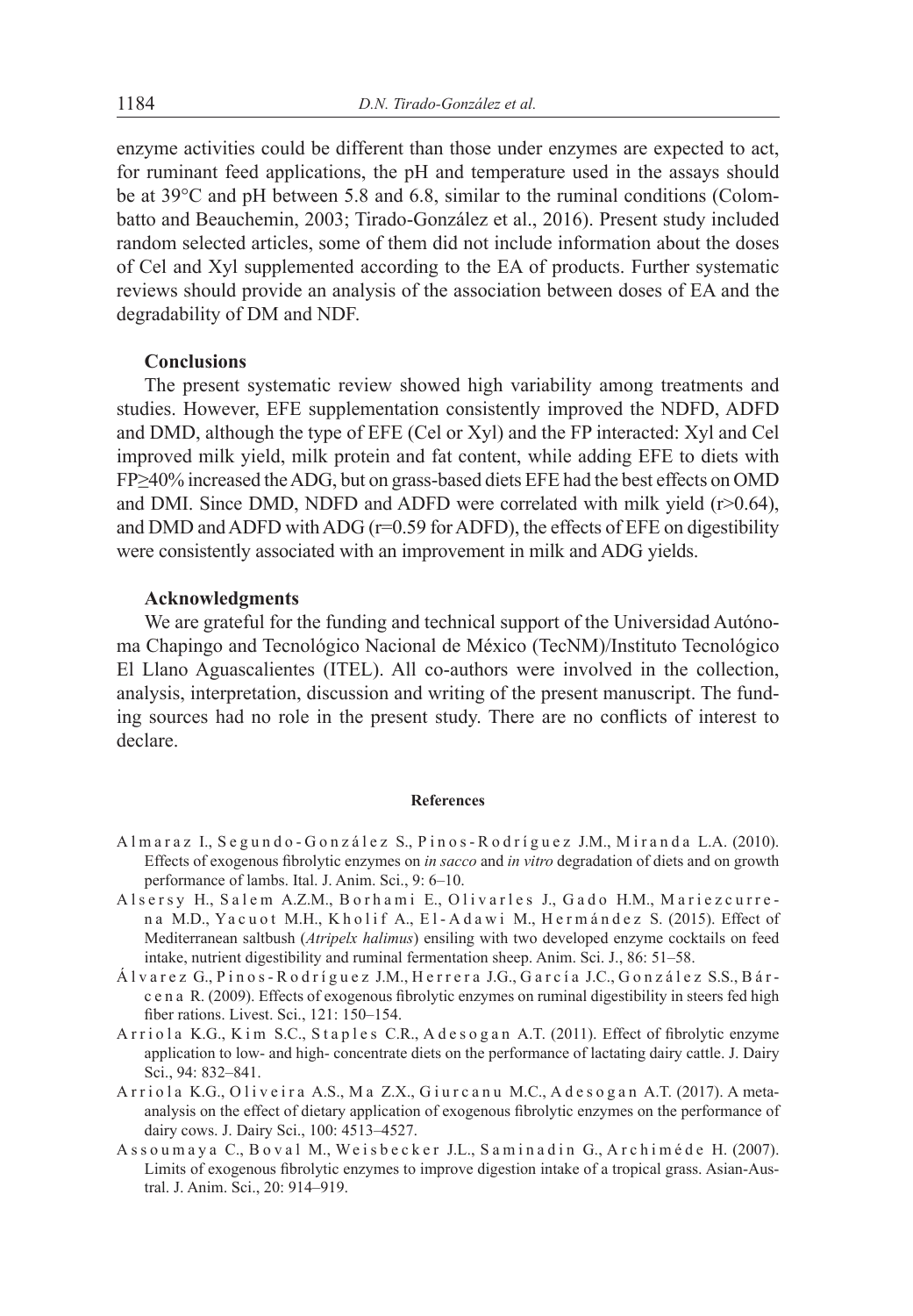- A v e l l a n e d a C e v a l l o s J.H., G o n z á l e z M u ñ o z S.S., P i n o s R o d r í gu e z J.M., H e r n á n d e z - G a r a y A., M o n t a ñ e z - Va l d e z O.D., Ay a l a J. (2007). Enzimas fibrolíticas exógenas en la digestibilidad *in vitro* de cinco ecotipos de *Brachiaria*. Agron. Mesoamericana, 18: 11–17.
- A v e l l a n e d a C e v a l l o s J.H., P i n o s R o d r í gu e z J.M., G o n z á l e z M u ñ o z S.S., B á r c e n a R., H e r n á n d e z - G a r a y A., M o n t a ñ e z - Val d e z O. (2009). Effects of exogenous fibrolytic enzymes on ruminal fermentation and digestion of Guinea grass hay. Anim. Feed Sci. Technol., 149: 70–77.
- Aw a w d e h M.S, O b e i d a t B.S. (2011). Effect of supplemental exogenous enzymes on performance finishing Awassi lambs fed olive cake-containing diets. Livest. Sci., 138: 20–24.
- B a a h J., Sh e l frod J.A., Hristov A.N., Mc Allister T.A., Cheng K.J. (2005). Effects of Tween 80 and fibrolytic enzymes on ruminal fermentation and digestibility of feeds in Holstein cows. Asian-Austral. J. Anim. Sci., 18: 816–824.
- B a l a P., M a l i k R., S r i n i v a s B. (2009). Effect of fortifying concentrate supplement with fibrolytic enzymes on nutrient utilization, milk yield and composition in lactating goats. Anim. Sci. J., 80: 265–272.
- Balci F., Dikmen S., Gencoglu H., Orman A., Turkmen I.I., Biricik H. (2007). The effect of fibrolytic exogenous enzyme on fattening performance of steers. Bulga. J. Vet. Med., 10: 113–118.
- Bassiouni M.I., Gaafar H.M., Saleh M.S., Mohi El Din A.M., Elshora M.A. (2011). Evaluation of rations supplemented with fibrolytic enzyme on dairy cows performance 2. *In situ* ruminal degradability of rations containing different roughages at two concentrate to roughage ratios. Researcher, 3: 21–33.
- B e au c h e m in K.A., C o l o m b a t t o D., M o r g a v i D.P., Y a n g W.Z. (2003). Use of exogenous fibrolytic enzymes to improve feed utilization by ruminants. J. Anim. Sci., 81: E37–E47.
- Be auchemin K., Kreuzer M., O'Mara F.O., McAllister T.A. (2008). Nutritional management for enteric methane abatement: A review. Aust. J. Exp. Agric., 48: 21–27.
- Bilik K., Niwinska B., Lopuszanska-Rusek M. (2009). Effect of adding fibrolytic enzymes to periparturient and early lactation dairy cow diets on production parameters. Ann. Anim. Sci., 9: 401–413.
- Boonthep K., Ngampongsai W., Wattanachant C., Visessanguan W., Boonpay u n g S. (2011). Effects of enzyme levels in total mixed ration containing oil palm frond silage on kinetics of gas production. J. SAADC, 3: 563–567.
- B o w m a n G.R., B e a u c h e m i n K.A., S h e l f o r d J.A. (2002). *In vitro* degradation of fresh substrates treated with exogenous fibrolytic enzymes. Can. J. Anim. Sci., 82: 611–615.
- C a n o A.L., A r a n d a I.E., M e n d o z a M.G., P é r e z P.J., R a m o s J.J. (2003). Comportamiento de toretes en pastos tropicales suplementados con caña de azúcar y enzimas fibrolíticas. Téc. Pecu. Méx., 41: 151–164.
- Carreón L., Pinos-Rodríguez J.M., Bárcena S.S., Mendoza G. (2010). Influence of fibrolytic enzymes on ruminal disappearance and fermentation in steers fed diets with short and long particle length of forage. Ital. J. Anim. Sci., 9: 83–87.
- C h a j i M., M o h a m m a d a b a d i T. (2010). The effect of low temperature steam, sodium hydroxide and exogenous enzyme on *in vitro* degradation of rice straw by rumen bacteria of sheep. In. J. Small Rumin., 16: 190–194.
- Chung Y.H., Zhou M., Holtshausen L., Alexander T.W., McAllister T.A., Guan L.L., Oba M., Beauchemin K.A. (2012). A fibrolytic enzyme additive for lactating Holstein cow diets: ruminal fermentation, rumen microbial populations, and enteric methane emissions. J. Dairy Sci., 95: 1419–1427.
- C o l o m b a t t o D., B e a u c h e m i n K.A. (2003). A proposed methodology to standardize the determination of enzymic activities present in enzyme additives used in ruminant diets. Can. J. Animal Sci., 83: 559–568.
- C o l o m b a t t o M., M o r g a v i D.P., Furtado A.F., B e au c h e m in K.A. (2003 a). Screening of exogenous enzymes for ruminant diets: relationship between biochemical characteristics and *in vitro* ruminal degradation. J. Anim. Sci., 81: 2628–2638.
- C o l o m b a t t o D., M o u l d F.L., B h a t M.K., M o r g a v i D.P., B e a u c h e m i n K.A., O w e n E.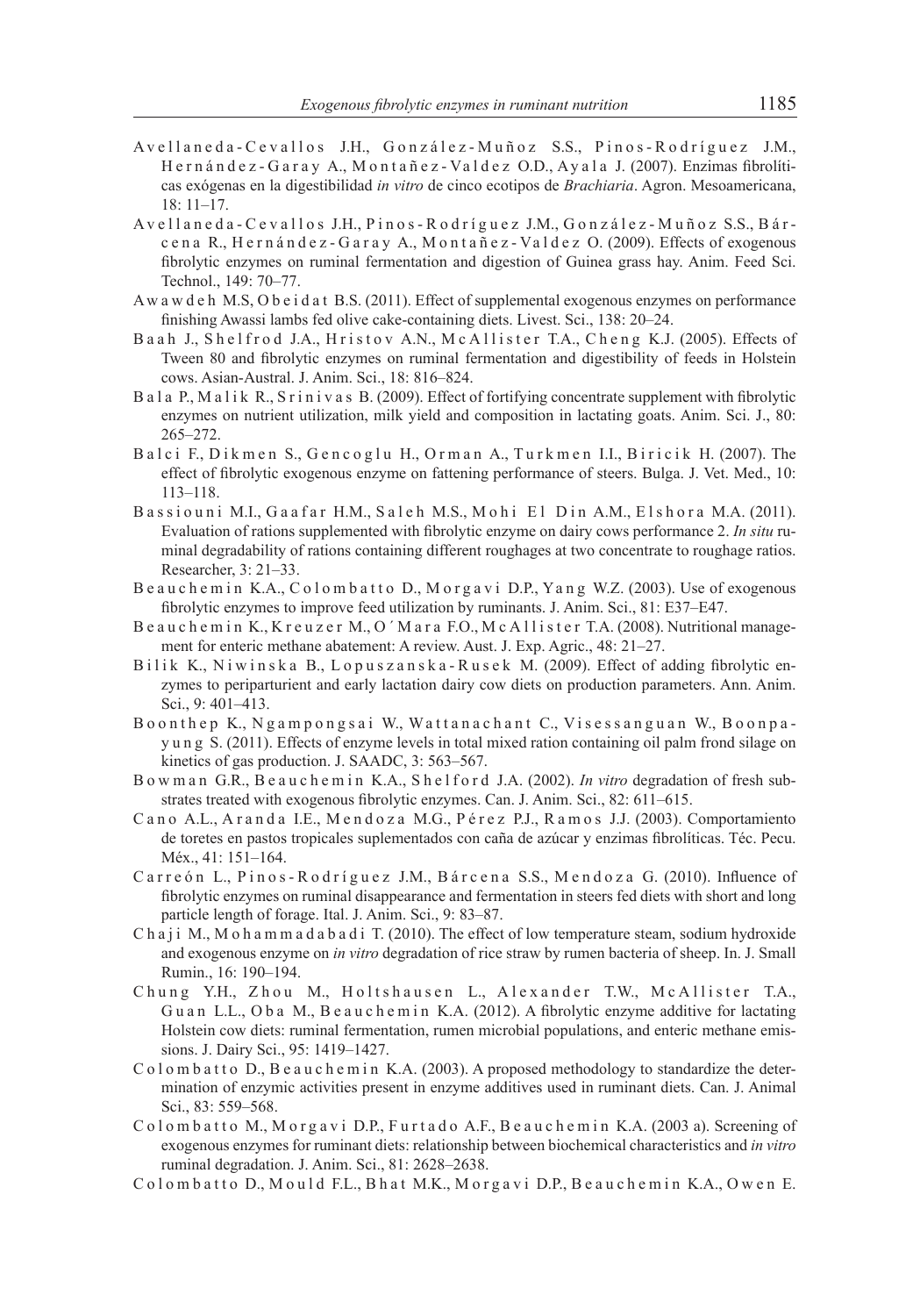(2003 b). Influence of fibrolytic enzymes on the hydrolysis and fermentation of pure cellulose and xylan by mixed ruminal microorganisms *in vitro*. J. Anim. Sci., 81: 1040–1050.

- C o l o m b a t t o D., M o u l d F.L., B h a t M.K., O w e n E. (2006). Influence of exogenous fibrolytic enzyme level and incubation pH on the *in vitro* ruminal fermentation of alfalfa stems. Anim. Feed Sci. Technol., 137: 150–162.
- C r u y w a g e n C.W.,  $Z y l$  W.H. (2007). Effects of a fungal enzyme cocktail treatment of high and low forage diets on lamb growth. Anim. Feed Sci. Technol., 145: 151–158.
- De Souza M.A., Figueiredo V.P., Berchielli T.T., Nunes P.I., Soares G.J. (2006). Eficiëncia de síntese microbiana e atividade enzimática em bovinos submetidos à suplementação com enzimas fibrolíticas. Rev. Bras. Zootec., 35: 1194–1200.
- De Souza M.A., Figueiredo V.P., Teresinha B.T., Nunes P.I. (2008)). Degradacao ruminal da silagem de milho e da palha de arroz utilizando enzimas fibrolíticas exógenas. Maringá, 30: 435–442.
- De an D.B., A desog an A.T., K rueger N.A., L it tell R.C. (2008). Effects of treatment with ammonia or fibrolytic enzymes on chemical composition and ruminal degradability of hays produced from tropical grasses. Anim. Feed Sci. Technol., 145: 68–83.
- De h g h a n i M.R., We i s b e r j g M.R., H v e l p l u n d T., K r i s t e n s e n N.B. (2012). Effect of enzyme addition to forage at ensiling on silage chemical composition and NDF degradation characteristics. Livest. Sci., 150: 51–58.
- Díaz A., Ranilla M.J., Giraldo L.A., Tejido M.L., Carro M.D. (2015) Treatment of tropical forages with exogenous fibrolytic enzymes: Effects on chemical composition and *in vitro* rumen fermentation. J. Anim. Phys. Anim. Nutr., 99: 345–355.
- Elghandour M.M.Y., Kholif A.E., Hermández J., Mariezcurrena M.D., López S., C a m a c h o L.M., M á r q u e z O., S a l e m A.Z.M. (2016). Influence of the addition of exogenous xylanase with or without pre-incubation on the *in vitro* ruminal fermentation of three fibrous feeds. Czech. J. Anim. Sci., 61: 262–272.
- E lwakeel E.A., Titgemeyer E.C., Johnson B.J., Armendariz C.K., Shirley J.E. (2007). Fibrolytic enzymes to increase the nutritive value of dairy feedstuffs. J. Dairy Sci., 90: 5226–5236.
- E u n J.S., B e a u c h e m i n K.A. (2007 a). Enhancing *in vitro* degradation of alfalfa hay and corn silage using feed enzymes. J. Dairy Sci., 90: 2839–2851.
- Eun J.S., Beauchemin K.A. (2007 b). Assessment of the efficacy of varying experimental exogenous fibrolytic enzymes using *in vitro* fermentation characteristics. Anim. Feed. Sci. Technol., 132: 298–315.
- Eun J.S., B e u c h e m in K.A. (2008). Assessment of the potential of feed enzyme additives to enhance utilization of corn silage fiber by ruminants. Can. J. Anim. Sci., 88: 97–106.
- Eun J.S., Beauchemin K.A., Hong S.H., Bauer M.W. (2006). Exogenous enzymes added to untreated or ammoniated rice straw: Effects on *in vitro* fermentation characteristics and degradability. Anim. Feed Sci. Technol., 131: 86–101.
- Eun J.S., Beauchemin K.A., Schluze H. (2007 a). Use of exogenous fibrolytic enzymes to enhance *in vitro* fermentation of alfalfa hay and corn silage. J. Dairy Sci., 90: 1440–1451.
- Eun J.S., Beauchemin K.A., Schluze H. (2007 b). Use of an *in vitro* fermentation bioassay to evaluate improvements in degradation of alfalfa hay due to exogenous feed enzymes. Anim. Feed Sci. Technol., 135: 315–328.
- Facchini F.D.A., Reis V.R.A., Roth A.P., Magalhaes K.A. (2012). Peixoto-Nogueira SC, Casagrande DR, Reis RA, Polizeli ML. Effects of *Aspergillus* spp. exogenous fibrolytic enzymes on *in vitro* fermentation of tropical forages. J. Food Agric., 92: 2569–2573.
- Flores C., Caja G., Casals R., Albanell E., Such X. (2008). Performance of dairy ewes fed diets with a fibrolytic enzyme product included in the concentrate during the suckling period. Animal, 2: 962–968.
- Franco G.L., Ferreira R.F., Rocha M.T., Cysneiros C.S., Diogo J.M. (2008). Parametros ruminaris e desaparecimiento da matéria seca e fibra em detergente neutro da forragem em bovinos que recebendo levadura e enzimas fibrolíticas na dieta. Rev. Bras. Saúde Prod. Anim., 9: 488–496.
- Gado H.M., Salem A.Z.M., Robinson P.H., Hassan M. (2009). Influence of exogenous en-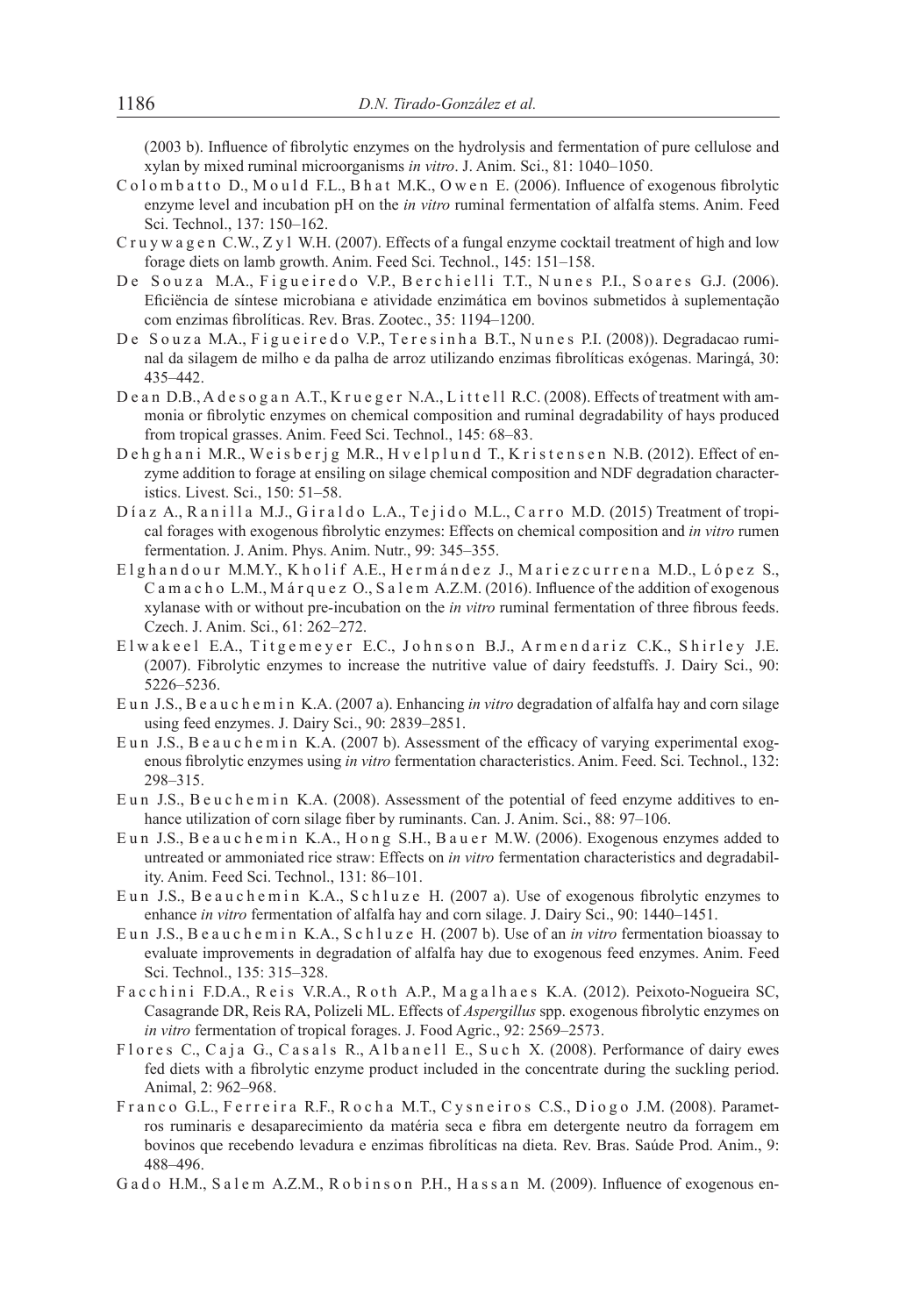zymes on nutrient digestibility extent of ruminal fermentation as well as milk production and composition in dairy cows. Anim. Feed Sci. Technol., 154: 36–46.

- G a d o H.M., S a l e m A.Z.M., O d o n g o N.E., B o r h a m i B.E. (2011). Influence of exogenous enzymes ensiled with orange pulp on digestion and growth performance in lambs. Anim. Feed Sci. Technol., 165: 131–136.
- Gado H.M., A l mustafa S.S., Salem A.Z., K halil F.A., A b dalla E.B. (2014). Influence of vitamins and exogenous enzymes combination on alleviating heat stress in lactating ewes under Egyptian summer conditions. Anim. Nutr. Feed Tech., 14: 195–203.
- Gado H.M., Elghandur M.M.Y., Cipriano M., Odongo N.E., Salem A.Z.M. (2017). Rumen degradation and nutritive utilization of wheat straw, corn stalks and sugarcane bagasse ensiled with multienzymes. J. Appl. Anim. Res., 45: 485–489.
- Gallardo I., Bárcena R., Pinos-Rodríguez J.M., Cobos M., Carreón L., Orteg a M.E. (2010). Influence of exogenous fibrolytic enzymes on *in vitro* and *in sacco* degradation of forages for ruminants. Italian J. Anim. Sci., 9: 34–38.
- G i r a l d o L.A., C a r r o M.D., R a n i l l a M.J., T e j i d o M.L. (2007 a). Influence of fibrolytic enzymes on *in vitro* methane production and rumen fermentation of a substrate containing 60% grass hay. Lives. Res. Rural Develop., 19: 185.
- G i r a l d o L.A., R a n i l l a M.J., T e j i d o M.L., C a r r o M.D. (2007 b). Influence of exogenous fibrolytic enzymes and fumarate on methane production, microbial growth and fermentation in Rusitec fermenters. British J. Nutr., 8: 753–761.
- G i r a l d o L.A., C a r r o M.D., R a n i l l a M.J., T e j i d o M.L., M o h a m e d A.H. (2007 c). *In vitro* ruminal fermentation of low-quality forages as influenced by the treatment with exogenous fibrolytic enzymes. Options Mediterranées A, 74: 263–267.
- G i r a l d o L.A., T e j i d o M.L., R a n i l l a M.J., C a r r o M.D. (2008 a). Effects of exogenous fibrolytic enzymes on *in vitro* ruminal fermentation of substrates with different forage: concentrate ratios. Anim. Feed Sci. Technol., 141: 306–325.
- Giraldo L.A., Tejido M.L., Ranilla M.J., Ramos S., Carro M.D. (2008 b). Influence of direct-fed fibrolytic enzymes on diet digestibility and ruminal activity in sheep fed as grass haybased diet. J. Anim. Sci., 86: 1617–1623.
- G ó m e z V á z q u e z A., M e n d o n z a M a r t í n e z G., P i n o s R o d r í g u e z J. (2011 a). Comparison of *in vitro* degradation of elephant grass and sugarcane by exogenous fibrolytic enzymes. Afr. J. Microbiol. Res., 5: 3051–3053.
- Gómez-Vázquez A., Mendonza-Martínez G., Aranda E., Pérez J., Hernández A., Pinos-Rodríguez J.M. (2011 b). Influence of fibrolytic enzymes on growth performance and digestion in steers grazing stargrass and supplemented with fermented sugarcane. J. Appl. Anim. Res., 39: 77–79.
- G r a n z in B.C. (2005). Effects of a fibrolytic enzyme supplement on the performance of Holstein Friesian cows grazing kikuyu. Trop. Grasslands, 39: 112–116.
- Guerra L.J.E., Ibarra L.E., Soto A.L.E., Hernández M.J.J.R., Corrales A.J.L., Rodríguez G.J., López J.L.A., Córdova-Izquierdo A. (2007). Alfalfa ruminal degradation using xylanases. J. Anim. Vet. Adv., 6: 1443–1445.
- Hat field R., Fukushima R.S. (2005). Can lignin be accurately measured? Crop. Sci., 45: 832-839.
- Hernández A., Kholif A.E., Lugo-Coyote R., Elghandour M.M.Y., Cipriano M., R o d r í g u e z G.B., O d o n g o N.E., S a l e m A.Z.M. (2017 a). The effect of garlic oil, xylanase enzyme and yeast on biomethane and carbon dioxide production from 60-d old Holstein dairy calves fed a high concentrate diet. J. Clean. Prod., 148: 616–623.
- Hernández A., Kholif A.E., Elghandour M.M.Y., Camacho L.M., Cipriano M.M., S a l e m A.Z.M., C r u z H., U g b o g u E.A. (2017 b). Effectiveness of xylanase and *Saccharomyces cerevisiae* as feed additives on gas emissions from agricultural calf farms. J. Clean. Prod., 148: 616–623.
- Holtshausen L., Chung Y.H., Gerardo-Cuervo H., Oba M., Beauchemin K.A. (2011). Improved milk production efficiency in early lactation dairy cattle with dietary addition of a developmental fibrolytic enzyme additive. J. Dairy Sci., 94: 899–907.
- H o n g S.H., L e e B.K., C h o i N.J., L e e S.S., Yu n g G., H a J.K. (2003). Effects of enzyme appli-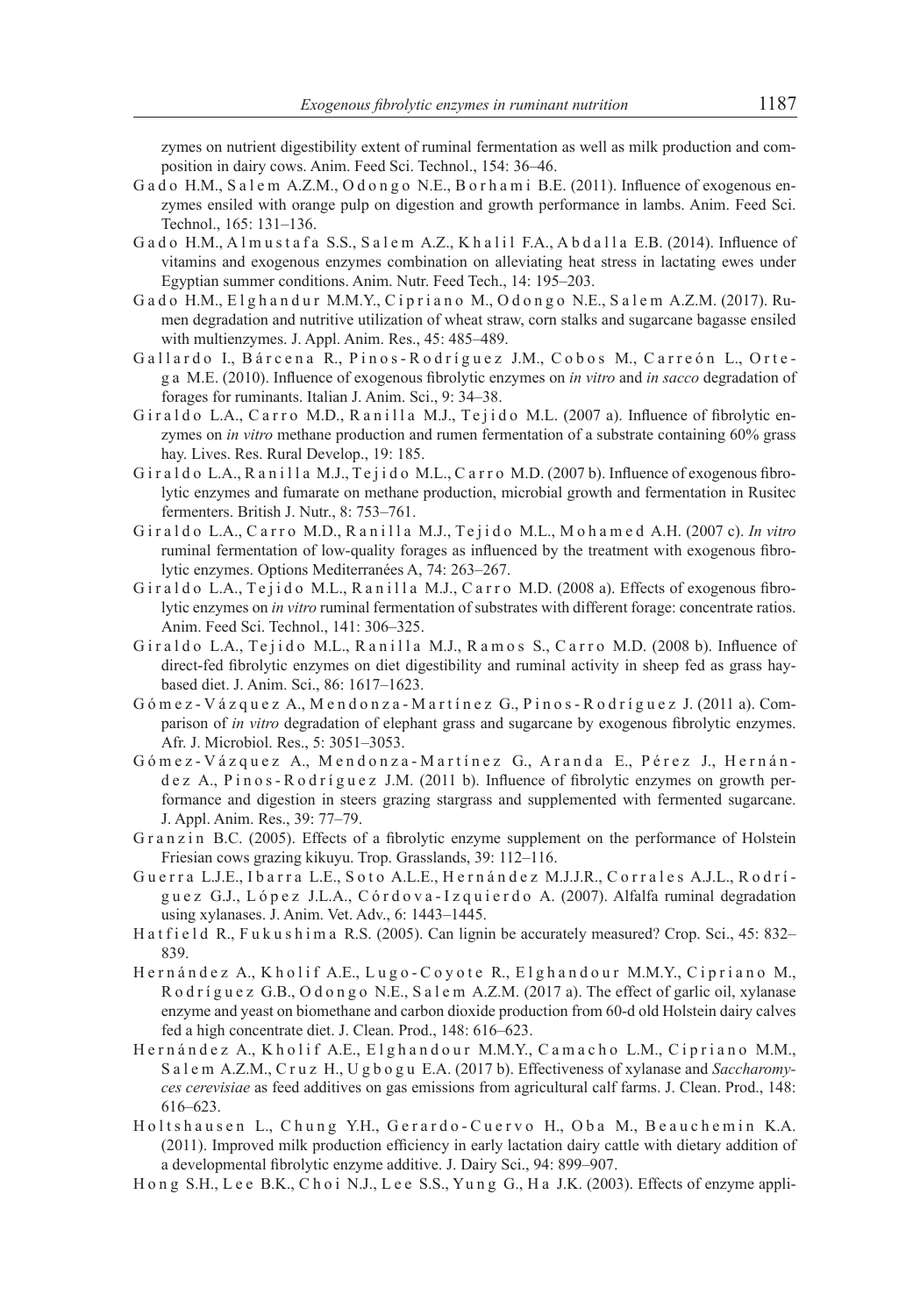cation method and levels and pre-treatment times on rumen fermentation, nutrient degradation and digestion in goats and steers. Asian-Aust. J. Anim. Sci., 16: 389–393.

- Hristov A.N., McAllister T.A., Cheng K.J. (2000). Intraruminal supplementation with increasing levels of exogenous polysaccharide-degrading enzymes: Effects on nutrient digestion in cattle barley grain diet. J. Anim. Sci., 78: 477–487.
- Hristov A.N., Basel C.E., Melgar A., Foley A.E., Ropp J.K., Hunt C.W., Tricaric o J.M. (2008). Effect of exogenous polysaccharide-degrading enzyme preparations on ruminal fermentation and digestibility of nutrients in dairy cows. Anim. Feed Sci. Technol., 145: 182–193.
- H w ang H.I., H e e L.C., Woo K.S., Guyn S.H., Young L.S., Sill L.S., H ong H., K wak Y., H a J.K. (2008). Effects of mixtures of Tween 80 and cellulolytic enzymes on nutrient digestion and cellulolytic bacterial adhesion. Asian-Austral. J. Anim. Sci., 21: 1604–1609.
- Jami E., Mizrahi I. (2012). Composition and similarity of bovine microbiota across individual animals. Plos One, 7(3): e33306.
- Jewell K.A., McCormik C.A., Odt C.L., Weimer P.J., Suen G. (2015). Ruminal bacterial community composition in dairy cows is dynamic over the course of two lactations and correlates with feed efficiency. Appl. Environ. Microbiol., 81: 4697–4710.
- Jililyand G., Naserian A., Kebreab E., Odongo N.E., Valizadeh R., Eftekhar F., L ó p e z S., F r a n c e J. (2008). Rumen degradation kinetics of alfalfa hay, maize silage and wheat straw treated with fibrolytic enzymes. Arch. Zootec., 57: 155–164.
- Jung H.G., C a s l e r M.D. (2006 a). Maize stem tissues: Cell wall concentration and composition during development. Crop Sci., 46: 1793–1800.
- Jung H.G., Casler M.D. (2006 b). Maize stem tissues: Impact of development on cell wall degradability. Crop Sci., 46: 1801–1809.
- K a l k a n M., F i l y a I. (2011). Effects of cellulase enzyme on nutritive value, *in vitro* digestion characteristics and microbial biomass production on wheat straw. Kafkas Univ. Vet. Fak. Derg., 17: 585–594.
- K holif A.E., K hattab H.M., El-Shewy A.A., Salem A.Z.M., K holif A.M., El-Say e d M.M., G a d o H.M., M a riez curren a M.D. (2014). Nutrient digestibility, ruminal fermentation activities, serum parameters and milk production and composition of lactating goats fed diets containing rice straw treated with *Pleurotus ostreatus*. Asian-Austral. J. Anim. Sci., 27: 357–364.
- K h o l i f A.E., E l g h a n d o u r M.M.Y., R o d r í gu e z G.B., O l a f a d e h a n O.A., S a l e m A.Z.M. (2017) Anaerobic ensiling of raw agricultural waste with a fibrolytic enzyme cocktails as cleaner and sustainable biological product. J. Clean. Prod., 142: 2649–2655.
- Knapp J.R., Laur G.L., Vadas P.A., Weiss W.P., Tricarico J.M., (2014). Invited review: enteric methane in dairy cattle production: quantifying the opportunities and impact of reducing emissions. J. Dairy Sci., 97: 3231–3261.
- Knowlton K.F., Taylor M.S., Hill S.R., Cobb S.R., Wilston K.F. (2007). Manure nutrient excretion by lactating cows fed exogenous phytase and cellulase. J. Dairy Sci., 90: 4356–4360.
- K o z e l o v L.K., I li e v F., H i r s t o v A.N., Z a m a n S., M c A l l i s t e r T.A. (2008). Effect of fibrolytic enzymes and an inoculant on *in vitro* degradability and gas production of low-dry matter alfalfa silage. J. Sci. Food Agric., 88: 2568–2575.
- K r u e g e r N.A., A d e s o g a n A.T. (2008). Effects of different mixtures of fibrolytic enzymes on digestion and fermentation of bahiagrass hay. Anim. Feed Sci. Technol., 145: 84–94.
- L e e H.J., Jung J.Y., Oh Y.K., L e e S.K., M a d s en E.L., J e on C.O. (2012). Comparative survey of rumen microbial communities and metabolites across one caprine and three bovine groups, using bar-coded pyrosequencing and 1 H Nuclear Magnetic Resonance Spectoscopy. App. Environ. Microbiol., 78: 5983–5993.
- Li M., Penner G.B., Hernández Sanabria E., Oba M., Guan L.L. (2009). Effects of sampling location and time, and host animal on assessment of bacterial diversity and fermentation parameters in the bovine rumen. J. Appl. Micrbiol., 107: 1924–1934.
- Li F., Thomas C.A., Chen Y., Creevey C.J., Guan L.L. (2019). Comparative metagenomic and metatranscriptomic analyses reveal the breed effect on the rumen microbiome and its association with feed efficiency in beef cattle. Microbiome, 7: 1–21.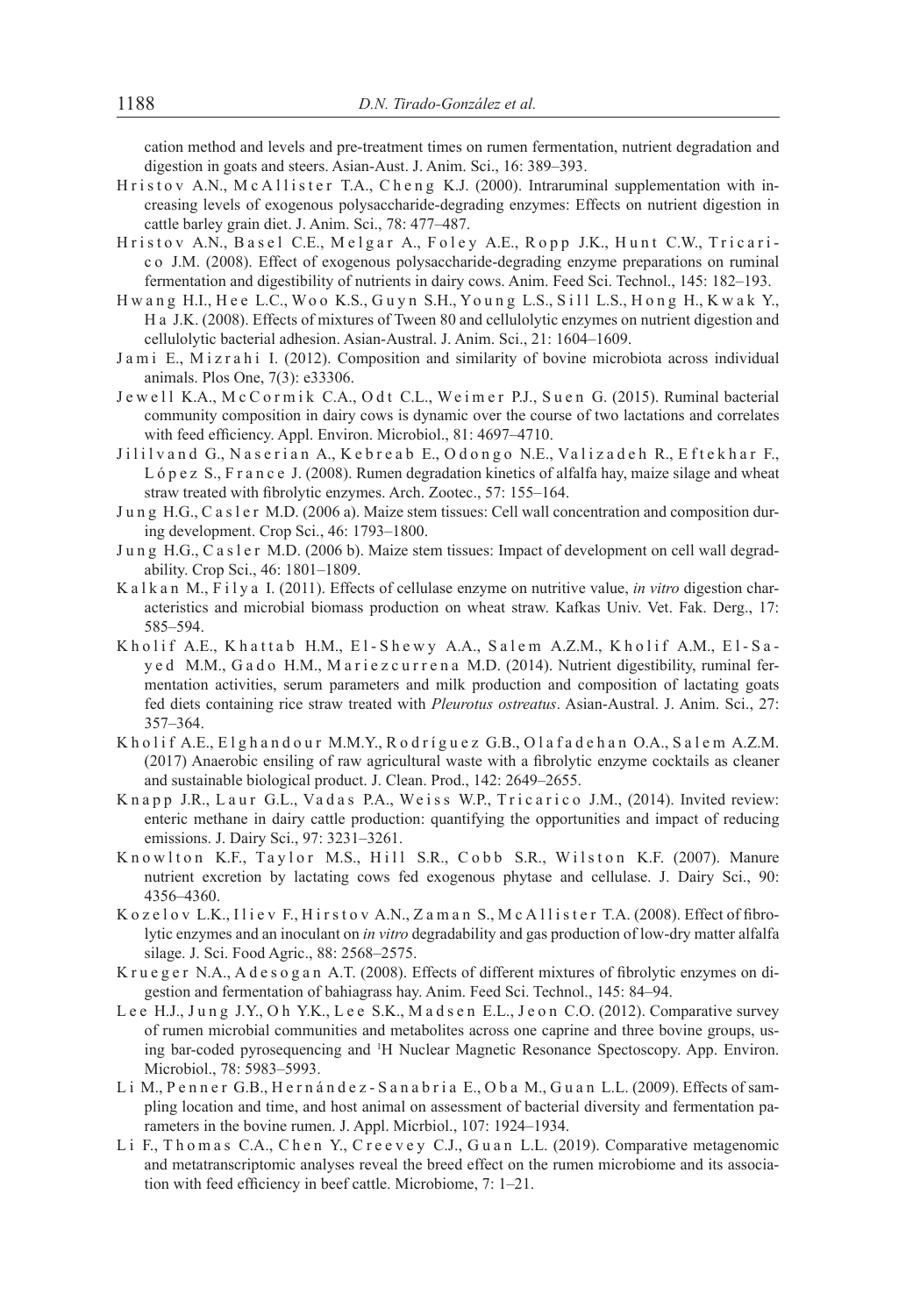- López-Aguirre D., Hernández-Meléndez J., Rojo R., Sánchez-Dávila F., L ó p e z - Villal o b o s N., S a l e m A.Z.M., V á z q u e z - A r m i j o F., R u í z S. (2016 a). Effects of exogenous enzymes and application method on nutrient intake, digestibility and growth performance of Pelibuey lambs. Springer Plus, 5:1399.
- López-Aguirre D., Hernández-Meléndez J., Rojo R., Sánchez-Dávila F., López - Villalobos N., Salem A.Z.M., Vázquez - Armijo F., Ruíz S., Joaquin S. (2016 b). *In vitro* gas production kinetics and degradability of a diet for growing lambs: effect of fibrolytic enzyme products at different dose levels. It. J. Anim. Sci., 15: 453–460.
- L o p u s z a n s k a R u s e k M., B i l i k K. (2011). Influence of pre and postpartum supplementation of fibrolytic enzymes and yeast culture, or both, on performance and metabolic status of dairy cows. Ann. Anim. Sci., 11: 531–545.
- Malik R., B and la S. (2010). Effect of source and dose of probiotics and exogenous fibrolytic enzymes (EFE) on intake, feed efficiency, and growth of male buffalo (*Bubalus bubalis*) calves. Trop. Anim. Health Prod., 42: 1253–1269.
- Márquez A., Mendoza G., Pinos-Rodríguez J.M., Zavaleta H., González S., Buntinx S., Loera O., Meneses M. (2009). Effect of fibrolytic enzymes and incubation pH on *in vitro* degradation of NDF extracts of alfalfa and orchardgrass. It. J. Anim. Sci., 8: 221–230.
- M c A l l i s t e r T.A., S t a n f o r d K., B a e H.D., T r e a c h e r R.J., H r i s t o v A.N., B a a h J., S h e l ford J.A., Cheng K.J. (2000). Effect of surfactant and exogenous enzymes on digestibility of feed and on growth performance and carcass traits of lambs. Can. J. Anim. Sci., 80: 35–44.
- Miller D.R., Elliot R., N orton B.W. (2008 a). Effects of an exogenous enzyme, Roxazyme G2 liquid, on digestion and utilization of barley and sorghum grain-based diets by ewe lambs. Anim. Feed Sci. Technol., 140: 90–109.
- Miller D.R., Elliott R., Norton B.W. (2008 b). Effects of an exogenous enzyme, Roxazyme G2, on intake, digestion and utilization of sorghum and barley grain-based diets by beef steers. Anim. Feed Sci. Technol., 145: 159–181.
- Miller D.R., Granzin B.C., Elliot R., Norton B.W. (2008 c). Effect of an exogenous enzyme Roxazyme G2 liquid, on milk production in pasture fed dairy cows. Anim. Feed Sci. Technol., 145: 194–208.
- M i r a n d a R o m e r o L.A., T i r a d o G o n z á l e z D.N., T i r a d o E s t r a d a G., A m é n d o l a -- Massiotti R., Sandoval-González L., Ramírez-Valverde R., Salem A.Z.M. (2020). Quantifying non-fibrous carbohydrates, acid detergent fiber and cellulose of forage through an in vitro gas production technique. J. Sci. Food Agr., 100: 3099–3110.
- M o h a r r e r y A., H v e l p l u n d T., W e i s b j e r g M.R. (2009). Effect of forage type, harvesting time and exogenous enzyme application on degradation characteristics measured using *in vitro* technique. Anim. Feed Sci. Technol., 153: 178–192.
- M o h e r D., L i b e r a t i A., T e t z l a f f J., A l t m a n D.G. (2009). Preferred reporting items for systematic reviews and meta-analyses: The PRISMA statement. PLoS Med., 6: e1000097.
- M o r g a v i D.P., K e lly W.J., J anssen P.H., A t two od G.T. (2013). Rumen microbial (meta) genomics and its application to ruminant production. Animal, 7:194–201.
- M orsy T.A., K h o l i f A.E., K h o l i f S.M., K h o l i f A.M., S u n X., S a l e m A.Z.M. (2016). Effects of two enzyme feed additives on digestion and milk production in lactating Egyptian buffaloes. Ann. Anim. Sci., 16: 209–222.
- M u w a l l a M.M., H a d d a d S.G., H i j a z e e n M.A. (2007). Effect of fibrolytic enzyme inclusion in high concentrate fattening diets on nutrient digestibility and growth performance of Awassi lambs. Livest. Sci., 11: 255–258.
- N s e r e k o V.L., B e a u c h e m in K.A., M o r g a v i D.P., R o d e L.M., Furtado A.F., M c A l lister T.A., I w a a s a A.D., Y a n g W.Z., W a n g Y. (2002). Effect of a fibrolytic enzyme preparation from *Trichoderma longibrachiatum* on the rumen microbial population of dairy cows. Can. J. Microbiol., 48: 14–20.
- O b a M., A l l e n M. (1999). Evaluation of the importance of the digestibility of NDF from forage: Effects on dry matter intake and milk yield of dairy cows. J. Dairy Sci., 82: 589–596.
- O b a M., A l l e n M. (2000 a). Effects of brown midrib 3 mutation in corn silage on productivity of dairy cows fed two concentrations of dietary neutral detergent fiber. 1. Feeding behavior and nutrient utilization. J. Dairy Sci., 83: 1333–1341.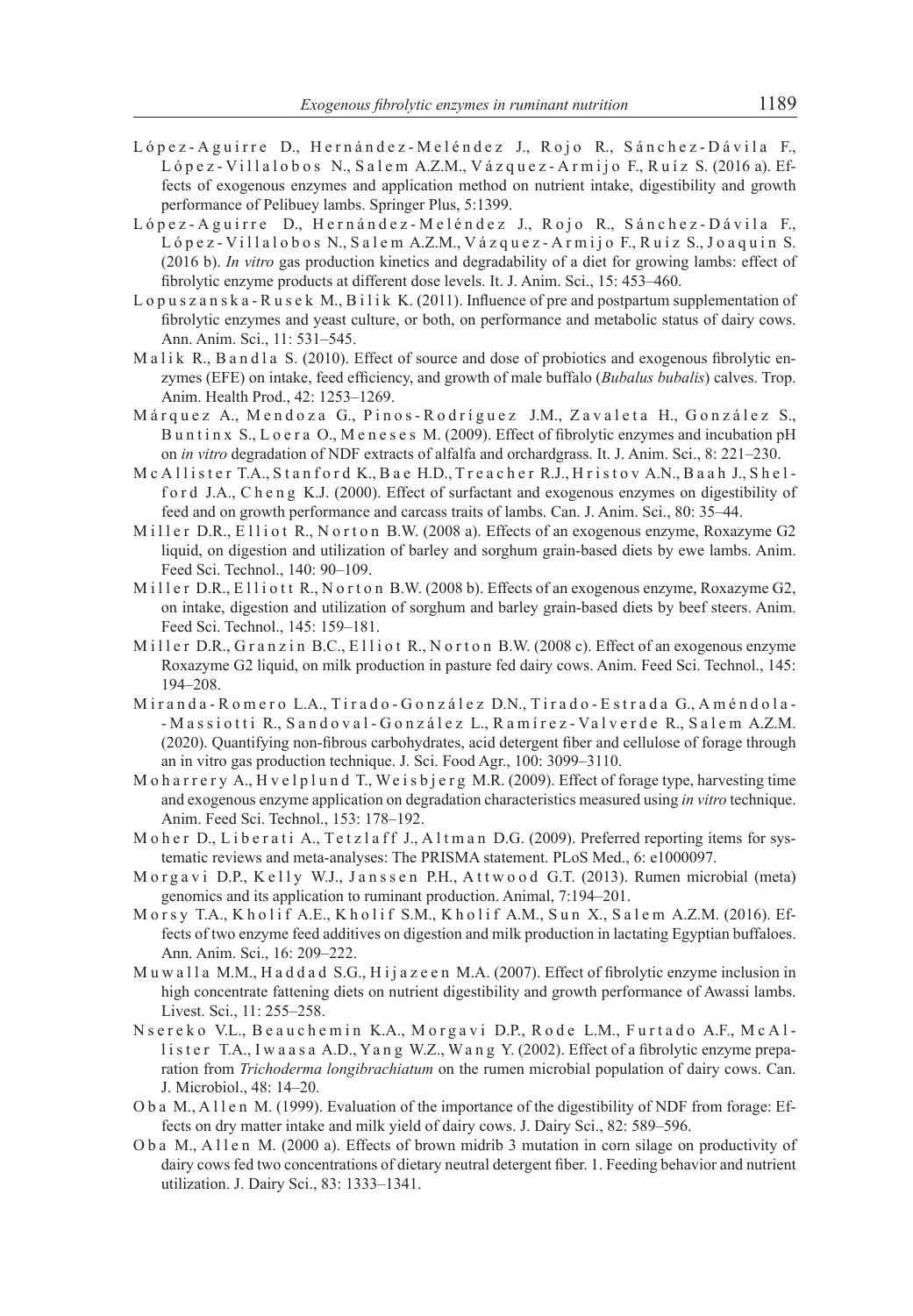- O b a M., A l l e n M. (2000 b). Effects of brown midrib 3 mutation in corn silage on productivity of dairy cows fed two concentrations of dietary neutral detergent fiber. 2. Digestibility and microbial efficiency. J. Dairy Sci., 83: 1350–1358.
- O b a M., A l l e n M. (2005). *In vitro* digestibility of forages. Proc. Tri-State Dairy Nutrition Conference. Dep. Dairy Sci. The Ohio State University, Columbus, Ohio, 43210, pp. 81–91.
- Petri R.M., Forster R.J., Yang W., McKinnon J.J., McAllister T.A. (2012). Characterization of rumen bacterial diversity and fermentation parameters in concentrate fed cattle with and without forage. J. App. Microbiol., 112: 1152–1162.
- Pinos-Rodríguez J.M., González M.S.S., Mendoza M.G., Bárcena G.R., Cob o s P.M. (2001). Efecto de enzimas fibrolíticas glucosiladas en la digestibilidad *in vitro* de la MS y MO de alfalfa (*Medicago sativa*) y ballico (*Lolium perenne*). Rev. Científica FCV-LUZ, 11: 505–509.
- Pinos-Rodríguez J.M., González M.S.S., Mendoza M.G., Bárcena G.R., Cob o s P.M., H e r n á n d e z A., O r t e g a E. (2002). Effect of exogenous fibrolytic enzyme on ruminal fermentation and digestibility alfalfa and rye-grass hay fed to lambs. J. Anim Sci., 80: 3016–3020.
- Pinos-Rodríguez J.M., Moreno R., González S.S., Robinson P.H., Mendoza G., Á l v a r e z G. (2008). Effects of exogenous fibrolytic enzymes on ruminal fermentation and digestibility of total mixed rations fed to lambs. Anim. Feed Sci. Technol., 142: 210–219.
- Ranilla M.J., Tejido M.L., Giraldo L.A., Tricárico J.M., Carro M.D. (2008). Effects of an exogenous fibrolytic enzyme preparation on *in vitro* ruminal fermentation of three forages and their isolated cell walls. Anim. Feed Sci. Technol., 145: 109–121.
- Reboucas S., Nussio L.G., Paziani S.F., Pedroso A.F., Mari L.J., Ribeiro J.L., Zopollatto M., Schmidt P., Junqueira M.C., Packer I.U., Campos F.P. (2005). Fibrolytic enzymes and dry matter content of tanzaniagrass silages on the ruminal parameters, ingestive behavior and nutrient digestion of bovine. Rev. Bras. Zootec., 34: 736–745.
- Salem A.Z.M., Hassan A.A., Khalil M.S., Gado H.M., Alsersy H., Simbaya J. (2012). Effects of sun-drying and exogenous enzymes on nutrients intake, digestibility and nitrogen utilization in sheep fed *Atriplex halimus* foliages. Anim. Feed Sci. Technol., 171: 128–135.
- Salem A.Z.M., Gado H.M., Colombatto D., Elghandour M.M.Y. (2013). Effects of exogenous enzymes on nutrient digestibility, ruminal fermentation and growth performance in beef steers. Livest. Sci., 154: 69–73.
- Salem A.Z.M., Alsersy H., Camacho L.M., El-Adawi M.M., Elghandour M.M., K h o l i f A.E., A l o n s o M.U., Z a r a g o z a A. (2015 a). Feed intake, nutrient digestibility, nitrogen utilization, and ruminal fermentation activities in sheep fed *Atriplex halimus* ensiled with three developed enzyme cocktails. Czech. J. Anim. Sci., 60: 185–194.
- Salem A.Z.M., Buendía-Rodríguez G., Elghandour M.M., Mariezcurrena M.A., Peña F.J., Pliego A.B., Chagoyán J.C.V., Cerrillo M.A., Rodríguez M.A. (2015 b). Effects of cellulase and xylanase enzymes mixed with increasing doses of *Salix babylonica* extract on *in vitro* rumen gas production kinetics of a mixture of corn silage with concentrate. J. Integrative Agr., 14: 131–139.
- Shabar S.K., Sasson G., Doron-Faigenboim A., Durman A., Yaacoby S., Berg Miller M.E., White B.A., Shterzer N., Mizrahi I. (2016). Specific microbiome--dependent mechanisms underlie the energy harvest efficiency of ruminants. Isme J., 10: 2958–2972.
- Sh e k a r C., Th a k u r S.S., Sh e l k e S.K. (2010). Effect of exogenous fibrolytic enzymes supplementation on milk production and nutrient utilization in Murrah buffaloes. Trop. Anim. Health Prod., 42: 1465–1470.
- S r i n i v a s B., C h a t u r v e d i O.H., M a l i k R., A s g a r M. (2008). Effect of enzyme to substrate ratio of exogenous fibrolytic and protease enzymes on *in vitro* gas production kinetics. In. J. Small Rum., 14: 181–190.
- Sutton J.D., Phipps R.H., Deaville E.R., Jones A.K., Humphries D.J. (2002). Wholecrop wheat for dairy cows: effects of crop maturity, a silage inoculant and an enzyme added before feeding on food intake and digestibility and milk production. Anim. Sci., 74: 307–318.
- Tang S.X., Tayo Z.L., Sun H., Shen L.X., Zhou C.S., Xiao W.J., Ren G.P., Han X.F.,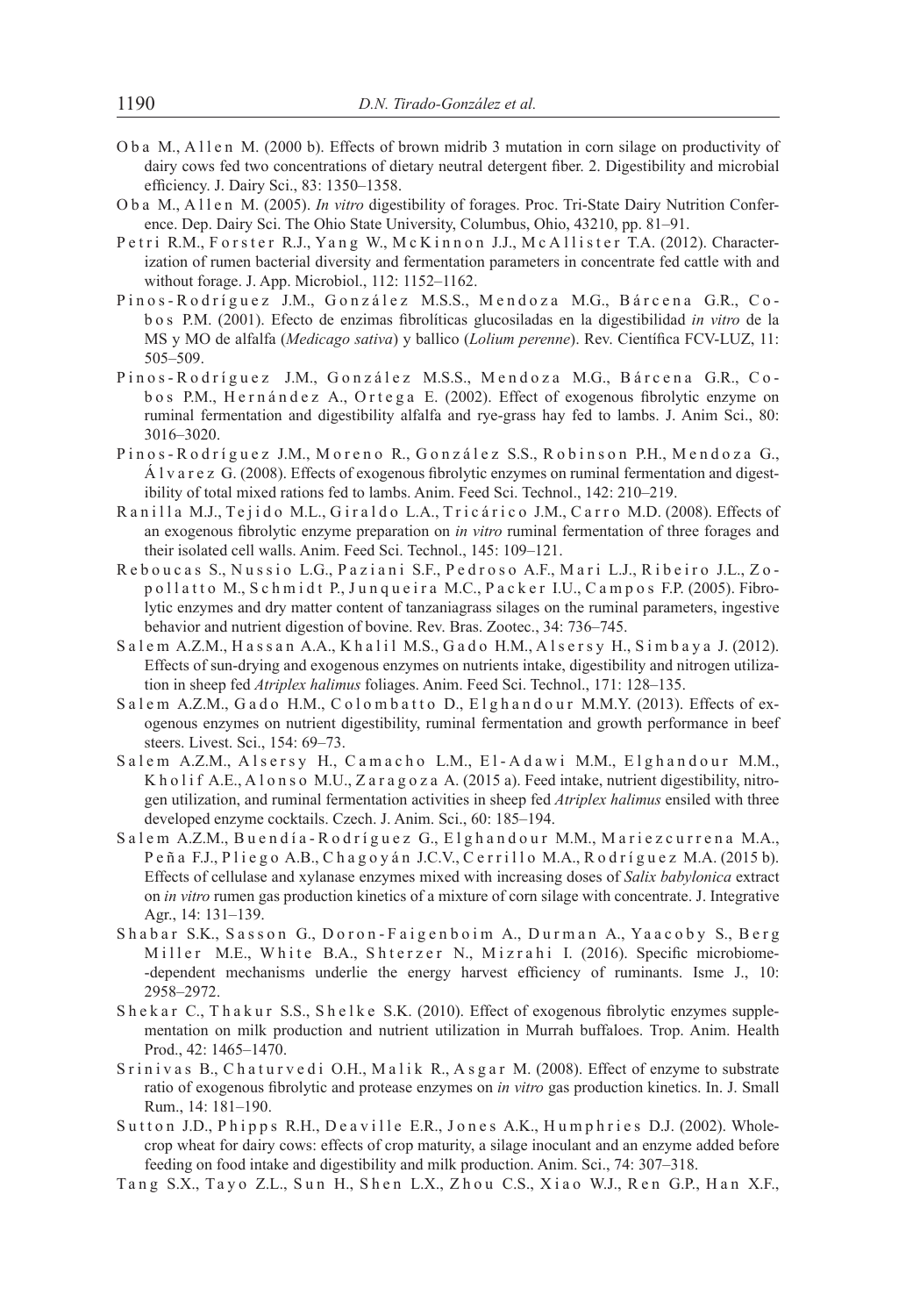S h e n S.B. (2008). Effects of yeast culture and fibrolytic enzyme supplementation on *in vitro* fermentation characteristics of low-quality cereal straws. J. Anim. Sci., 86: 1164–1172.

- Tirado-Estrada G., Mendoza M.G.D., Pinos-Rodríguez J.M., Quezada T.T., Gue v a r a - L a r a F. (2011). Effects of two fibrolytic enzyme mixture on growth performance, digestion and ruminal fermentation in lambs fed corn stover based diets. J. Appl. Anim. Res., 39: 158–160.
- Tirado-González D.N., Jáuregui-Rincón J., Tirado-Estrada G., Martínez-- Hernández P.A., Guevara - Lara F., Miranda - Romero L.A. (2016). Production of cellulases and xylanases by white-rot fungi cultured in corn stover media form ruminant feed applications. Anim. Feed Sci. Technol., 221: 147–156.
- Tirado González D.N., Miranda Romero L.A., Ruíz Flores A., Medina Cuéllar S.E., R a m í r e z - Va l v e r d e R., T i r a d o - E s t r a d a G. (2018). Meta-analysis: effects of exogenous fibrolytic enzymes in ruminant diets. J. Appl. Anim. Res., 46: 771–776.
- T<sub>iti</sub> H.H. (2003). Evaluation of feeding a fibrolytic enzyme to lactating dairy cows on their lactational performance during early lactation. Asian-Austral. J. Anim. Sci., 16: 677–684.
- Valdés K.I., Salem A.Z.M., López S., Alonso M.U., Rivero N., Elghandour M.M.Y., Domínguez I.A., Ronquillo M.G., Kholif A.E. (2015). Influence of exogenous enzymes in presence of *Salix babylonica* extract on digestibility, microbial protein synthesis and performance of lambs fed maize silage. J. Agric. Sci., 153: 732–742.
- Vallejo L.H., Salem A.Z.M., Camacho L.M., Kholif A.M., Mariezcurrena M.D., C i p r i a n o M., A l o n s o M.U., O l i v a r e s J., L ó p e z S. (2016 a). Effects of xylanase supplementation on feed intake, digestibility and ruminal fermentation in Rambouillet sheep. J. Agricultural Sci., 154: 1110–1117.
- Vallejo L.H., Salem A.Z.M., Kholif A.E., Elghandour M.M.Y., Fajardo R.C., Rivero N., B a s t i d a A.Z., M a r i e z c u r r e n a M.D. (2016 b). Influence of cellulase and xylanase on *in vitro* rumen gas production and fermentation of corn stover. Indian J. Anim. Sci., 86: 70–74.
- Vallejo-Hernández L.H., Elghandour M.M.Y., Greiner R., Anale U.Y., Rivas-- C á c e r e s R., B a r r o s - R o d r í g u e z M., S a l e m A.Z.M. (2018). Environmental impact of yeast and exogenous xylanase on mitigating carbon dioxide and enteric methane production in ruminants. J. Clean. Prod., 189: 40–46.
- Wang Y., McAllister T., Rode L., Beauchemin K., Morgavi D., Nsereko V., Iwaas a A., Y a n g W. (2002). Effects of exogenous fibrolytic enzymes on epiphytic microbial populations and *in vitro* digestion of silage. J. Sci. Food Agric., 82: 760–768.
- Wang Y., McAllister T., Baah J., Wilde R., Beauchemin K.A., Rode L.M., Shelf o r d J.A., K a m a n d e G.M., C h e n g K.J. (2003). Effect of Tween 80 on *in vitro* fermentation of silages and interactive effects of Tween 80, monoensin and exogenous fibrolytic enzymes on growth performance by feedlot cattle. Asian-Austral. J. Anim. Sci., 16: 968–978.
- Wang Y., Spratling B.M., ZoBell D.R., Wiedmeier R.D., McAllister T.A. (2004). Effect of alkali pretreatment of wheat straw on the efficacy of exogenous fibrolytic enzymes. J. Anim. Sci., 82: 198–208.
- Wang Y., Ramirez-Bribiesca J.E., Yanke L.J., Tsang A., McAllister T.A. (2012). Effect of exogenous fibrolytic enzyme application on the microbial attachment and digestion of barley straw *in vitro*. Asian-Austral. J. Anim. Sci., 25: 66–74.
- Ware R.A., Torrentera N., Zinn R.A. (2005 a). Influence of maceration and fibrolytic enzymes on the feeding value of rice straw. J. Anim. Vet. Adv., 4: 387–392.
- Ware R.A., Calder on J.F., Corona L., Zinn R.A. (2005 b). Case study: Comparative feeding value of rice straw in growing-finishing diets for calf-fed Holstein steers: Fibrolytic enzyme supplementation. Prof. Anim. Sci., 21: 416–419.
- X u C., Wa n g H., Ya n g F., Yu Z. (2011). Effect of an inoculant and enzymes on fermentation quality and nutritive value of erect milkvetch (*Astragalus adsurgens* Pall.) silages. J. Anim. Feed Sci., 20: 449–460.
- Yang H.E., S on Y.S., B e au c h e m in K.A. (2011). Effects of exogenous enzymes on ruminal fermentation and degradability of alfalfa hay and rice straw. Asian-Austral. J. Anim. Sci., 24: 56–64.
- Yu P., M c K in n on J., C h r i s t e n s e n D.A. (2005). Improving the nutritional value of oat hulls for ruminant animals with pretreatment of a multienzyme cocktail: *in vitro* studies. J. Anim. Sci., 83: 1133–1141.